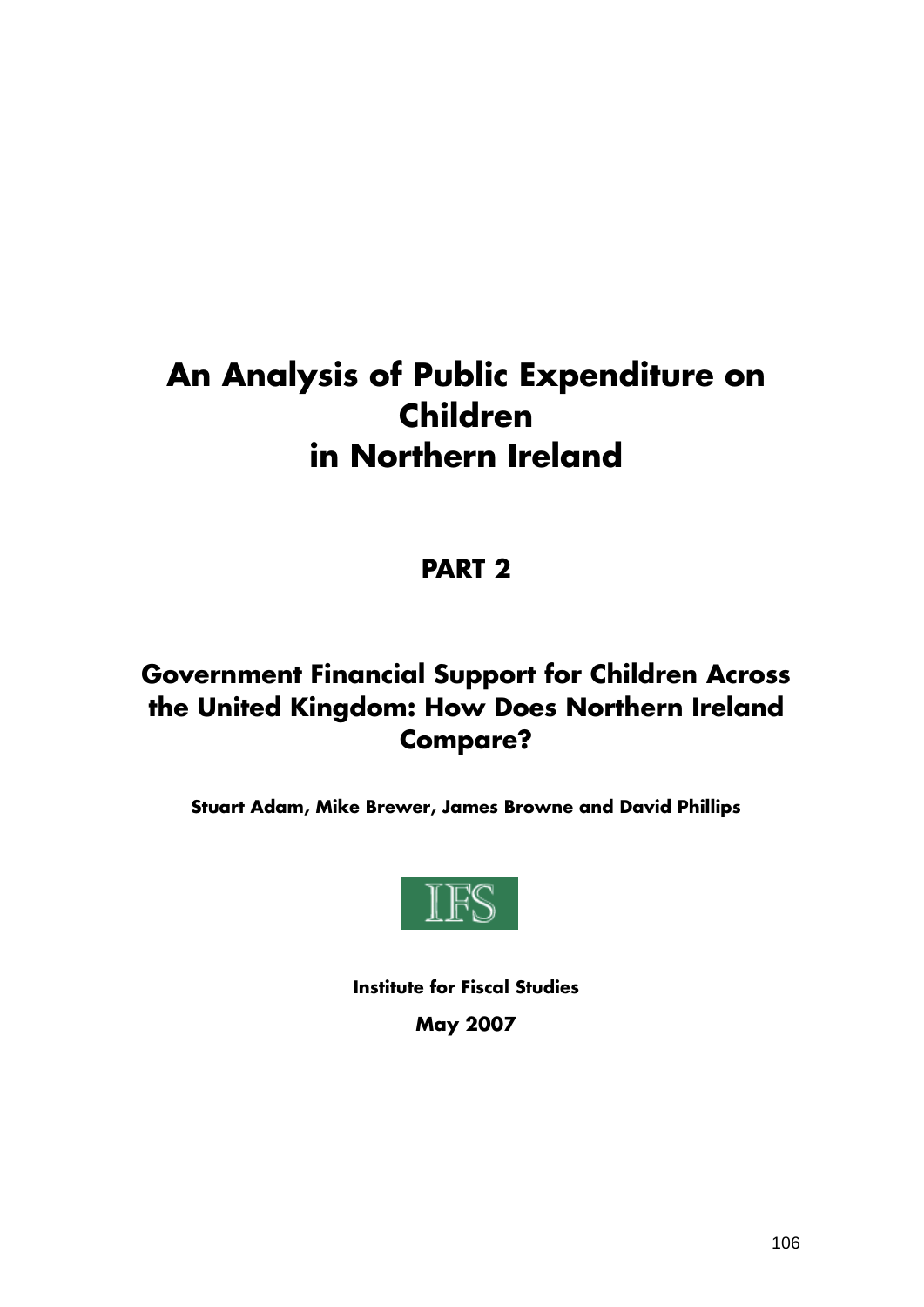#### *Acknowledgements*

Authors are listed in alphabetical order. This report is © 2006 the Northern Ireland Commissioner for Children and Young People (NICCY), the Department of Finance and Personnel (DFP) and the Office of the First and Deputy First Minister (OFMDFM). This research was funded by NICCY, DFP and OFMDFM. The authors are grateful to Teresa Devlin at NICCY who was the project manager, to the members of the steering group and the advisory group, to Victor Hewitt and Angela McGowan at the Economic Research Institute of Northern Ireland (ERINI), and to the named and unnamed officials who gave comments on the first draft. Data from the *Family Resources Survey* is used with permission of the Department for Work and Pensions (and is also available from the UK Data Archive). All opinions, errors and omissions in this report are those of the authors only, and not of the Institute for Fiscal Studies, which has no corporate views, nor any of the organisations which provided funding for this report.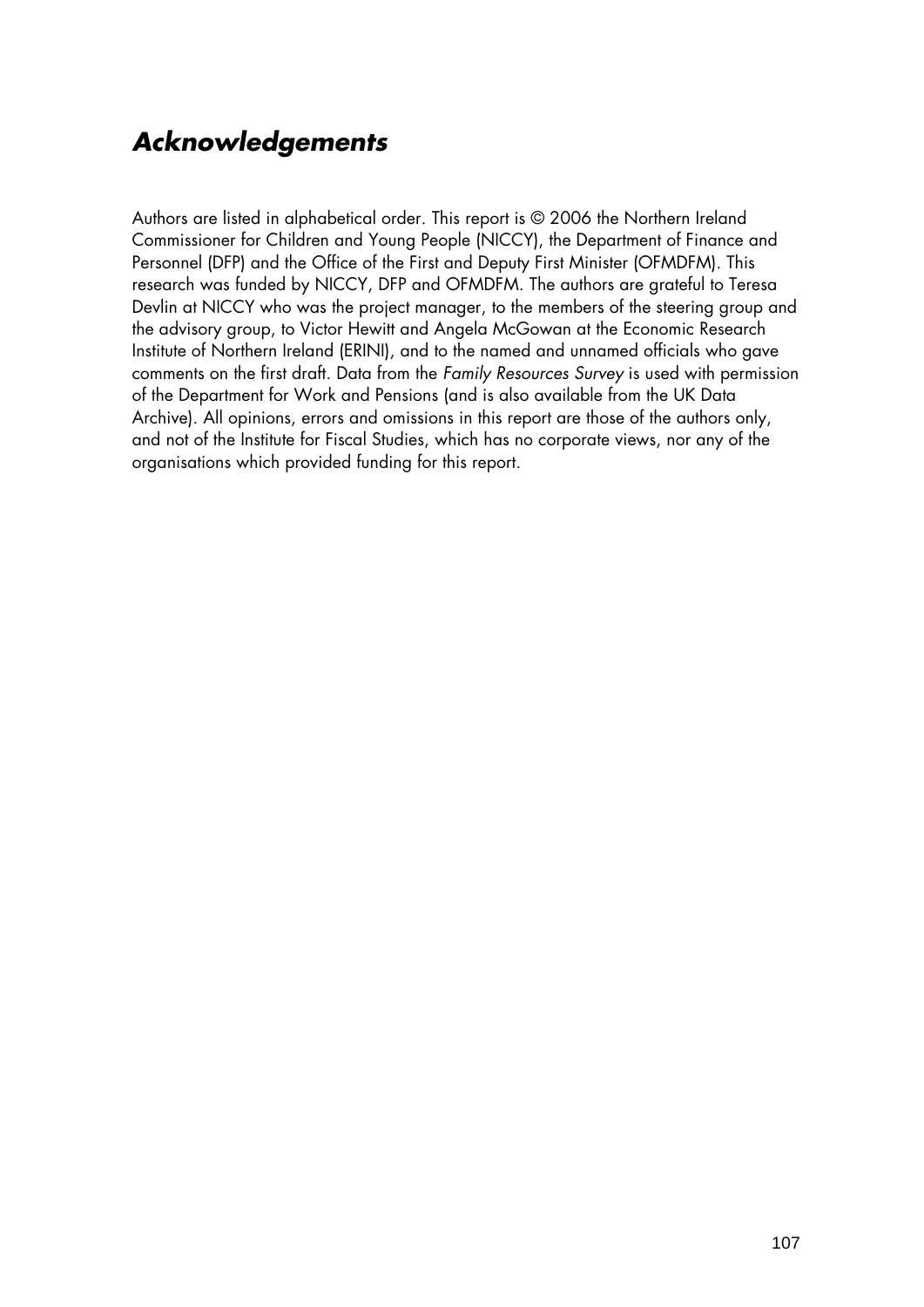#### *Contents*

| <b>Executive Summary</b>                                       | 109 |
|----------------------------------------------------------------|-----|
| Introduction                                                   | 111 |
| Section 1. The System of Child-Contingent Support              | 112 |
| Section 2. The Characteristics of Families in Northern Ireland | 128 |
| Section 3. An Analysis of Child-Contingent Support             | 135 |
| Conclusions                                                    | 153 |
| References                                                     | 155 |
| Appendix: Methodology and Modelling Strategy                   | 157 |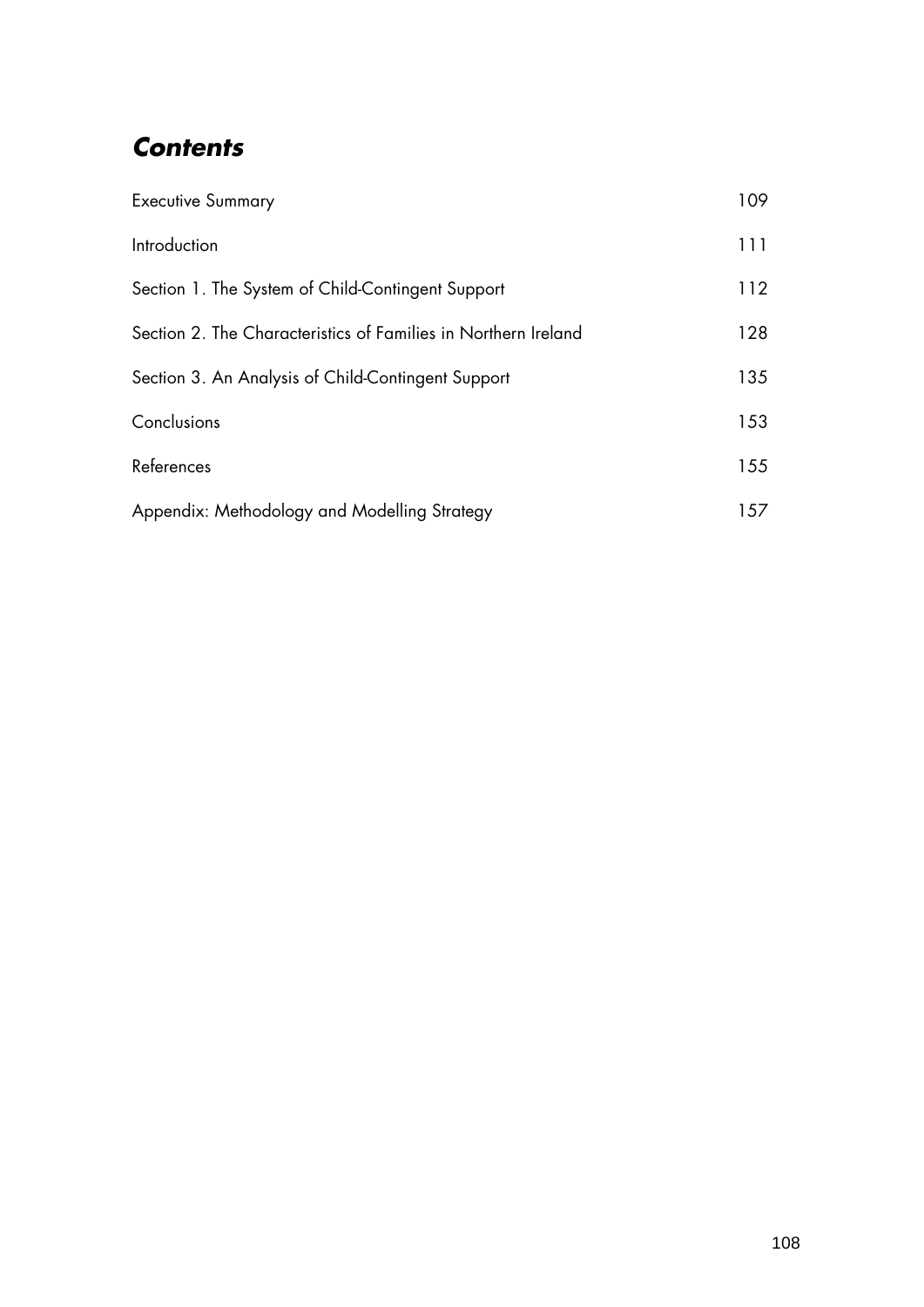# **EXECUTIVE SUMMARY**

This report has been commissioned by the Northern Ireland Commissioner for Children and Young People (NICCY) to analyse the amount of government financial support for children received by families in Northern Ireland, how that compares to those in the rest of the United Kingdom, and how it has changed since 1997. The analysis uses survey data from the *Family Resources Survey* and a tax and benefit simulation model.

- Families in Northern Ireland are subject to the same tax and benefit rules as those in the rest of the UK, but support per child and family can vary through differences in their families' characteristics. Since 1997, changes to child-contingent support have expanded means-testing, increased and then reduced the bias towards the first child, and altered the amount of child support that is contingent on paid work.
- Compared with the rest of the UK, a higher proportion of families in Northern Ireland have children, and those that do have more children, on average.
- The proportion of all families with children who are lone parents is slightly lower in Northern Ireland compared to the rest of the UK. Lone parents in Northern Ireland have similar numbers of children, on average, as lone parents in the rest of the UK, and are less likely to be in work. Couples with children in Northern Ireland have more children, on average, than the rest of the UK, but working patterns are fairly similar across the UK, on average, with around two thirds of couples with children having two working adults.
- The private incomes (chiefly earnings) of both lone parent families and couples with children in Northern Ireland are lower, on average, than those in England and Scotland, but higher than those in Wales.
- Starting from a position where average spend per child on child-contingent support in Northern Ireland was identical to the UK average (£24.13 per child, in 2006–7 prices), such spending has increased more rapidly in Northern Ireland than in England, about the same rate as Wales, but more slowly than Scotland. In 2006–07, average spending was £39.28 in Northern Ireland, and £38.92 across the UK.
- There is much variation by family type: one-child families in Northern Ireland have seen spending on child-contingent support per child rise faster than equivalent families in the rest of the UK, on average, and four-child families in Northern Ireland have seen spending on child-contingent support per child rise slower than equivalent families in the rest of the UK. On average, lone parent families in NI have seen a smaller rise in child-contingent support than lone parents in the rest of the UK, and now receive less per child than lone parents in the rest of the UK. Couples with children have seen a faster rise than equivalent families elsewhere in the UK, and receive more per child than both England and Scotland but less than (poorer) Wales.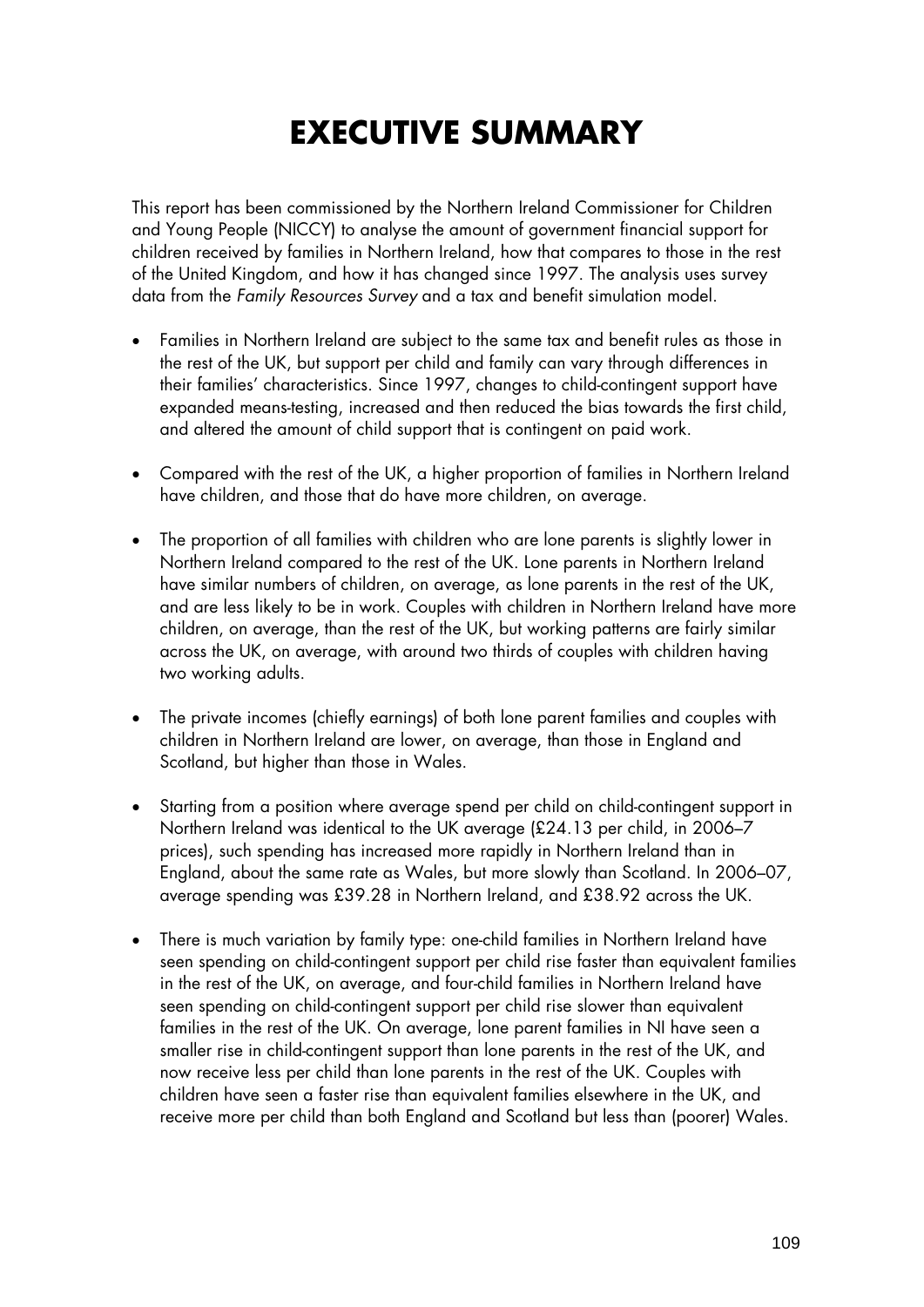- The increase in child-contingent support has not been even over time. In particular, there was been very little change in average child-contingent support since 2004–05. There are also important differences between the countries of the UK since 2002–3, a period dominated by the introduction of the child and working tax credits. Since 2002–03, growth in child-contingent support has been lower in Northern Ireland than elsewhere in the United Kingdom.
- One important factor was the abolition of child additions to non-means-tested benefits in April 2003 (incapacity benefit and carer's allowance) for new claimants, and this will eventually have a greater impact in Northern Ireland than the rest of the UK. Another factor is that April 2003 saw the expansion of in-work support to poor families without children. This means that some support previously provided to families with children through WFTC is now provided through the WTC and is no longer conditional on having children: instead, it is conditional only on having a low income in work. This change means that the amount of support that is conditional on having children has fallen for some low-income working families, even though the total amount of state support for such families has not fallen. It must be stressed, then, that this apparent decline in child-contingent support amongst couples with children – which particularly affects couples with children in Northern Ireland – is matched by an equal and opposite rise in the support for the working poor.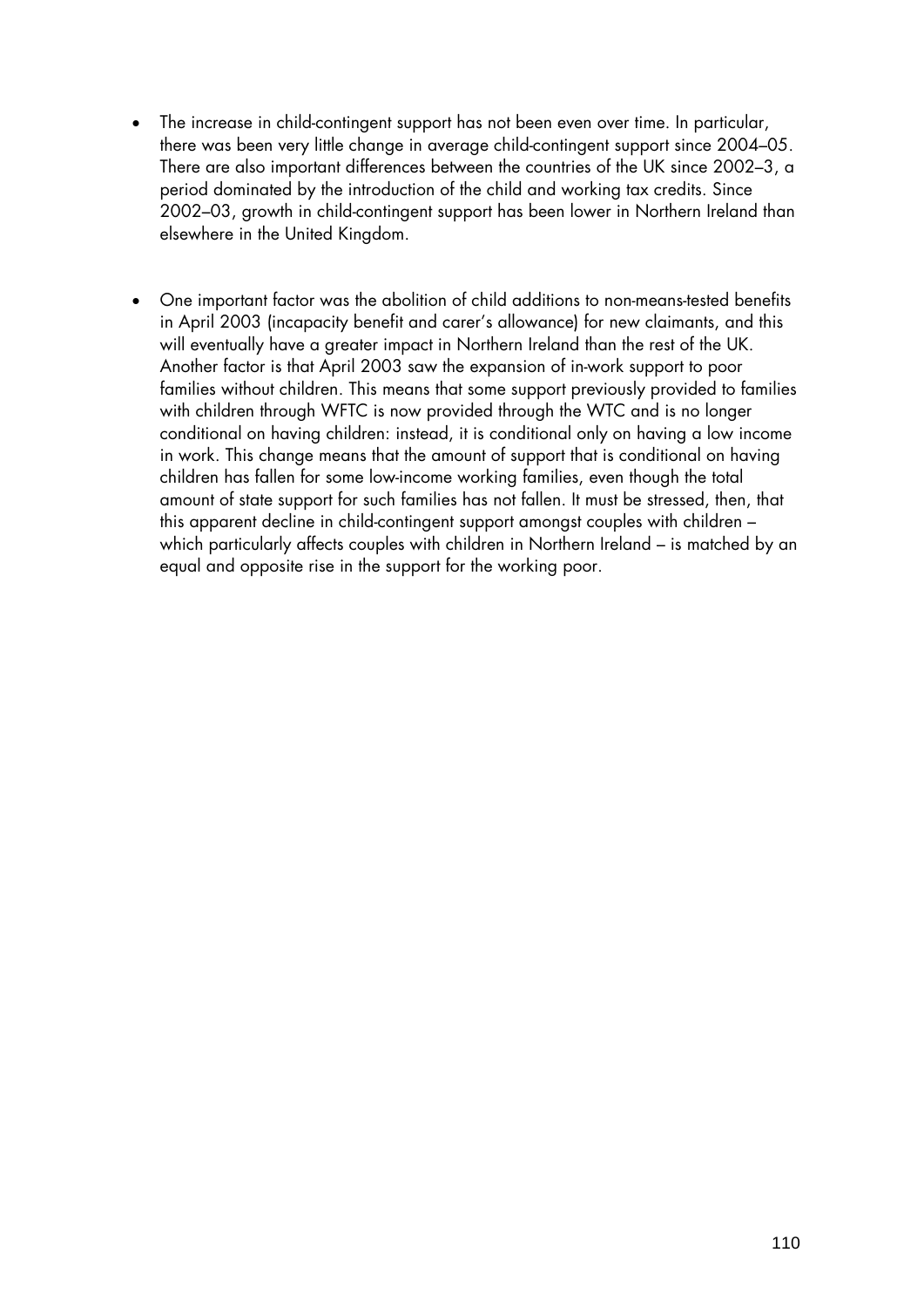# **INTRODUCTION**

Is the government more or less generous to children in Northern Ireland than those in the rest of the country? This report provides a description and quantitative analysis of the financial support for children that families in Northern Ireland (NI) receive from the government compared with the rest of the United Kingdom, and of how this has changed since 1997. It updates and expands Adam and Brewer (2004) and Adam et al (2002) to include the period since 2003, to include Northern Ireland and by breaking down results for Great Britain by country.

Whilst at the most fundamental level, families in NI are treated in exactly the same way as those in the rest of the country – benefit and tax credit rates and rules are not a devolved matter and are the same throughout the UK $<sup>1</sup>$  $<sup>1</sup>$  $<sup>1</sup>$  – the amount of support ultimately received</sup> by families can vary across countries because of differences in families' characteristics. If family size, employment status and income differ across countries, support per child will also differ. Furthermore, the period since 1997 has seen major changes to the system of support for children that are likely to have had an impact upon the distribution of support across the UK. This report uses micro-data from the *Family Resources Survey* and the Institute for Fiscal Studies' tax and benefit micro-simulation model, TAXBEN, to estimate the amount of government financial support families receive and how this varies across country, family types and family sizes.

There are a number of things that we do not attempt in this work. The changing composition and characteristics of families with children have been analysed elsewhere, and this commentary does not duplicate such work (it does, however, detail some key differences between NI and the rest of the UK in 2004). It does not provide an exhaustive description of the tax and benefit system in relation to children, nor does it aim to analyse all potential factors affecting how much support families receive. For simplicity and conciseness, it focuses on how and why the amount of support families in NI receive for their children differs from other parts of the UK.

The remainder of this report is structured as follows. Section 1 defines what we mean by support for children and provides a brief description of support for children in the tax and benefit system and the changes that have occurred to these since 1997 and illustrates how these changes have affect the amount received by example families. Section 2 presents some key demographic and socio-economic statistics for children and families in Northern Ireland, England, Wales and Scotland that will aid subsequent analysis of childcontingent benefits. This analysis is found in Section 3, which provides a detailed quantification of support for children in Northern Ireland relative to the rest of the UK, both overall and for different types of family, and analyses the reasons for the key differences. This is followed by conclusions. Additional information on our methodology can be found in the Appendix.

 $\overline{a}$ 

<span id="page-5-0"></span> $1$  Except local tax (domestic rates in Northern Ireland, council tax elsewhere during the period under consideration).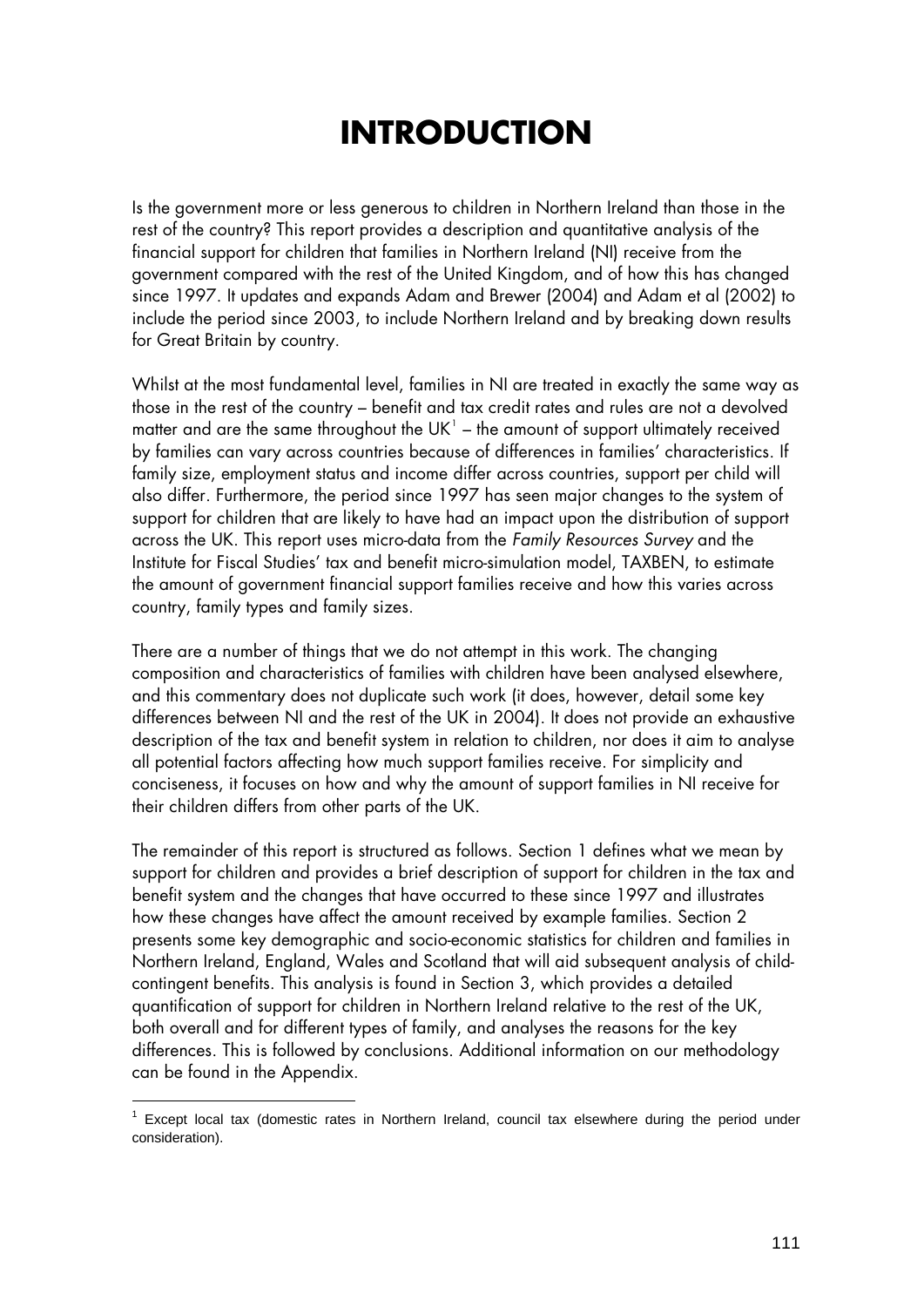### **Section 1.**

 $\overline{a}$ 

### **THE SYSTEM OF CHILD-CONTINGENT SUPPORT SINCE 1997**

Financial support for children in the UK has seen several changes in structure and a significant increase in generosity since 1997, with most of this occurring between 1999 (with the introduction of working families' tax credit) and 2003 (with the creation of child tax credit and working tax credit).

Support for children has been delivered through both the tax and benefit systems, with the changes since 1997 shifting decisively towards tax credits. Other reforms have changed whether it is paid to the main earner or to the main carer in couples, changed how it treats small and large families, and altered treatment of lone parents relative to two-parent families.

The main aim of this section is to describe the main sources of child-contingent support and how these have changed since 1997 (sub-section 1.2). Sub-section 1.3 analyses how these reforms affect the amount of support different types of family receive, and the increase in generosity over time is illustrated. Many of the themes highlighted in subsection 1.3 are returned to in Section 3 where they help provide explanations for the differing levels and trends of child-contingent support across the constituent countries of the UK and for different types of families. But we start by defining what we understand by 'government financial support for children'; our choice of definition is important, as it is different from that used by others.

#### **1.1 Defining Government Financial Support for Children[2](#page-6-0)**

All governments support children and their parents in many different ways: through public services programmes, with direct help through the tax and benefit system, and through innumerable laws and regulations. A parallel report by the Economic Research Institute of Northern Ireland (ERINI) examines spending on public services for children; our focus is on cash support provided through the tax and benefit system.<sup>[3](#page-6-1)</sup>

<span id="page-6-0"></span> $2$  This section is drawn almost entirely from Adam et al (2002), and more discussion can be found there.

<span id="page-6-1"></span> $3$  The boundary between public services and the tax and benefit system is not a firm one. Two forms of support for children that could be included in either category are benefits in kind (such as free prescriptions and means-tested grants for school uniforms) and education maintenance allowances (EMA). For this project they are counted within ERINI's report [ref] rather than here, because these items fall within Departmental Expenditure Limits (EMA is part of the education budget, for example), not Annually Managed Expenditure that covers spending on social security benefits and tax credits by the Department for Work and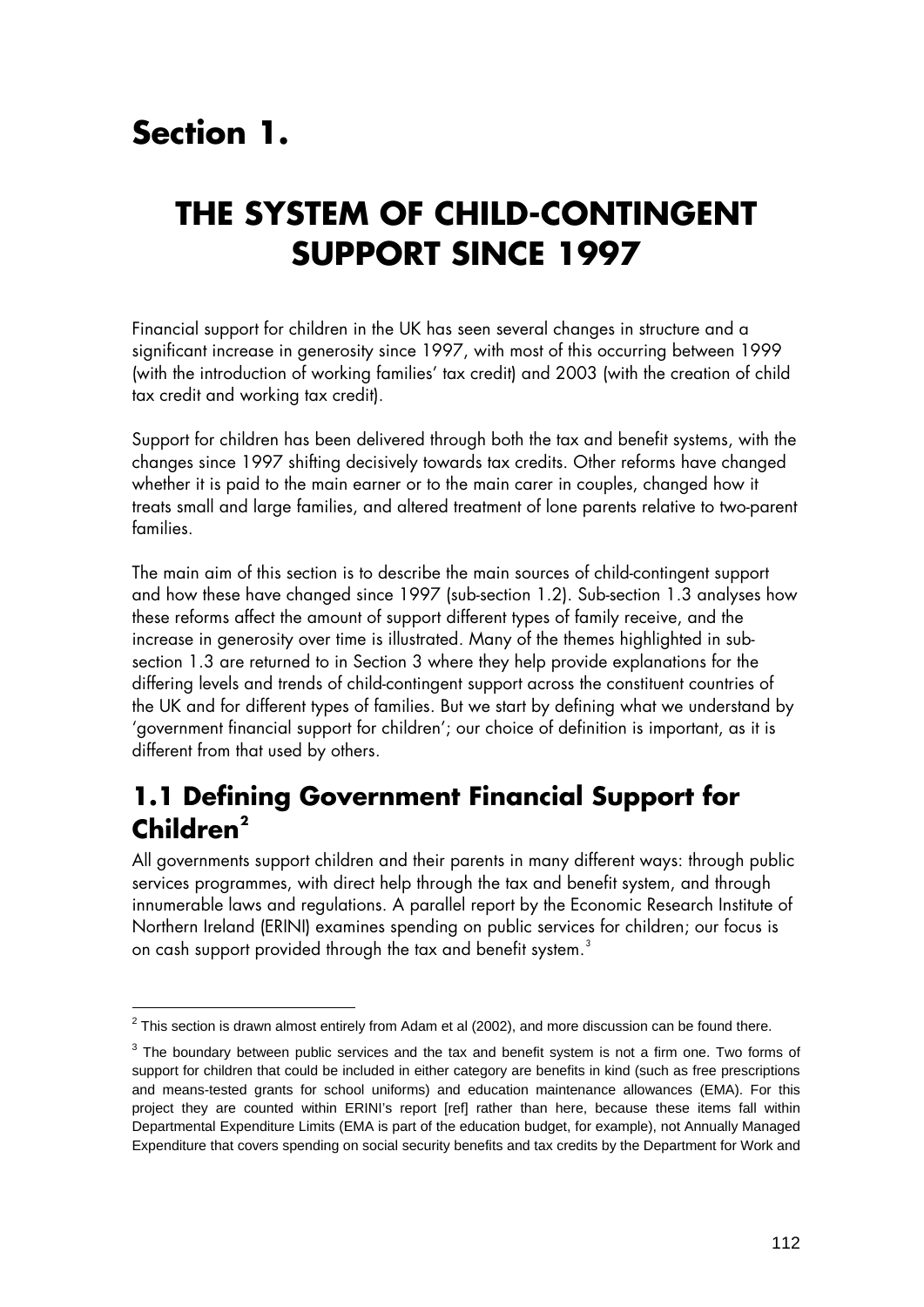Our definition of a child (or 'dependent child') follows that used for child benefit: someone aged under 16, or under 19 and in full-time education. This report examines personal taxation and social security benefits, meaning that we do not count:

- how indirect taxes help families with children (through, for example, zero-rating children's clothes for VAT purposes);
- child maintenance payments, even when they are only made as a result of state enforcement through the CSA.

Our definition of support for children includes any transfer that an otherwise-equivalent family without children would not receive (we call this a 'child-contingent transfer', and this report uses the phrases 'child-contingent support' and 'support for children' interchangeably). This is not limited to those parts of the tax and benefit system that are explicitly labelled as being child-related, such as the child tax credit; but it does not mean *all* support provided to families with children, since we exclude the support that families would receive even if they did not have children. We count as child-contingent support any part of any tax payment or cash benefit that changes in value with the presence of (or age of or number of) children, and any tax payment or cash benefit where eligibility is conditional on having children at all. Further details are given in the Appendix, but we would highlight that we do include, for example:

- the whole of child benefit, child tax credit and the old additional personal allowance for non-married people with children;
- the whole of family credit (FC) and working families' tax credit (WFTC) payments, since no equivalent benefit existed for those without children and without a disability;<sup>[4](#page-7-0)</sup>
- the difference in earnings disregards between a single person and a lone parent in means-tested benefits, and the difference in working tax credit between a single person and a lone parent.

We do not include as child-contingent support certain maternity benefits which mostly perform the role of state-operated earnings insurance. For example, we do not regard statutory maternity pay and maternity allowance as being child-contingent support, because the eligibility conditions are concerned with a woman being pregnant and working before the birth, but we do count the Sure Start maternity grant, because it is available to any parent on means-tested benefits with a child under one.

1

Pensions and HM Revenue and Customs. As an exception, we do include the value of free school meals in this report's analysis of child-contingent support.

<span id="page-7-0"></span> $<sup>4</sup>$  It is possible that some people would not agree with counting all of FC/WFTC as child-contingent support.</sup> After all, both credits consisted of a basic element plus additional per-child elements, and it is argued by some that the basic element represented support for the adults, and only the per-child elements represented support for children. On the other hand, there was no equivalent benefit or credit available for adults without children in otherwise-identical circumstances to those who were entitled to FC/WFTC: the basic credit may not have been labelled as child-related, but entitlement to it was conditional on having children.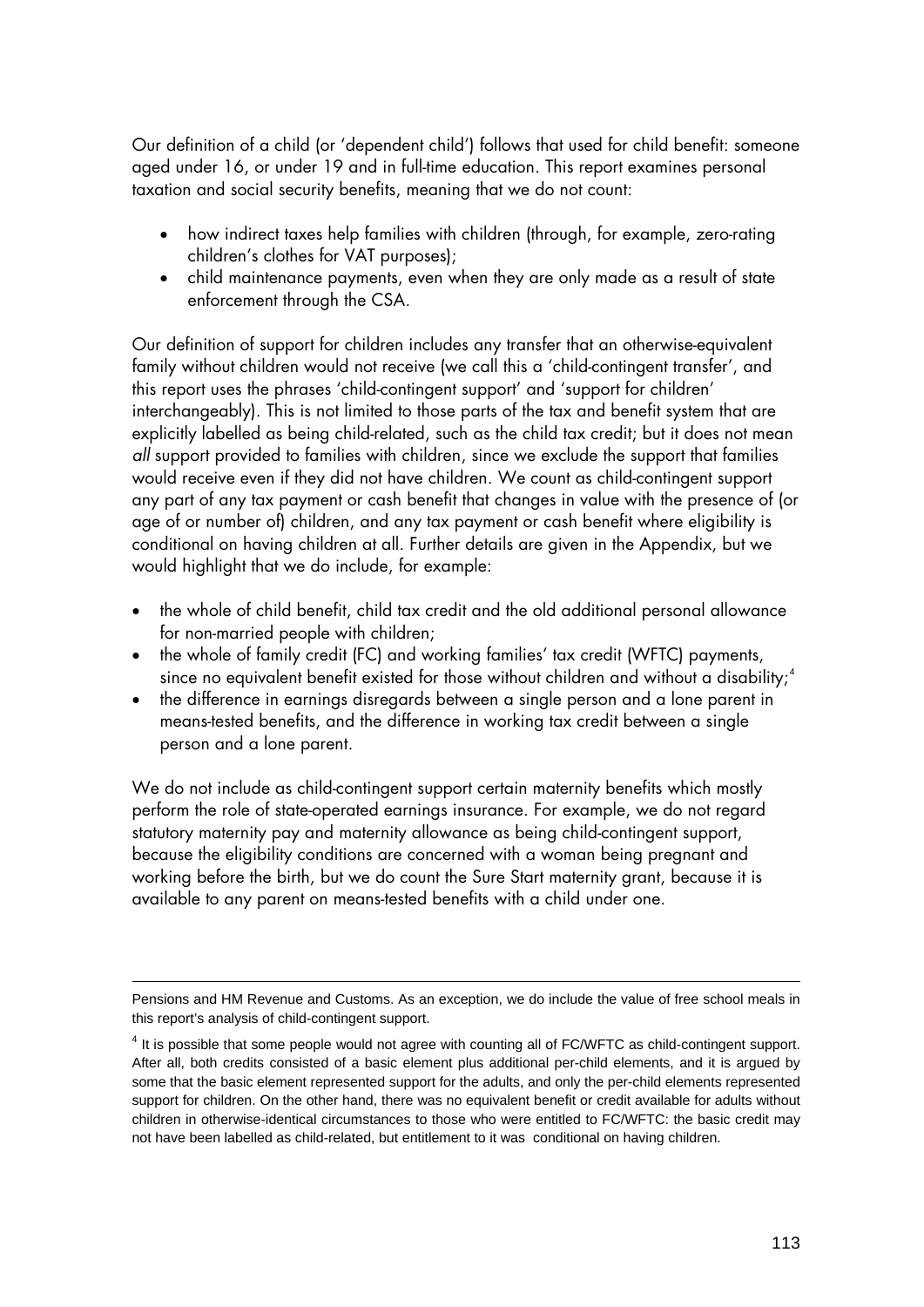There are several elements of child-contingent support that we would count as childcontingent support but which we are not able to model. We discuss these in the Appendix, but three are particularly important and deserve mention here. First, we do not model disability living allowance (DLA) received in respect of children, since our data do not allow us to distinguish whether a family's observed receipt of DLA is in respect of an adult or a child. Secondly, given that we are unable to model entitlement to DLA for children and entitlement to the disabled child and severely disabled child elements of the child tax credit is based upon entitlement to DLA, we cannot model these aspects of the new tax credit system. Whilst these are fairly significant expenditures $^{\text{5}}$  $^{\text{5}}$  $^{\text{5}}$  it is also possible to argue that these represent support for the disabled rather than children, and hence should not be part of our definition. Lastly, we do not model the future entitlement to the basic state pension or widowed parent's allowance that is accrued as a result of child benefit receipt. This is, in principle, a way of supporting children: it reduces the number of years in which mothers have to make National Insurance contributions, to recognise the work they do in raising children. It is extremely difficult, though, to value this benefit, which is effectively deferred until a woman retires.

#### *Quantifying child-contingent support*

1

Our analysis is based on applying a computer simulation of the tax and benefit system to data from a large-scale household survey. Full details are given in the Appendix, but some key features of our methodology should be noted:

- We compare families' incomes to what those incomes would have been in the absence of child-contingent support. We do this as a purely arithmetical exercise: we ignore the fact that, if such support were really abolished, people might respond by changing their hours of work, housing tenure, savings or even family structure.
- We look at families' entitlements rather than what they actually receive; hence we ignore non-take-up and over-/under-payments of tax credits.<sup>[6](#page-8-1)</sup>
- When looking at changes over time, we use the same 2004–05 household survey data throughout (though with financial variables adjusted – earnings in line with average earnings growth, etc.) so that we identify the effects of policy reforms rather than demographic or sampling changes.

<span id="page-8-0"></span><sup>&</sup>lt;sup>5</sup> The DWP estimates that £895 million (in 2006-07 prices) was spent on disability living allowance for children in Great Britain in 2004-05, for instance. Expenditure on the disabled child and severely disabled child elements of the child tax credit are not available, however in 2004-05 just over 200,000 families received these elements, about 100,000 at the severely disabled rate. See [http://www.dwp.gov.uk/asd/asd4/medium\\_term.asp](http://www.dwp.gov.uk/asd/asd4/medium_term.asp) Table 5 for nominal expenditure on DLA (real terms calculations by authors). Child tax credit statistics available at [http://www.hmrc.gov.uk/stats/personal-tax](http://www.hmrc.gov.uk/stats/personal-tax-credits/cwtc-annual-0405.pdf)[credits/cwtc-annual-0405.pdf](http://www.hmrc.gov.uk/stats/personal-tax-credits/cwtc-annual-0405.pdf).

<span id="page-8-1"></span> $6$  It is not known whether overpayments are proportionately higher or lower in Northern Ireland than GB. Official estimates suggest that take-up of income support and housing benefit seems to be similar in NI to GB, take up of JSA is slightly higher in NI, and take-up of child and working tax credit (in 2003-4) slightly lower. But note that these comparisons are based on the mid-point of the estimate, and the range given for take-up rates in NI is considerable because estimates are based on a small sample size. See:]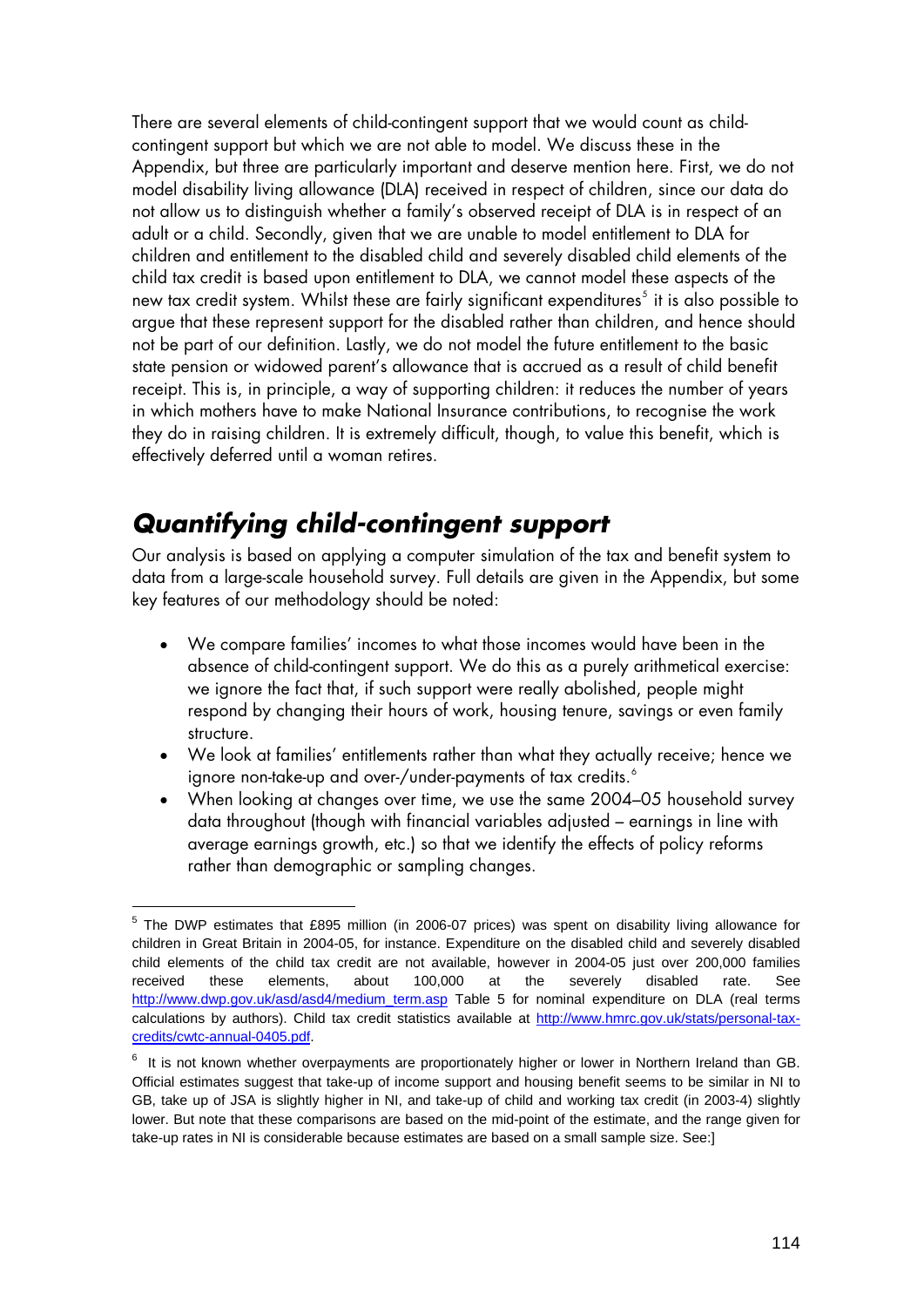• We ignore transitional arrangements for policy reforms (different provisions for new and existing benefit claimants, for example), treating them as if the full effect of the reform were felt immediately. This is necessary because of data limitations, but again serves to highlight the effect of reforms.

#### **1.2 The Changing System of Support for Children Since 1997**

Financial support for children can be broken down into several categories:

- **universal:** payable to all families regardless of income or National Insurance contributions, but which may vary by number of children, disability status or number of adults;
- **contributory:** payable to those who have satisfied rules based upon past National Insurance contributions;
- **income-related:** payable to families with low incomes (and possibly satisfying additional criteria) and withdrawn ('tapered') as income increases.<sup>[7](#page-9-0)</sup>

The following outlines the main programmes that fall in to each category, the structure and functioning of each programme, and reforms to them since 1997.<sup>[8](#page-9-1)</sup>

### *Universal*

**Child benefit** is payable to all families with children, regardless of income, and is paid at a higher rate for the eldest or only child, and then at a lower rate for all subsequent children. An additional component for lone parents was abolished for new claimants in 1[9](#page-9-2)98.<sup>9</sup> The period since then has seen little change to the structure of the benefit, but it has become more generous, with a particularly large increase in the amount for the first child in 1999.

### *Contributory*

-

Before 2003, those claiming **incapacity benefit**, **state retirement pension** or **widowed parent's allowance** who had dependent children were entitled to child

<span id="page-9-0"></span><sup>7</sup> The additional personal allowance and the children's tax credit could not exceed income tax liability, so at low income levels a 'reverse' means test operated whereby an increase in income saw an increase in entitlement to these forms of support.

<span id="page-9-1"></span><sup>8</sup> For a broader description of the UK benefits system see Phillips and Sibieta (2006), and for full details see Child Poverty Action Group (2006). See Yaniv (1997) and Besley and Coate (1992) for more academic papers discussing how benefit structure affects their ability to meet objectives at minimum cost.

<span id="page-9-2"></span><sup>9</sup> Whilst existing claimants were still eligible for the higher lone parent rate after 1998, as explained above our modelling strategy ignores such transitional arrangements, in effect assuming that everyone is a new claimant each year, and hence from 1998 onwards we model all lone parents as receiving the standard rate. Similar comments apply to the child additions to contributory benefits discussed in the following paragraph.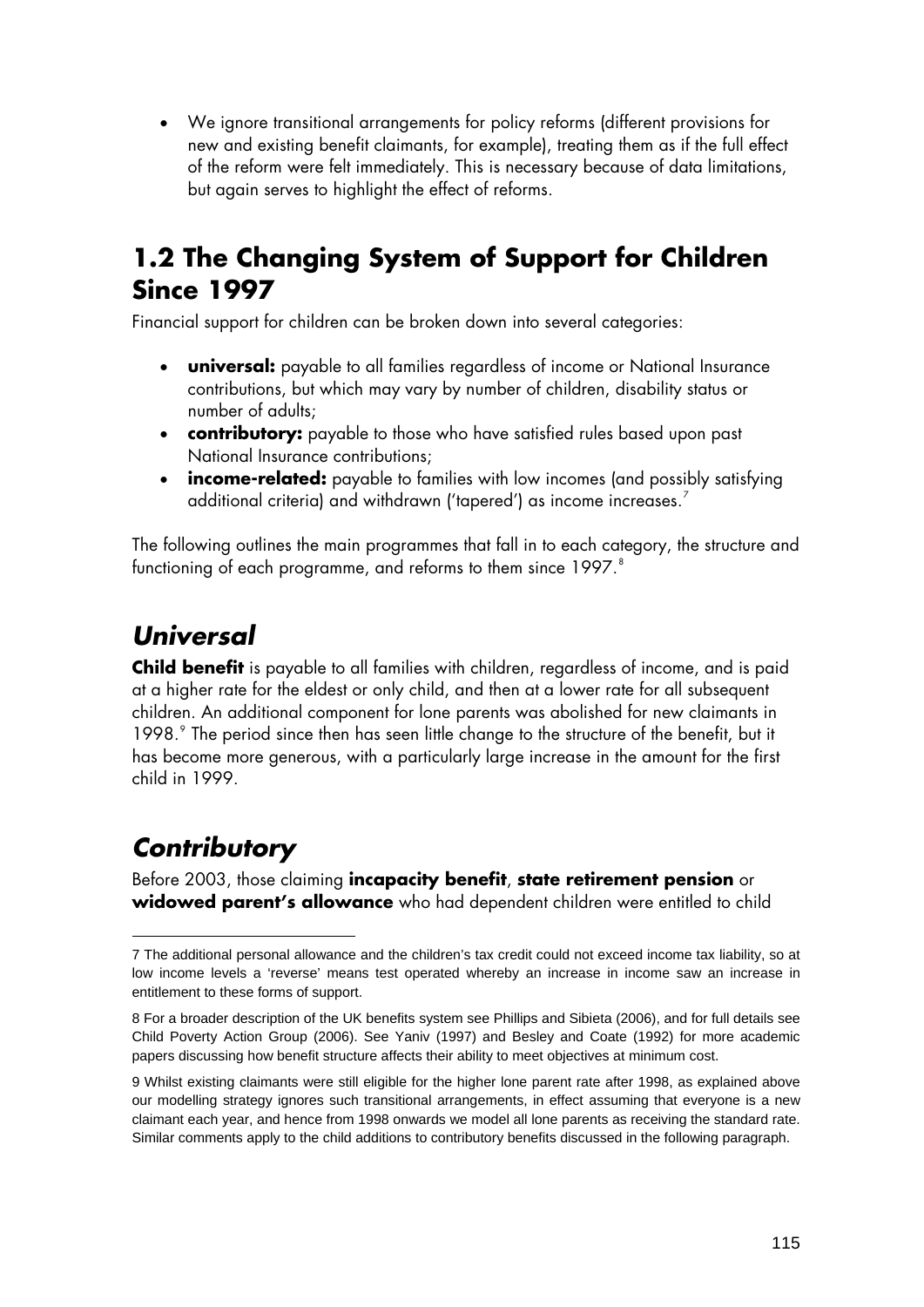additions to those benefits. Interestingly, unlike most other programmes these additions were lower for the first child than for subsequent children. These additions were abolished for new claimants in 2003.

### *Income-Related*

-

Means-tested programmes are those for which the amount payable decreases as income increases. The income thresholds above which entitlement begins to be withdrawn are typically uprated with inflation each year (working tax credit is an exception: it has been uprated only once since its introduction); since private incomes generally grow more quickly, entitlements falls over time by default: this is known as fiscal drag. In 1997, the two most important benefits of this type that supported children were **family credit** and **income support and income-based jobseeker's allowance**.

**Income support** and **income-based jobseeker's allowance** are benefits paid to low-income families containing no full-time worker. Broadly speaking, income-based jobseeker's allowance is paid to the unemployed and imposes various job search requirements, while income support is paid to the inactive (mainly lone parents, disabled people and carers) of whom fewer requirements are made; the two benefits are almost identical, however, and hereafter we use the term 'income support' to refer to both. Income support tops up family income (minus any earnings disregards) to a minimum level. Prior to 2004, this minimum level was higher for families with children, via a 'family premium' for having any children in the family plus a 'child allowance' for each child. The child allowances were initially larger for older children, but over time the amounts for younger children were increased more rapidly than those for older children so that from 2000 there were only two rates and in 2003 only one rate at £38.50 per child, regardless of their age. Since April 2004, the family premium and child allowances have not been available for new claimants, who instead must apply for child tax credit Idescribed below).<sup>[10](#page-10-0)</sup>

**Family credit**, was, up to 1999, payable to families where at least one adult worked at least 16 hours per week. As with income support, there was a basic credit per family plus a child credit per child. Families were eligible for the maximum amount if their net (aftertax) income was below a certain threshold (£80.65 per week in 1999); benefit was withdrawn at a rate of 70p for every extra £1 of net income. The assessed entitlement was then payable for six months regardless of changes in claimants' circumstances. Starting in October 1999, family credit was replaced by **working families' tax credit (WFTC)**. In the jargon, this was a 'refundable' tax credit, i.e. payable even if it exceeded the family's income tax liability, like family credit and other benefits. Substantially more generous than the benefit it replaced, it increased the net income threshold to £90 a week initially and reduced the (net income) taper from 70 per cent to 55 per cent. This acted to increase the numbers of families subject to means testing and produced a sizeable rise in child-contingent support. WFTC was subsumed into the new tax credit system from April 2003.

<span id="page-10-0"></span> $10$  Child tax credit was introduced a year before this (see below), but it was not possible to benefit from both.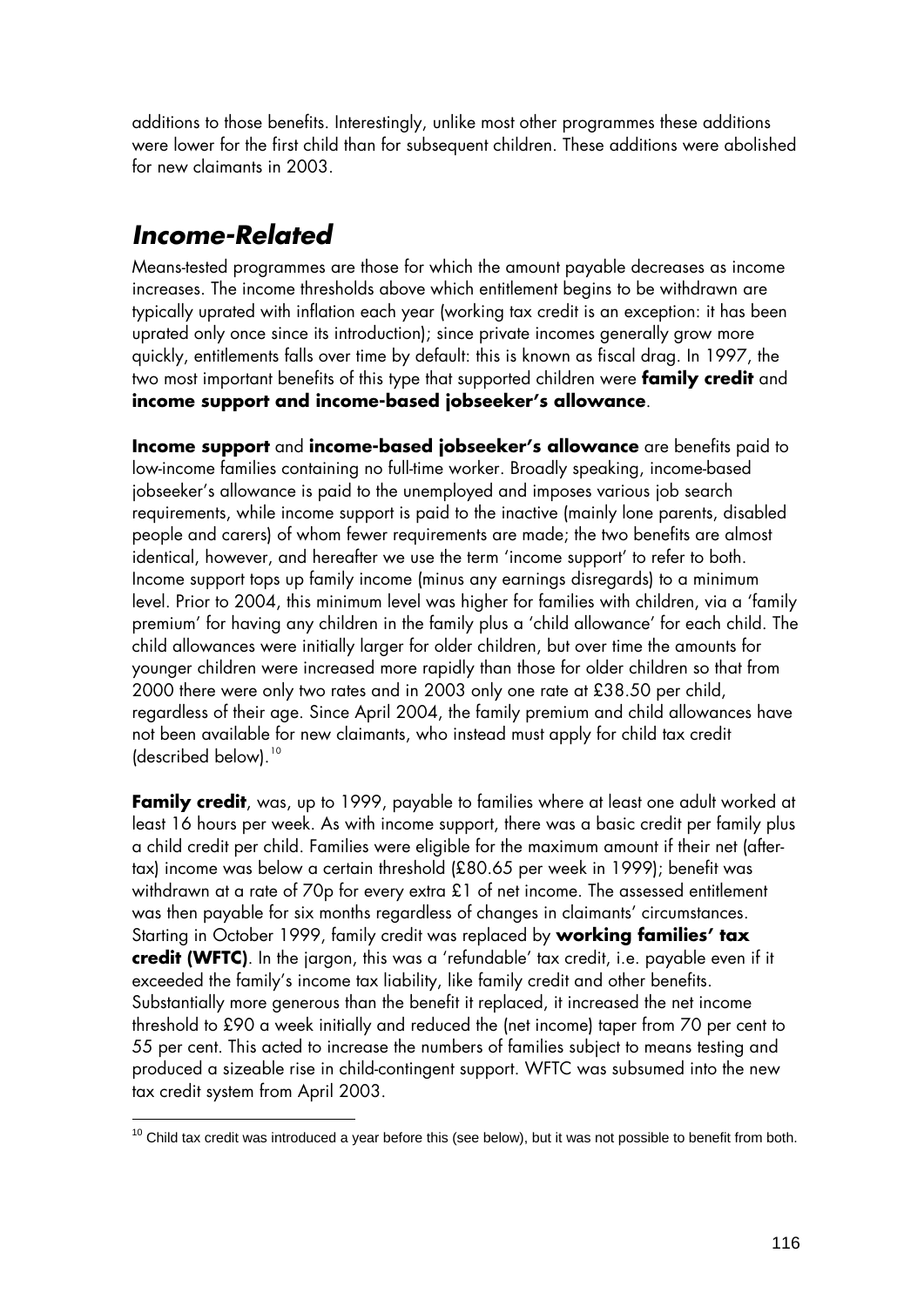Until its abolition in April 2000, the **additional personal allowance (APA)** reduced the income tax bills of unmarried people with children; there was no equivalent childcontingent support for married people, since the married couple's allowance (MCA) was given at the same rate to those with and without children. For two years, 2001–02 and 2002–03, **children's tax credit** reduced the amount of tax payable by families with children by £520 (£529 in 2002–03) with an additional £520 (£529) if the youngest child was under one year old. Like the APA, but unlike WFTC, children's tax credit was not refundable, and hence only those paying enough tax could benefit from the full amount; non-taxpayers did not benefit at all. It was tapered away from families containing a higher-rate taxpayer.

The system was further reformed in 2003 with the introduction of **child tax credit (CTC)** and **working tax credit (WTC)**, in what was the biggest change in support for children since the introduction of child benefit in 1977. Child tax credit merged together several parts of the tax and benefit system that supported families with children, while working tax credit extended in-work support to adults without children, as well as providing subsidies for childcare expenditure for some working parents previously delivered through WFTC. Child and working tax credits are refundable.

CTC is made up of a number of elements: a family element set (for 2006–07) at £545 per year (doubled for families with a child under the age of 1), a child element of £1,765 per child per year, a disabled child element worth £2,350 per child per year and a severely disabled child element worth £945 per child per year. Entitlement to CTC does not depend on employment status: both out-of-work families and lower-paid working parents are eligible for it.

WTC consists of a basic element worth £1,665 per year in 2006–07, with an extra £1,640 for couples and lone parents (i.e. everyone except single people without children) and an extra £680 for those working at least 30 hours a week (30 hours in total for couples). Families with children and workers with a disability are eligible for WTC provided at least one adult works 16 or more hours per week; for those without children or a disability, at least one adult must be aged 25 or over and working at least 30 hours per week to be eligible. All childless claimants without a disability will therefore be entitled to the 30-hour premium. In addition, for families in which all adults work 16 hours or more per week, there is a childcare credit, worth 80 per cent of eligible childcare expenditure of up to £175 for families with one child, or £300 for families with two or more children (i.e. worth up to £140 or £240).

A means test applies to child tax credit and working tax credit together. Families with gross family income below £5,220 per year (£14,155 for families eligible only for child tax credit) are entitled to the full CTC and WTC payments appropriate for their circumstances. Once family income exceeds this level, the tax credit award is reduced by 37p for every £1 of family income above this level. The main WTC entitlement is withdrawn first, then the childcare element of WTC and finally the child elements of the child tax credit. The family element of the child tax credit, however, is not withdrawn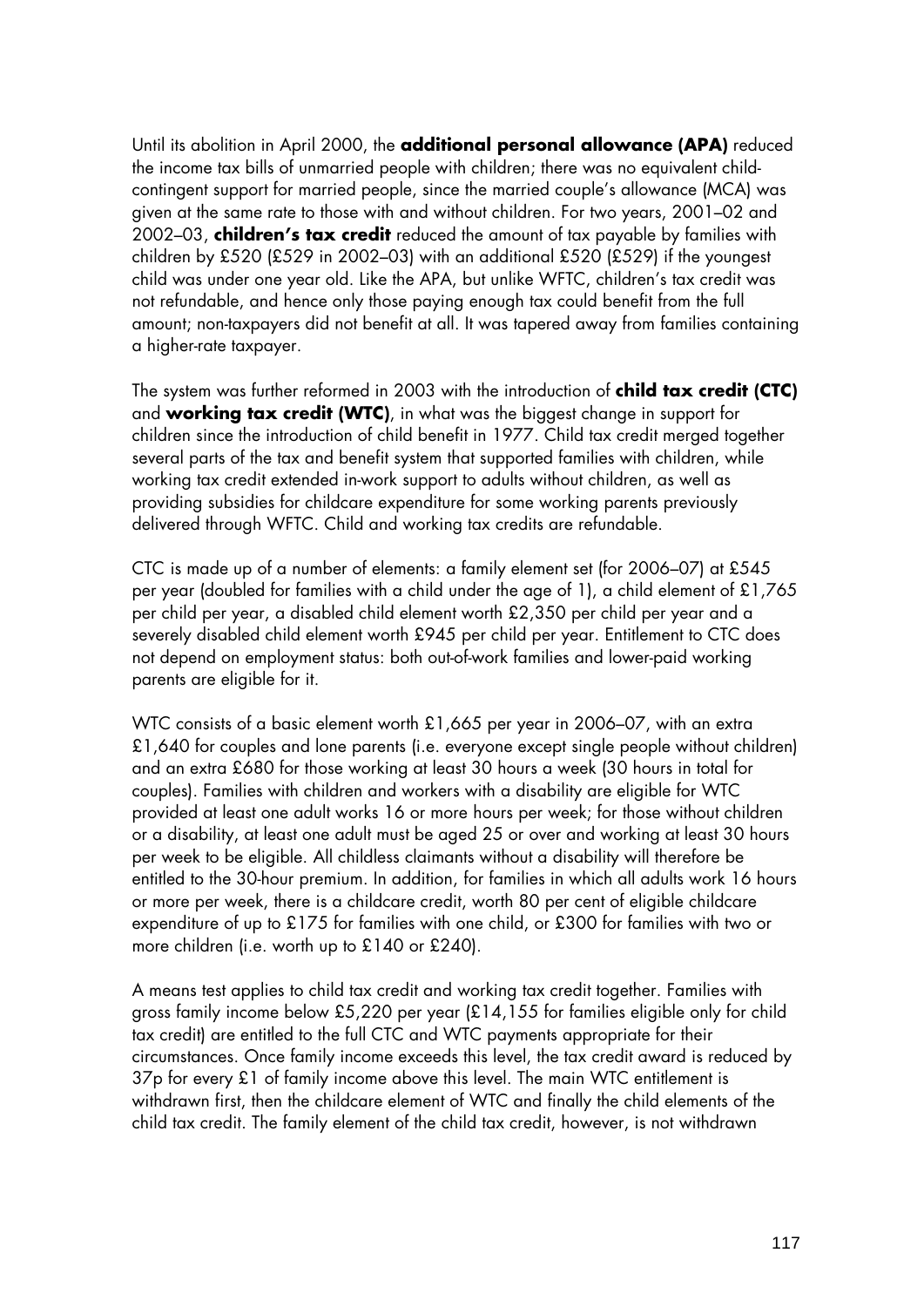unless family income exceeds £50,000 per year; above that level, it is reduced by £1 for every additional £15 of income.

For the purposes of this report, the key elements of the child tax credit are that it will eventually replace three other programmes that used to provide child-contingent support (WFTC, children's tax credit, IS/JSA), and that it extends income-related child-contingent support to many more families than were entitled to either WFTC or IS/JSA in the previous regime.

Table 1.1 shows the key benefit and tax credit rates since 1997 (in nominal terms), and where relevant the rate at which they are withdrawn.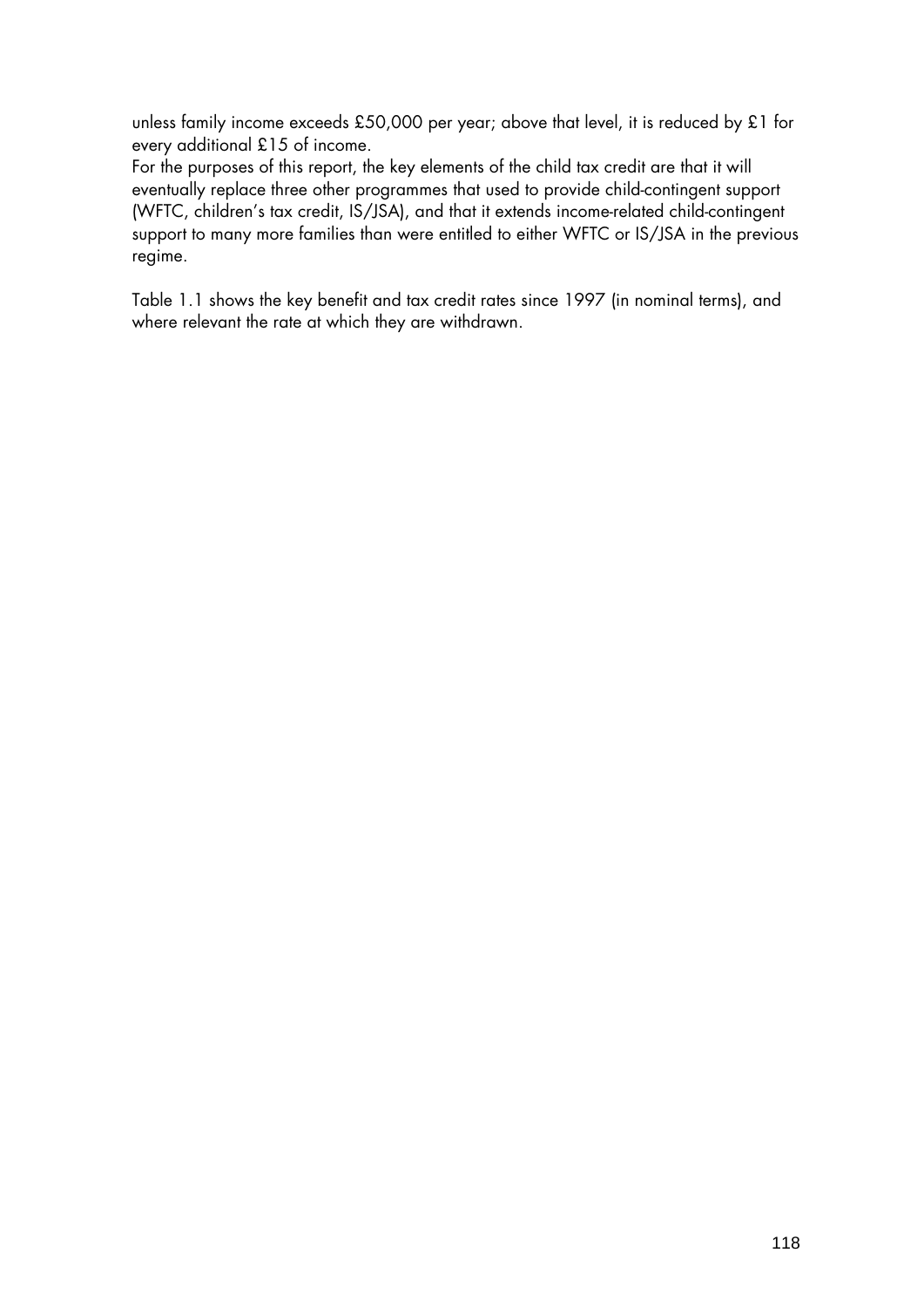| per year)                          | Table 1.1 Key Benefits and Tax Credit Rates (£ per week, except CTC and WTC which are £ |                        |                     |                     |                     |                                                                                                           |                                |                     |                        |            |
|------------------------------------|-----------------------------------------------------------------------------------------|------------------------|---------------------|---------------------|---------------------|-----------------------------------------------------------------------------------------------------------|--------------------------------|---------------------|------------------------|------------|
| <b>Programme</b>                   | 199<br>$7-$<br>98                                                                       | 199<br>8<br>$-99$      | 199<br>$9-$<br>00   | 200<br>$O -$<br>01  | 200<br>$1-$<br>02   | 200<br>$\mathbf{2}$<br>$-03$                                                                              | 200<br>$3-$<br>04 <sup>°</sup> | 200<br>$4-$<br>05   | 200<br>$5-$<br>06      | 2006-07    |
| <b>Child benefit</b>               |                                                                                         |                        |                     |                     |                     |                                                                                                           |                                |                     |                        |            |
| $1st$ child                        | 11.0<br>5                                                                               | 11.4<br>5              | 14.4<br>$\mathbf 0$ | 15.0<br>$\mathbf 0$ | 15.5<br>$\mathbf 0$ | 15.7<br>$\sqrt{5}$                                                                                        | 16.0<br>5                      | 16.5<br>$\mathbf 0$ | 17.0<br>$\mathbf 0$    | 17.45      |
| Subsequent<br>child                | 9.00                                                                                    | 9.30                   | 9.60                | 10.0<br>0           | 10.3<br>5           | 10.5<br>5                                                                                                 | 10.7<br>5                      | 11.0<br>5           | 11.4<br>$\Omega$       | 11.70      |
| Lone parent<br>extra               | 6.05                                                                                    |                        |                     |                     |                     |                                                                                                           |                                |                     |                        |            |
| <b>Child tax</b><br>credit         |                                                                                         |                        |                     |                     |                     |                                                                                                           |                                |                     |                        |            |
| Family element<br>Baby addition    |                                                                                         |                        |                     |                     |                     |                                                                                                           | 545<br>545                     | 545<br>545          | 545<br>545             | 545<br>545 |
| Child element                      |                                                                                         |                        |                     |                     |                     |                                                                                                           | 1,44<br>5                      | 1,62<br>5           | 1,69<br>0              | 1,765      |
| <b>Working tax</b><br>credit       |                                                                                         |                        |                     |                     |                     |                                                                                                           |                                |                     |                        |            |
| Lone parent<br>addition            |                                                                                         |                        |                     |                     |                     |                                                                                                           | 1,50<br>$\mathbf 0$            | 1,54<br>5           | 1,59<br>$\overline{5}$ | 1,640      |
| CTC/ WTC 1st<br>Taper <sup>b</sup> |                                                                                         |                        |                     |                     |                     |                                                                                                           | 37%                            | 37%                 | 37%                    | 37%        |
| <b>WFTC</b>                        |                                                                                         |                        |                     |                     |                     |                                                                                                           |                                |                     |                        |            |
| <b>Basic Credit</b>                |                                                                                         |                        | 52.3<br>$\mathbf 0$ | 53.1<br>5           | 59.0<br>$\mathbf 0$ | 62.5<br>$\mathbf 0$                                                                                       |                                |                     |                        |            |
| Child credit <sup>®</sup>          |                                                                                         |                        | 19.8<br>5           | 25.6<br>0           | 26.0<br>$\mathbf 0$ | 26.4<br>5                                                                                                 |                                |                     |                        |            |
| Taper <sup>b</sup>                 |                                                                                         |                        | 55%                 | 55%                 | 55%                 | 55%                                                                                                       |                                |                     |                        |            |
| <b>Family credit</b>               |                                                                                         |                        |                     |                     |                     |                                                                                                           |                                |                     |                        |            |
| <b>Basic Credit</b>                | 47.6<br>5                                                                               | 48.8<br>O <sup>d</sup> |                     |                     |                     |                                                                                                           |                                |                     |                        |            |
| Child credit <sup>®</sup>          | 12.0<br>5                                                                               | 12.3<br>5 <sup>d</sup> |                     |                     |                     |                                                                                                           |                                |                     |                        |            |
| Taper <sup>b</sup>                 | 70%                                                                                     | 70%                    |                     |                     |                     |                                                                                                           |                                |                     |                        |            |
| Income<br>support                  |                                                                                         |                        |                     |                     |                     |                                                                                                           |                                |                     |                        |            |
| Family premium                     | 10.8<br>$\mathbf 0$                                                                     | 11.0<br>5              | 13.9<br>0           | 14.2<br>5           | 14.5<br>$\mathbf 0$ | 14.7<br>5                                                                                                 | 15.7<br>5                      |                     |                        |            |
| Child                              | 16.9                                                                                    | 17.3                   | 20.2                | 26.6                | 31.4                | 33.5                                                                                                      | 38.5                           |                     |                        |            |
| allowance <sup>c</sup>             | 0                                                                                       | 0                      | 0                   | 0                   | 5                   | O <sup>e</sup><br>° In 2003-04 both child tax credit and child elements of income support were available, | $\circ$                        |                     |                        |            |

but it was not possible to benefit from both.<br>Dote that the taper rate for CTC/WTC refers to a reduction in tax credit of 37p for every £1 of *gross* income, whereas for " WFTC and Family Credit, the rates are for *net* income. For those paying basic rate income tax and standard rate National Insurance contributions a net rate of 55 per cent is equal to a gross rate of 37 per cent, so for many primary earners the move from WFTC to CTC/WTC did not change the effective withdrawal rate.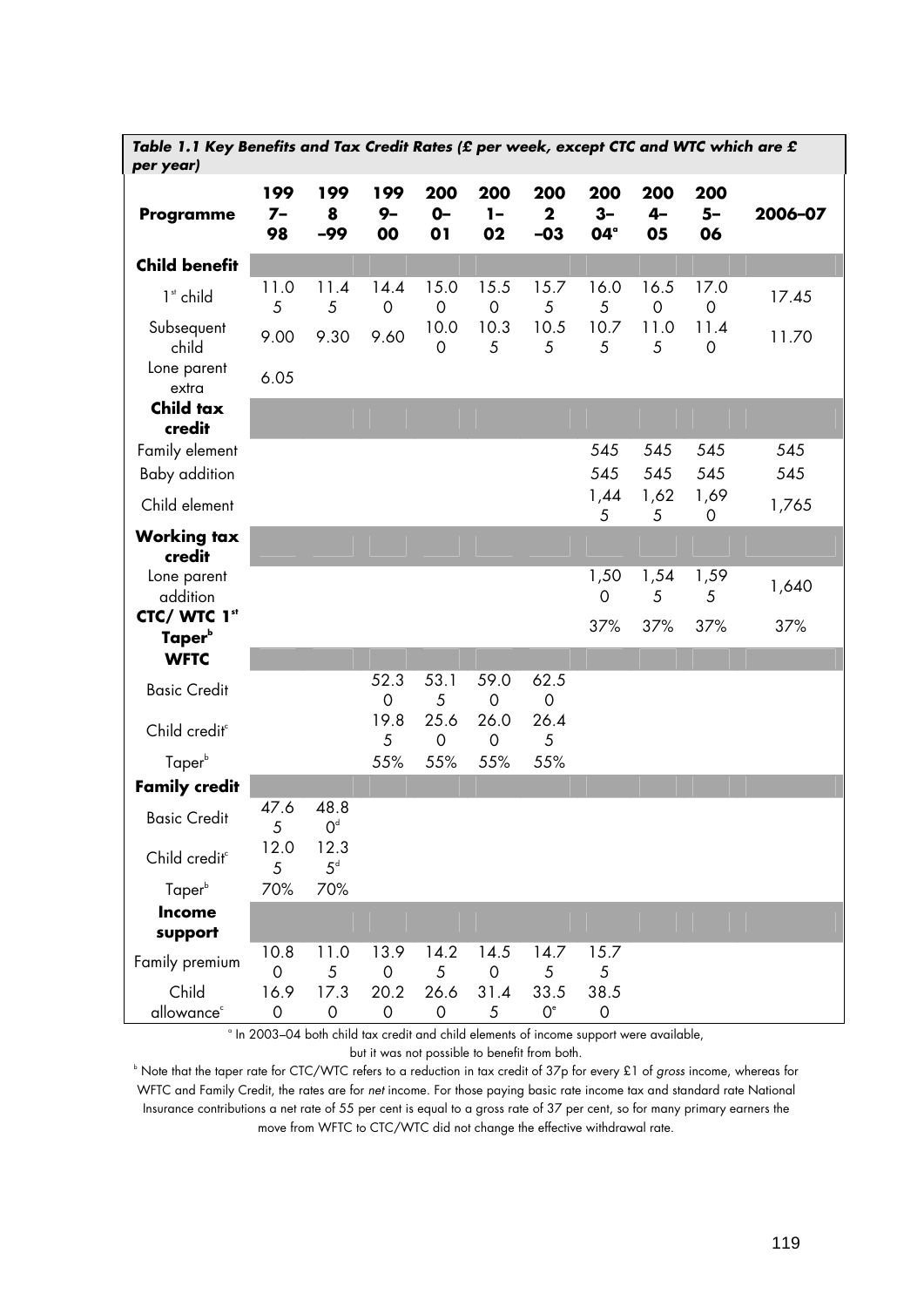### **1.3 The Changing Structure of Support for Children**

This sub-section discusses how the reforms identified in sub-section 1.2 have affected the relative treatment of families headed by one or two adults, with different numbers and ages of children, and of varying income levels.

### *Child-Contingent Support and Family Structure*

<span id="page-14-1"></span>A key feature of the system of child-contingent support throughout this period is the 'bias' in favour of the first child of the family, in the sense that many of the programmes provide more support for the first child in a family than for subsequent children. This arises either through explicitly higher rates for the first child, or through a 'family element' on top of the 'per child' element that is the same regardless of the number of children. Child benefit, family credit, income support, WFTC, CTC, and WTC all display this 'bias'.<sup>[11](#page-14-0)</sup> However, not all benefits acted in this way; for contributory benefits such as the dependent child element of the state pension, the rate for the first child was lower than that for subsequent children.

Between 1997 and 2002, rises in the first-child element of child benefit would be expected to increase the first child bias, as would the replacement of additional personal allowance and married couples allowance with children's tax credit (expanding a form of support given once per family). At the same time, more rapid increases in child elements relative to family elements in income support and WFTC would reduce it. And since 2003, the introduction of more generous per-child support in the child tax credit and the subsequent freezing of the family element in nominal terms would lead to a reduction in the bias.

It is also worth noting that the position of lone parents relative to couples has changed significantly since 1997. Initially, reforms favoured couples more than lone parents. Abolition (for new claimants) of the higher lone-parent rate of child benefit in 1998 led to reduced child-contingent support to lone parents from that year; and the replacement of MCA and APA with children's tax credit increased child-contingent support particularly for married couples, because the reform not only made support for those with children more generous but also withdrew support from married couples without children, thus making

 $\overline{a}$ 

<span id="page-14-0"></span><sup>&</sup>lt;sup>11</sup> Note that first-child bias in the rate structure of a programme does not necessarily mean more support for the first child than subsequent children across the whole income distribution. To take CTC as an example, a family with one child and income of £18,925 would receive only the family element of £545, since at this income level the child element would be tapered away. If, however, the family had two children, they would also receive the full child element for the second child, an extra £1,765: thus at this income level a second child more than doubles the support provided. This bias in favour of a second child exists for family incomes between £15,628 and £22,222 in 2006–07; there are equivalent bands of income in which there is a bias in favour of further children. In fact, this feature existed under FC in 1997, but it has become more important as the taper rate has fallen, meaning that more families fall into this situation.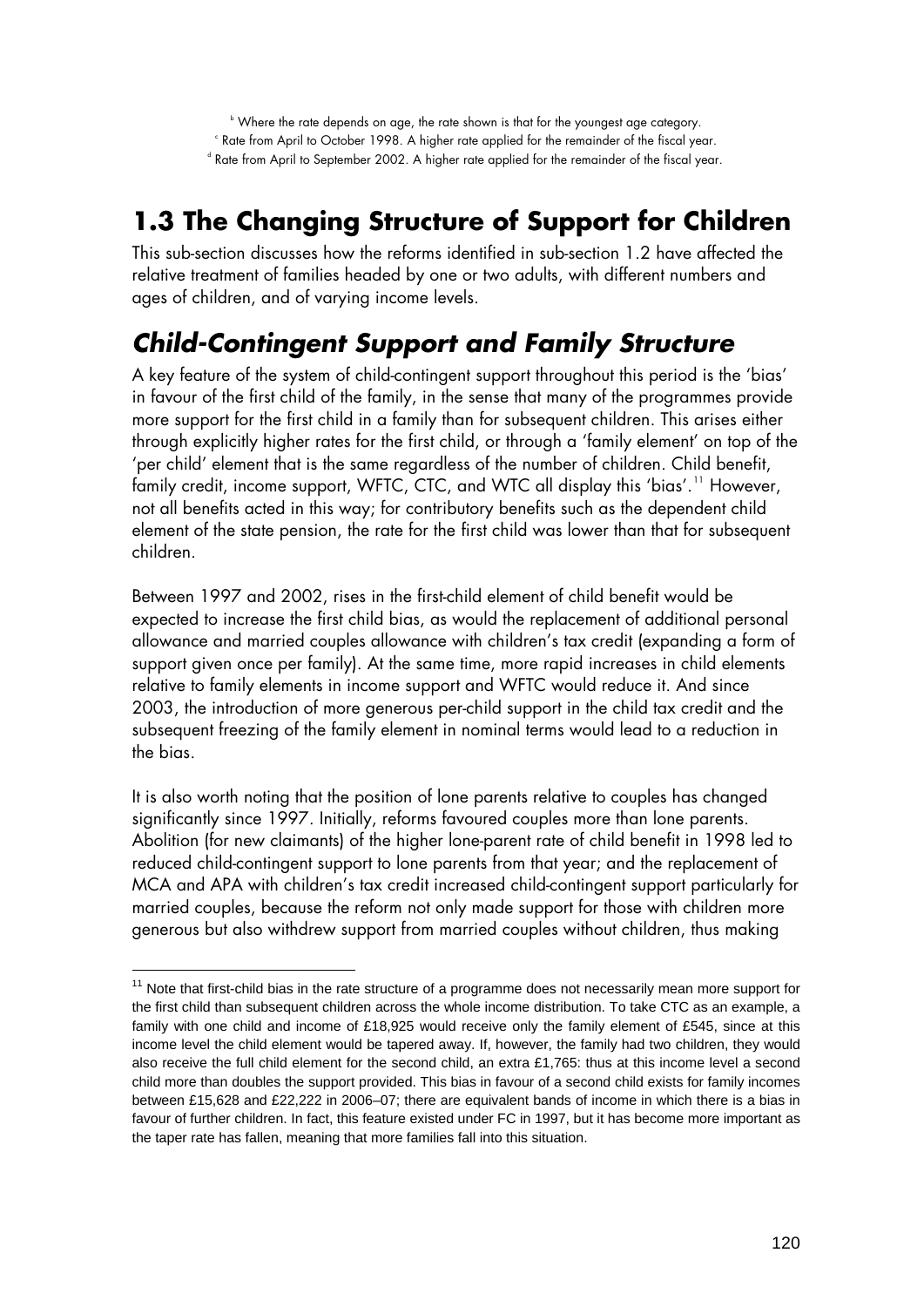more of the support for married couples child-contingent. However, the introduction of WTC in April 2003 led to a relative increase in child-contingent support for lone parents compared with couples. This was not because the amount of support received by families with children was changed, but instead because some previously child-contingent support became payable to families without children: it became contingent on being a low-income family with a worker, rather than being a low-income family with children and a worker. This reduction in child-contingent support affected couples with children more than lone parents, because support for couples without children was introduced at the same rate as for couples with children, whereas support for single people without children was introduced at a rate well below that for lone parents.

#### *Child-Contingent Support, Family Income and Employment*

Since 1997, means-tested benefits and tax credits have increased in generosity at a significantly faster rate than non-means-tested benefits such as child benefit. There have been two ways in which this generosity has come about. The most obvious has been that the replacement of WTFC by WTC and CTC has entailed a significant extension of means-testing up the income distribution, with around 90 per cent of families with children now entitled to some form of income-related child-contingent support. The more important expansion, though, has been the significant rise in the maximum entitlement to childcontingent support for poorer families, and the effective reduction in the taper rate that means many more families with children are now entitled to the per-child elements of the CTC than were entitled to family credit or income support in 1997. This second expansion in income-related support means that that poorer families have gained more than richer ones.

With respect to employment status, the replacement of family credit with the more generous WFTC saw support for low-income working families rise relative to families where no-one worked. The introduction of CTC and WTC, on the other hand, saw bigger increases in child-contingent support for non-working families because in-work support was extended to families without children, and therefore the amount that was childcontingent declined. Again, this reflects not a decline in the amount received by poor working families with children but increased generosity to those without.

#### *How the Amount of Child-Contingent Support Varies by Income: 1997, 2002, 2006*

Figures 1.1 to 1.3 show how the amount of child-contingent support for an example lone parent varies with gross income and number of children in 1997, 2002 and 2006 (all in 2006 prices). The graphs for two-parent families would be very similar, and so are omitted to avoid unnecessary duplication.

Careful comparisons of the pictures reveals changes in the overall generosity of childcontingent support (conditional on income), changes in the first child bias, and changes in the degree to which support is means-tested.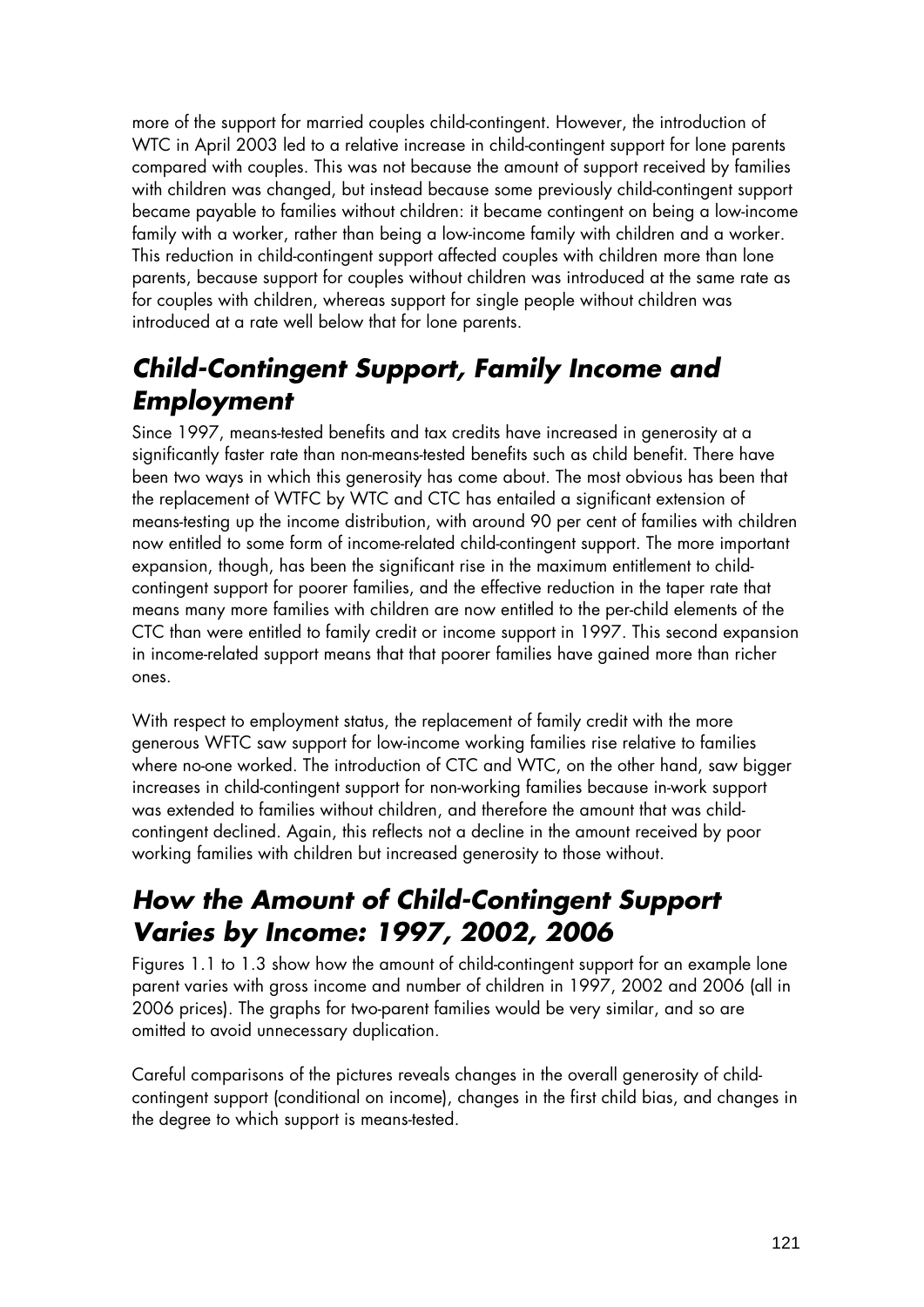

*Figure 1.1 Child-Contingent Support for Lone Parents by Programme, 1997–98 (2006 prices)* 

n من المساحد المسلم العدم المسلم العربي المسلم N*ote: A*ssumes a real wage of £5.05 per hour (the minimum wage between October 2005 and September 2006), children aged between 1 and 5, and no housing costs or council tax liability. *Source:* Authors' calculations using TAXBEN.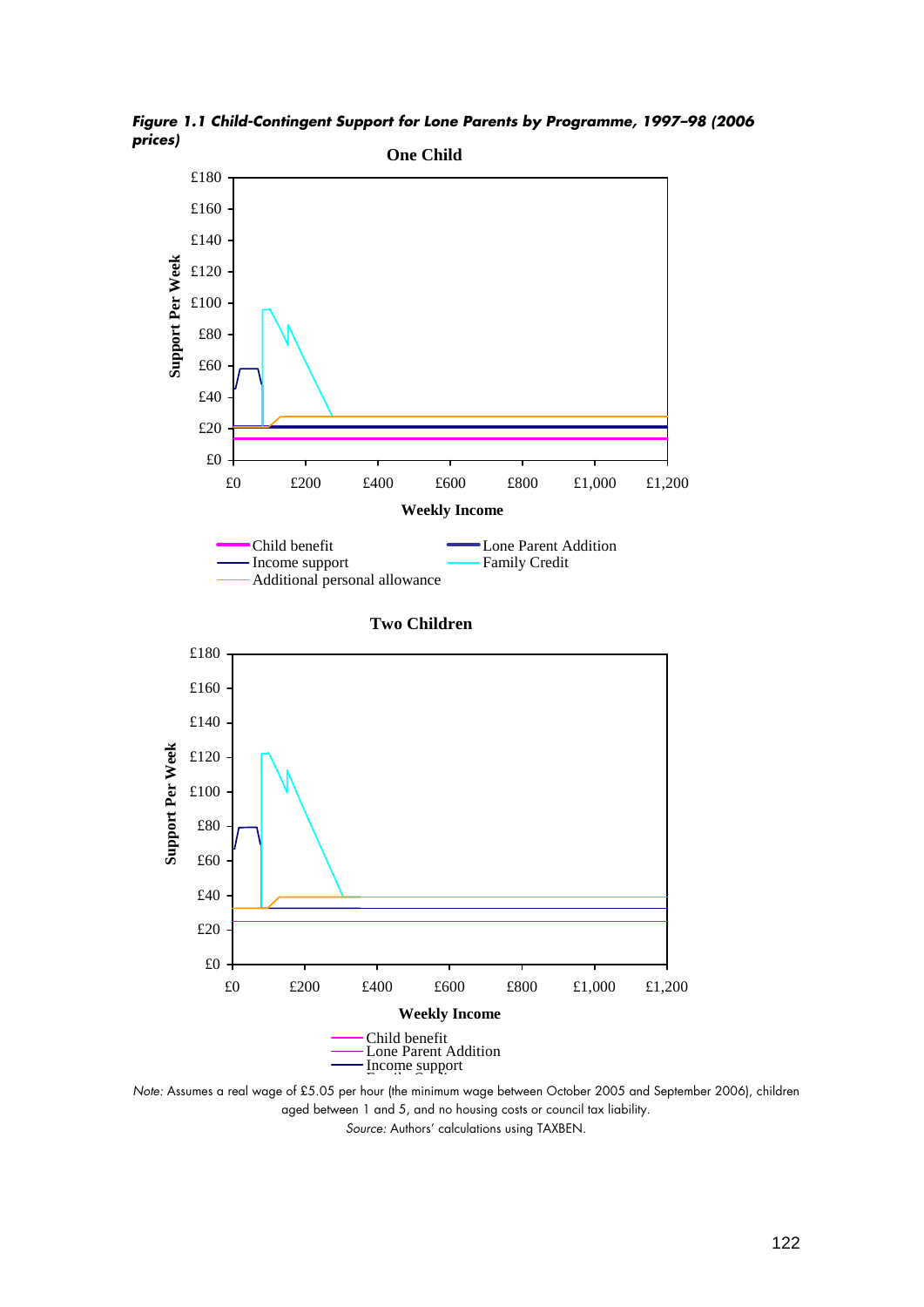

*Figure 1.2 Child-Contingent Support for Lone Parents by Programme, 2002–03 (2006 prices)* 

*Note:* Assumes a real wage of £5.05 per hour (the minimum wage between October 2005 and September 2006), children aged between 1 and 5, and no housing costs or council tax liability. *Source:* Authors' calculations using TAXBEN.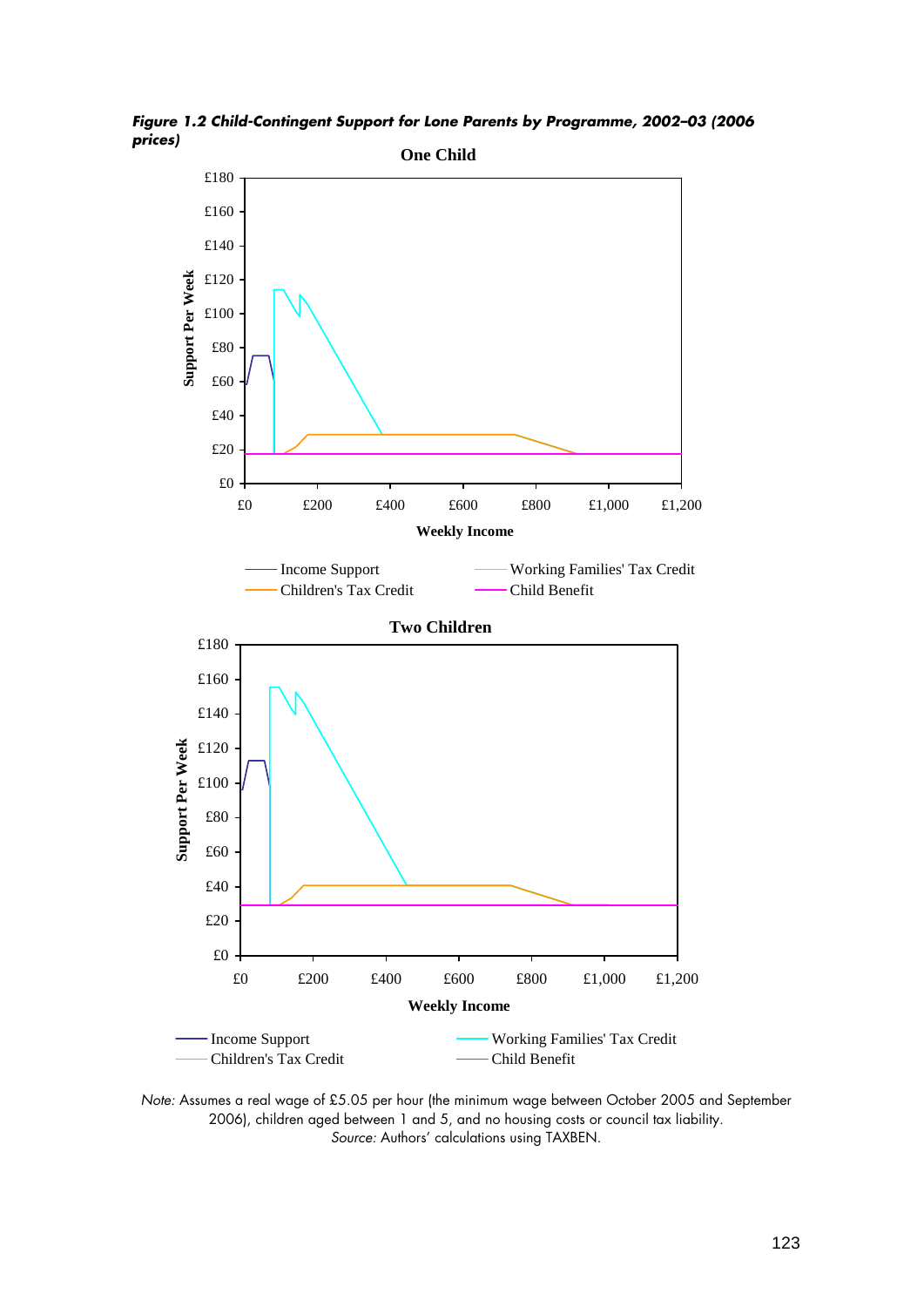

*Figure 1.3 Child-Contingent Support for Lone Parents, by Programme, 2006–07 (2006 prices)* 

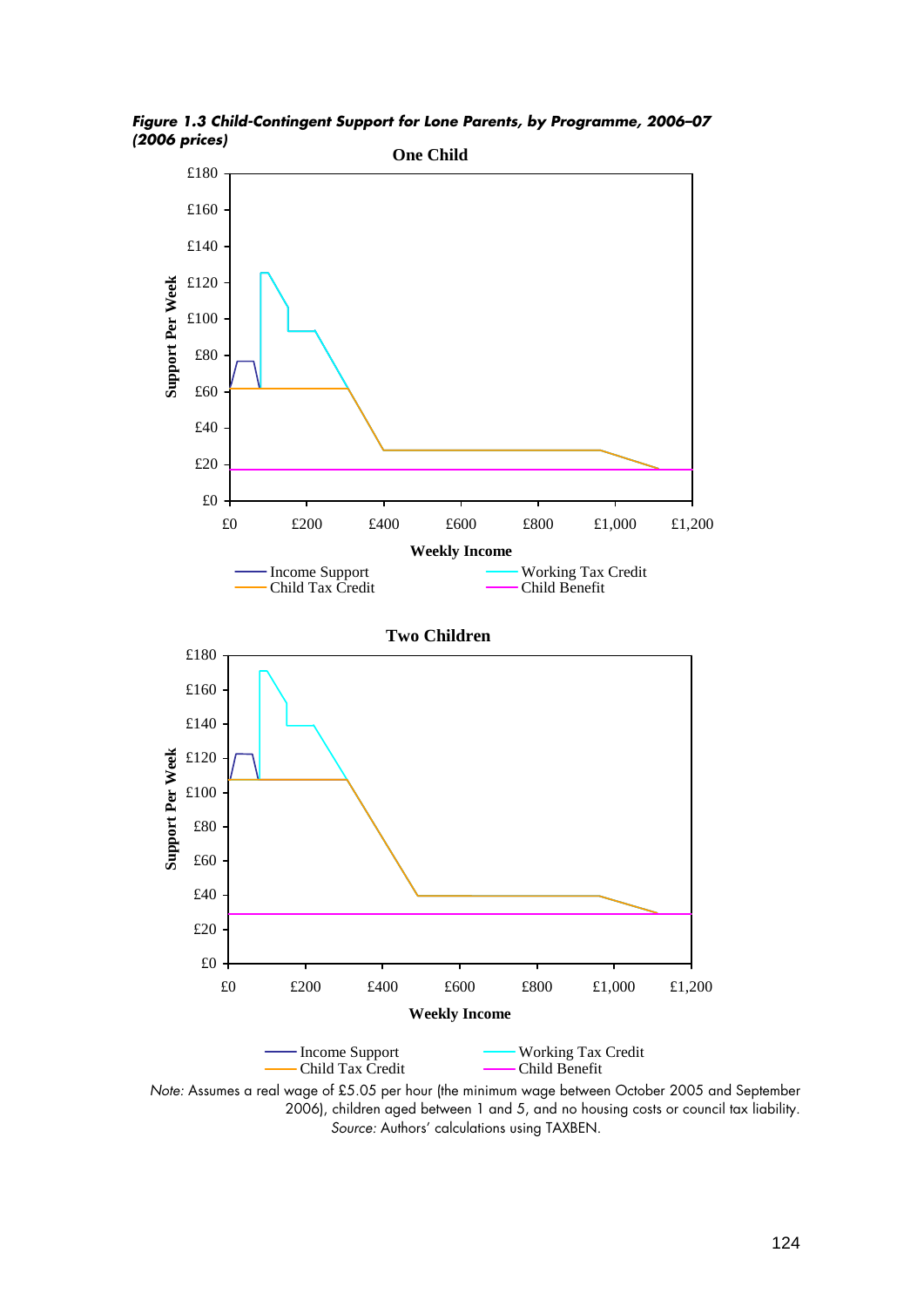Comparing Figure 1.1 with Figure 1.2 shows that support grew between 1997–98 and 2002–03 for lone parent families with pre-tax incomes of up to about £800 per week: even for those not benefiting from the introduction of WFTC, the abolition of the higher lone parent rate of child benefit was compensated for with the higher first child rate of child benefit and the replacement of the additional personal allowance with the more generous children's tax credit. Increases are concentrated at lower income levels, however, because of both an increase in the 'maximum' amount of support (i.e. entitlement for someone meeting the hours requirement for WFTC but with very low income) and a reduction in the taper from 70 per cent to 55 per cent. These figures suggest a fall in first-child bias, with the 'maximum' amount growing by 18 per cent for a one-child family but 27 per cent for a two-child family.

Figure 1.3 shows the amount of child-contingent support for one and two-child lone parent families in 2006–07. The reforms of 2003 represent another increase in the importance of means-tested support with a further increase in maximum support, although the switch to a gross income taper of 37 per cent (versus a net income taper of 55 per cent) does not represent any real reduction in the rate of withdrawal when income exceeds the basic rate income tax threshold. Nevertheless, the introduction of child tax credit extended means-tested support a long way up the income distribution. In contrast to the earlier period, there is little change in first-child bias: a 10 per cent increase in 'maximum' support for one child families, compared with an 8 per cent increase for the two-child families. Overall, Figures 1.1 to 1.3 illustrate an increase in generosity that was biggest for families with low and middle incomes.

Figures 1.4 to 1.6 focus directly on the degree of first-child bias in each year and at different income levels, by showing separately the support received for the first and second children. The darker line indicates the amount received by a lone parent with one child (the same as the upper graphs in Figures 1.1 to 1.3), whilst the paler one indicates the additional support received for a second child. Total support for a two-child family (the lower graphs in Figures 1.1 to 1.3) is the sum of the two lines. The figures show a substantial rise in support for both the first and the second child in families with incomes below £500, but highlight the reduction in the degree of first-child bias since 1997. Indeed, in 2002–03 and 2006–07 there is even a second-child bias at incomes around £400 per week (see footnote [11](#page-14-1) for an explanation).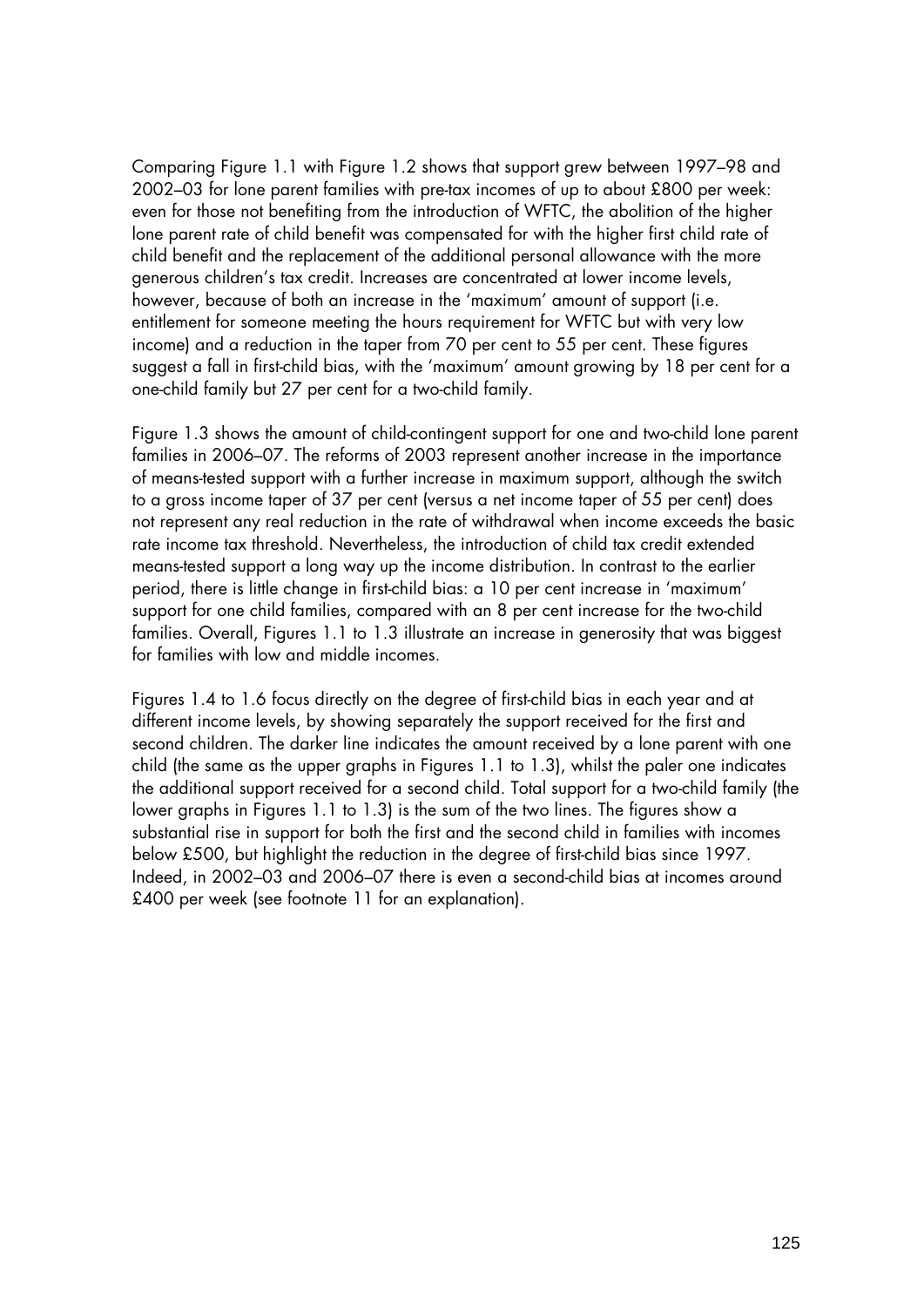

*Figure 1.4 Child-Contingent Support for Lone Parents, by Child, 1997–98 (2006 prices)* 

*Note:* Assumes a real wage of £5.05 per hour (the minimum wage between October 2005 and September 2006), children aged between 1 and 5, and no housing costs or council tax liability. *Source:* Authors' calculations using TAXBEN.

*Figure 1.5 Child-Contingent Support for Lone Parents, by Child, 2002–03 (2006 prices)* 



*Note:* Assumes a real wage of £5.05 per hour (the minimum wage between October 2005 and September 2006), children aged between 1 and 5, and no housing costs or council tax liability. *Source:* Authors' calculations using TAXBEN.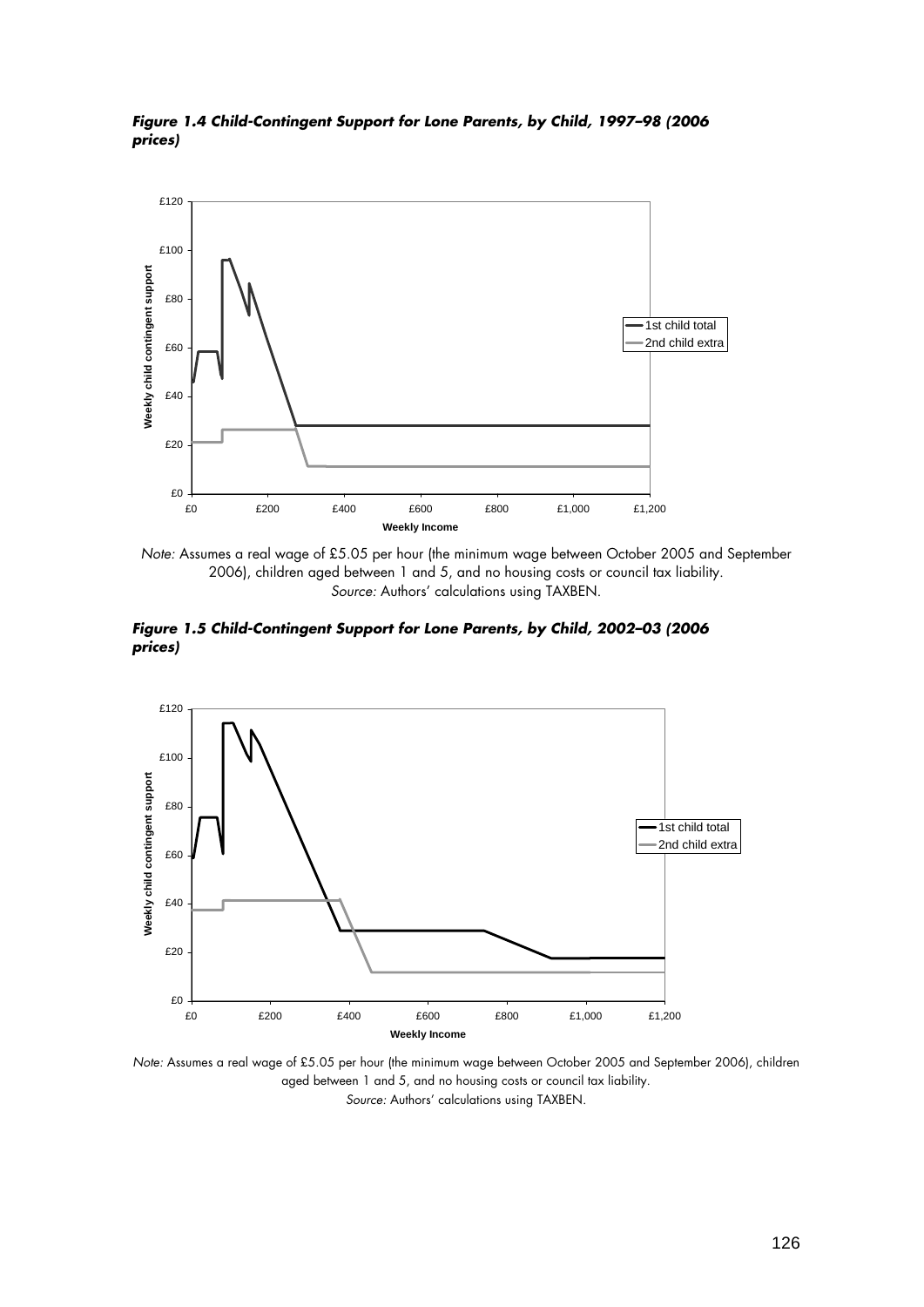

*Figure 1.6 Child-Contingent Support for Lone Parents, by Child, 2006–07 (2006 prices)* 

*Note:* Assumes a real wage of £5.05 per hour (the minimum wage between October 2005 and September 2006), children aged between 1 and 5, and no housing costs or council tax liability. *Source:* Authors' calculations using TAXBEN.

#### *Summary*

Since 1997 the main changes to the system of financial support for children have been:

- an increase in generosity of child benefit, and abolition of the lone parent rate;
- replacement of family credit with WFTC, with increased generosity and a reduced withdrawal rate, thereby spreading means testing;
- replacement of married couple's allowance and additional personal allowance with children's tax credit, a move which increased child-contingent support; and
- the introduction of CTC and WTC, and the associated abolition of child elements in several benefits.

This has led to:

- A rise then fall in the first child bias in child-contingent support.
- A greater percentage and absolute increase in the value of child-contingent support for non-working and low-income working families.

These trends will of course be very important when understanding the changes in childcontingent support actually received by different groups of families since 1997, as explored in Section 3.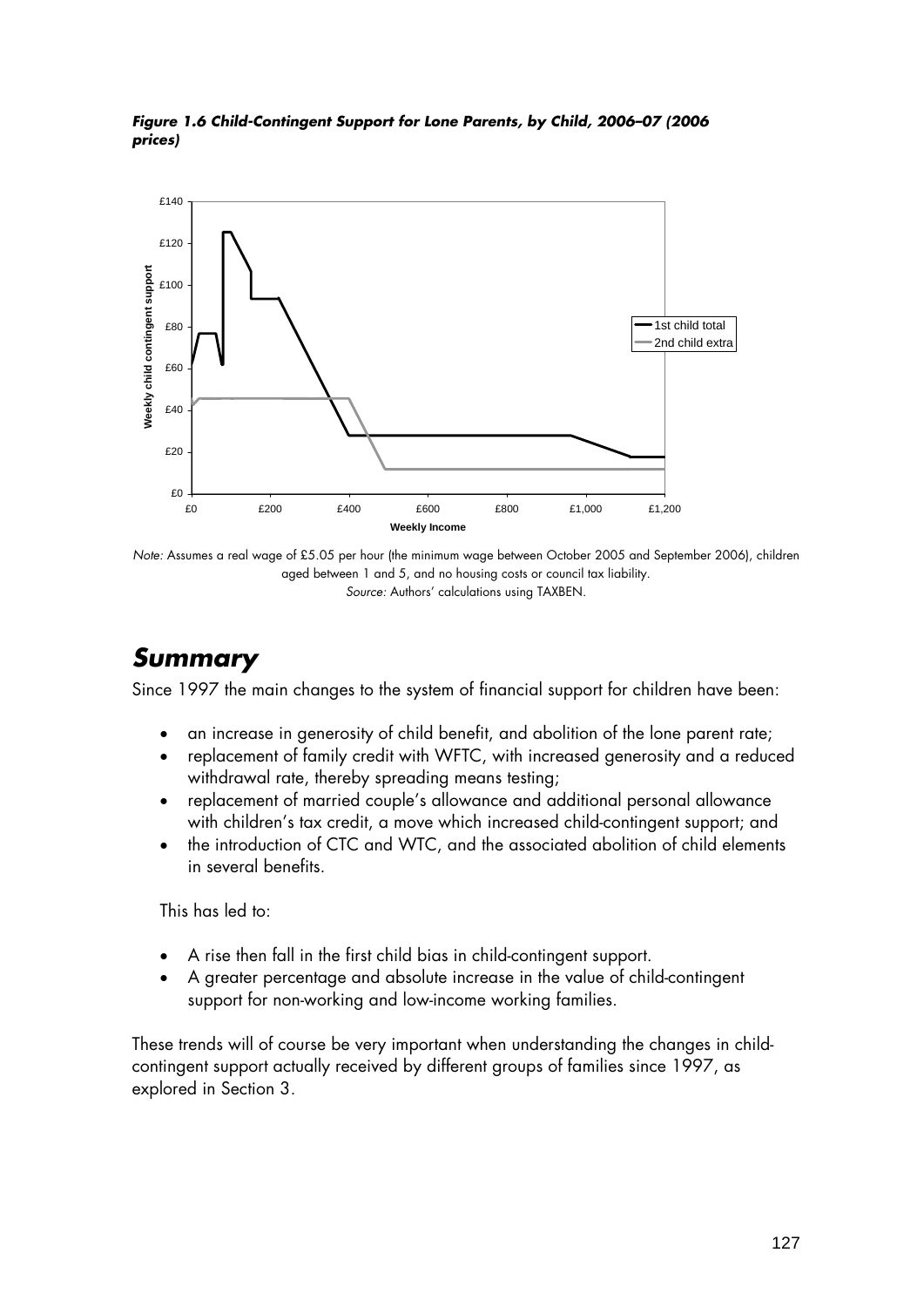# **Section 2.**

-

## **THE CHARACTERISTICS OF FAMILIES IN NORTHERN IRELAND**

This section describes the key characteristics of families with children in Northern Ireland and compares them with the rest of the United Kingdom. Except where otherwise noted, this section uses estimates calculated from the *Family Resources Survey* 2004–05 and an application of tax and benefit rules using TAXBEN. More detail is provided in [the ERINI report needs ref] and in Kenway et al (2006).

| Table 2.1. Number of Families with Children in our Sample |                |              |                 |                                   |           |  |  |  |
|-----------------------------------------------------------|----------------|--------------|-----------------|-----------------------------------|-----------|--|--|--|
| Number of<br><b>Children</b>                              | <b>England</b> | <b>Wales</b> | <b>Scotland</b> | <b>Northern</b><br><b>Ireland</b> | <b>UK</b> |  |  |  |
|                                                           | 2,659          | 169          | 546             | 272                               | 3,646     |  |  |  |
| $\mathbf 2$                                               | 2,630          | 136          | 478             | 261                               | 3,505     |  |  |  |
| 3                                                         | 835            | 42           | 151             | 115                               | 1,143     |  |  |  |
| 4+                                                        | 309            | 17           | 50              | 61                                | 437       |  |  |  |

### **2.1 The Number of Families and Children**

*Source: Family Resources Survey* 2004–05

There are a total of 8,731 families with children in our data, of which 709 are in Northern Ireland (see Table 3.1); using the grossing factors supplied with the dataset, this implies a total of 7.3 million families with children in the UK as a whole, containing 13.0 million dependent children, and 233 thousand families with children in Northern Ireland, containing 430,000 dependent children.<sup>[12](#page-22-0)</sup> Dependent children represent some 25.6 per cent of all individuals in Northern Ireland, as opposed to 22.1 per cent in the UK as a whole. Children, therefore, make up a larger proportion of the population of Northern Ireland, which is not unexpected given its traditionally higher birth rate.

<span id="page-22-0"></span><sup>&</sup>lt;sup>12</sup> For comparison, HMRC (2006) estimates that, at different points in 2004–05, it was paying child benefit in to between 7.2 and 7.4 million families (between 12.8 and 13.2 million children) in the UK, of which between between 225,000 and 230,000 families (426,000 and 442,000 children) were in Northern Ireland.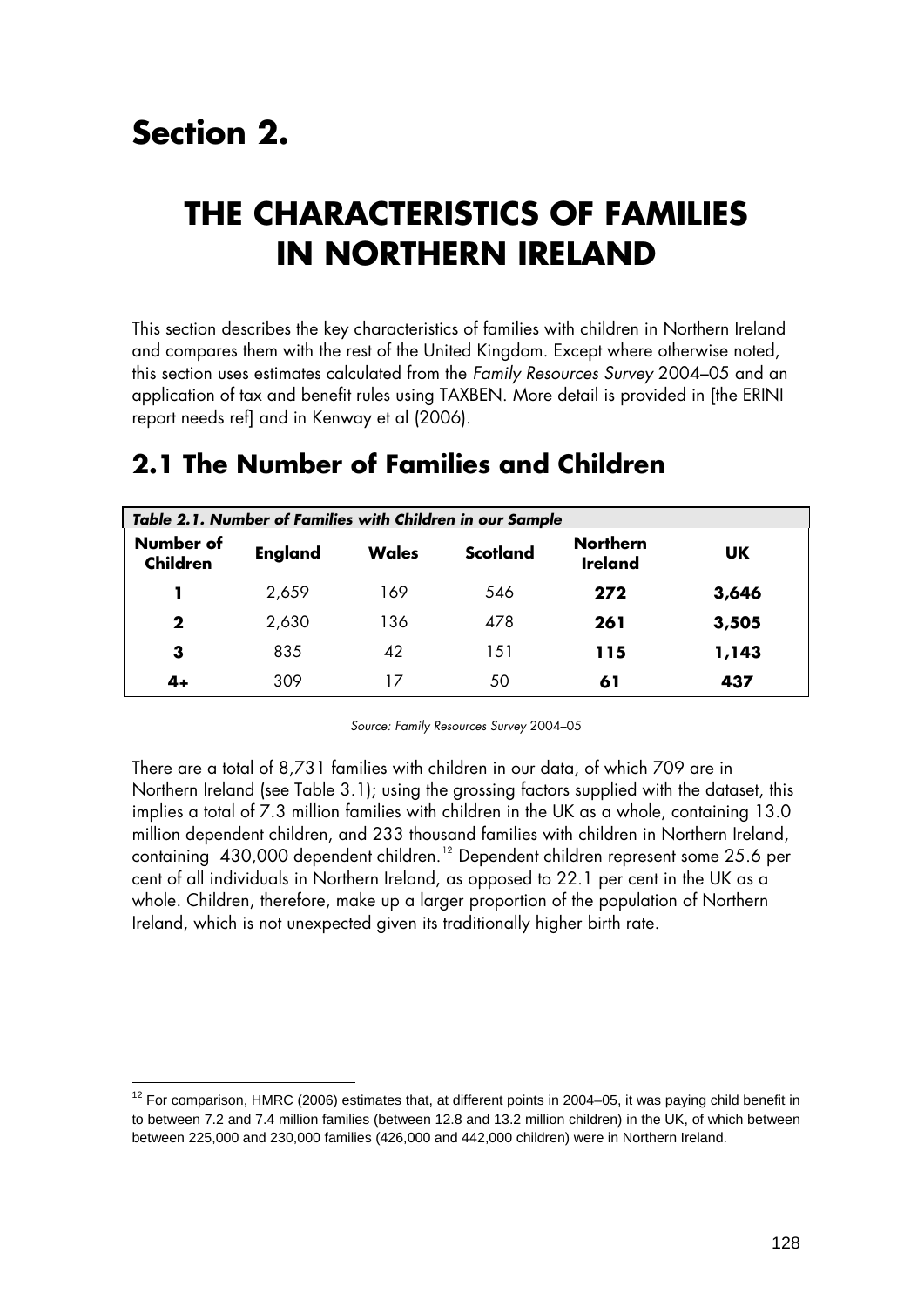|           | Table 2.2. Number of Children Per Family |                                                      |                                                  |                                             |                                                                   |  |  |  |  |
|-----------|------------------------------------------|------------------------------------------------------|--------------------------------------------------|---------------------------------------------|-------------------------------------------------------------------|--|--|--|--|
| Country   | Children per<br>Family<br>(All)          | Proportion<br>of Families<br>with<br><b>Children</b> | Children per<br>Family<br>(All with<br>children) | Children per<br>Family<br>(Lone<br>parents) | <b>Children</b><br>per<br>Family<br>(Couples<br>with<br>children) |  |  |  |  |
| England   | 0.42                                     | 23.4                                                 | 1.79                                             | 1.66                                        | 1.84                                                              |  |  |  |  |
| Wales     | 0.42                                     | 23.8                                                 | 1.78                                             | 1.60                                        | 1.84                                                              |  |  |  |  |
| Scotland  | 0.37                                     | 22.1                                                 | 1.68                                             | 1.56                                        | 1.73                                                              |  |  |  |  |
| <b>NI</b> | 0.50                                     | 27.0                                                 | 1.84                                             | 1.66                                        | 1.91                                                              |  |  |  |  |
| <b>UK</b> | 0.42                                     | 23.4                                                 | 1.78                                             | 1.65                                        | 1.83                                                              |  |  |  |  |

*Source:* Authors' calculations using the *Family Resources Survey* 2004–05

Table 2.2 shows the number of children per family, the proportion of families containing children and the average number of children per family for each of the four countries in the United Kingdom. The higher number of children per family in Northern Ireland is due both to a higher proportion of families containing children and to a greater number of children per family amongst those that have them. This is more marked for two-parent families than for one-parent families, where the average number of children per family is no greater than that for England. Scotland has the lowest proportion of families with children and the lowest number of children per family, with England and Wales somewhere between Scotland and Northern Ireland.

The proportion of children growing up in families of different sizes varies in the way that the above figures suggest. Table 2.3 shows that most children in Northern Ireland, like the rest of the UK, live in families where they are either the only dependent child or have only one sibling in the family. However, the proportion (about 63 per cent) is considerably less than that in Great Britain (73 per cent in Scotland, 69 per cent in England and 67 per cent in Wales). Conversely, more children grow up in families where there are three children and particularly four or more children, who represent 14.6 per cent of Northern Irish children compared with just 8 per cent in Scotland, for instance. Further disaggregation of the data (not shown) shows that most of this difference is due to NI twoparent families being larger than those in the rest of the UK, rather than a difference in one-parent family size. The lower proportion of only children and higher proportion living in large families has a potentially important impact upon the average amount of support per child for each country, given the varying first-child bias that the system displays.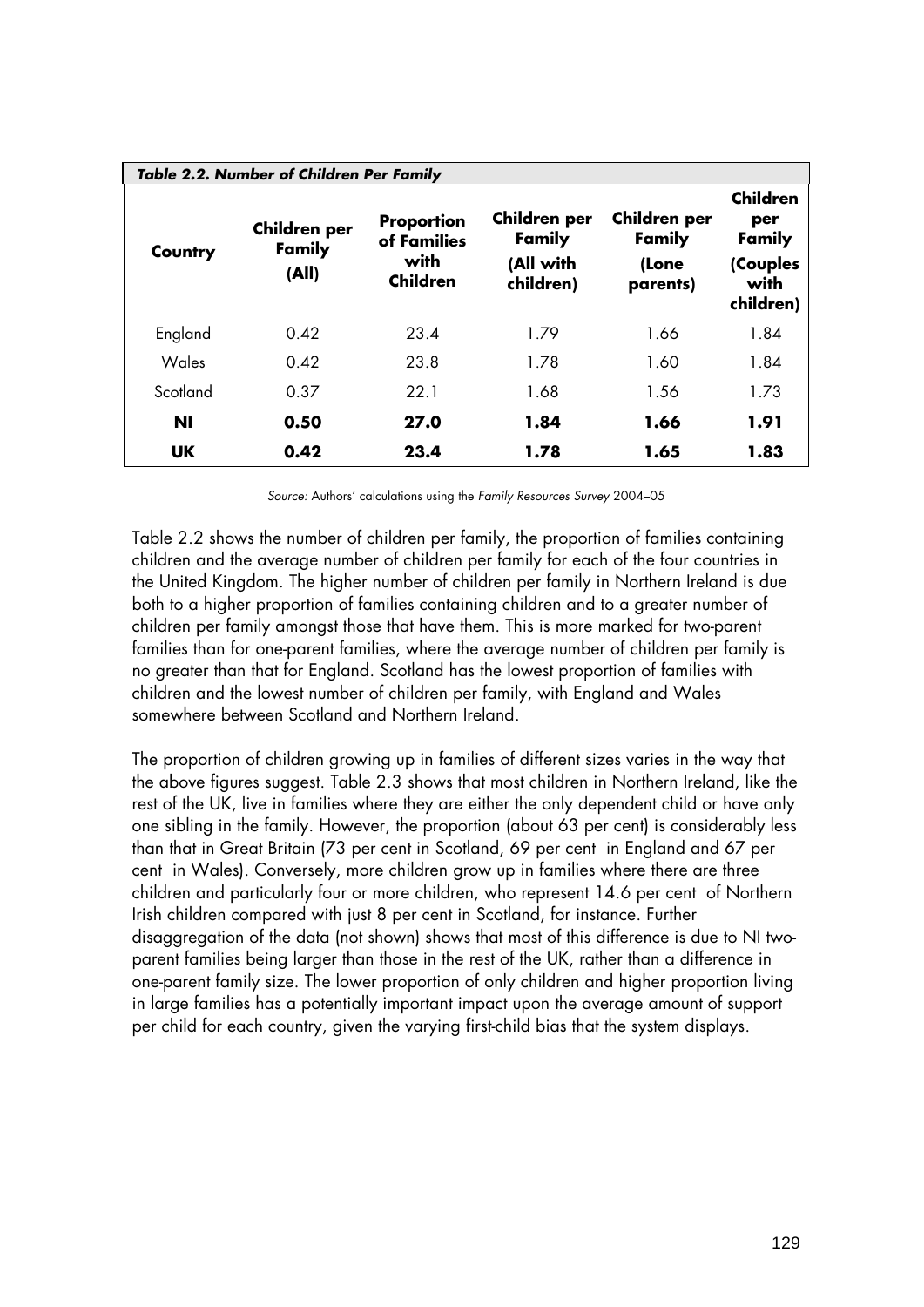|          | Table 2.3. Proportion of Children in Families of Differing Numbers of Children |                         |                         |                      |  |  |  |  |
|----------|--------------------------------------------------------------------------------|-------------------------|-------------------------|----------------------|--|--|--|--|
| Country  | <b>1 Child families</b>                                                        | <b>2 Child families</b> | <b>3 Child families</b> | 4+ Child<br>families |  |  |  |  |
| England  | 24.2                                                                           | 45.0                    | 20.6                    | 10.3                 |  |  |  |  |
| Wales    | 26.4                                                                           | 40.1                    | 21.0                    | 12.5                 |  |  |  |  |
| Scotland | 29.6                                                                           | 43.6                    | 18.9                    | 8.0                  |  |  |  |  |
| ΝI       | 23.5                                                                           | 39.9                    | 22.0                    | 14.6                 |  |  |  |  |
| UK.      | 24.7                                                                           | 44.5                    | 20.5                    | 10.4                 |  |  |  |  |

*Source:* Authors' calculations using the *Family Resources Survey* 2004–05

Table 2.4 shows that lone parent families make up over a quarter of families with children in Northern Ireland and contain 23 per cent of children. However, this percentage is somewhat lower than in England and Wales and considerably lower than in Scotland. Across the UK, one-parent families are smaller than two-parent families, with this being particularly apparent in Northern Ireland and Wales. In Northern Ireland's case this is due to the province having unusually large two-parent families rather than unusually small one-parent families.

| <b>Table 2.4 One-Parent and Two-Parent Families</b> |                                                                                                    |                                                                                    |                                                                            |                                                                         |  |  |  |  |
|-----------------------------------------------------|----------------------------------------------------------------------------------------------------|------------------------------------------------------------------------------------|----------------------------------------------------------------------------|-------------------------------------------------------------------------|--|--|--|--|
| Country                                             | <b>Proportion of</b><br><b>Families with</b><br><b>Children</b><br>headed by<br><b>Lone Parent</b> | <b>Proportion of</b><br><b>Children in</b><br><b>One-Parent</b><br><b>Families</b> | <b>Proportion of</b><br><b>Families</b><br>headed by Two<br><b>Parents</b> | Proportion<br>of Children<br>in Two<br><b>Parent</b><br><b>Families</b> |  |  |  |  |
| England                                             | 26.3                                                                                               | 24.3                                                                               | 73.7                                                                       | 75.7                                                                    |  |  |  |  |
| Wales                                               | 26.1                                                                                               | 23.4                                                                               | 73.9                                                                       | 76.6                                                                    |  |  |  |  |
| Scotland                                            | 28.8                                                                                               | 26.8                                                                               | 71.2                                                                       | 73.3                                                                    |  |  |  |  |
| <b>NI</b>                                           | 25.8                                                                                               | 23.2                                                                               | 74.2                                                                       | 76.8                                                                    |  |  |  |  |
| UK.                                                 | 26.5                                                                                               | 24.5                                                                               | 73.5                                                                       | 75.5                                                                    |  |  |  |  |

*Source:* Authors' calculations using the *Family Resources Survey* 2004–05

### **2.2 Employment**

Although the gap has narrowed considerably over time, the overall economic activity and employment rates in Northern Ireland in 2004 remained lower than those for the other constituent countries of the United Kingdom (and still are as of September 2006). This is also the case for Northern Irish lone parents (see Table 2.5a), who are less likely to work than their counterparts in the rest of the UK. Fewer work part-time than in England, and fewer work full-time than in Scotland. Overall, some 46.6 per cent work in NI, compared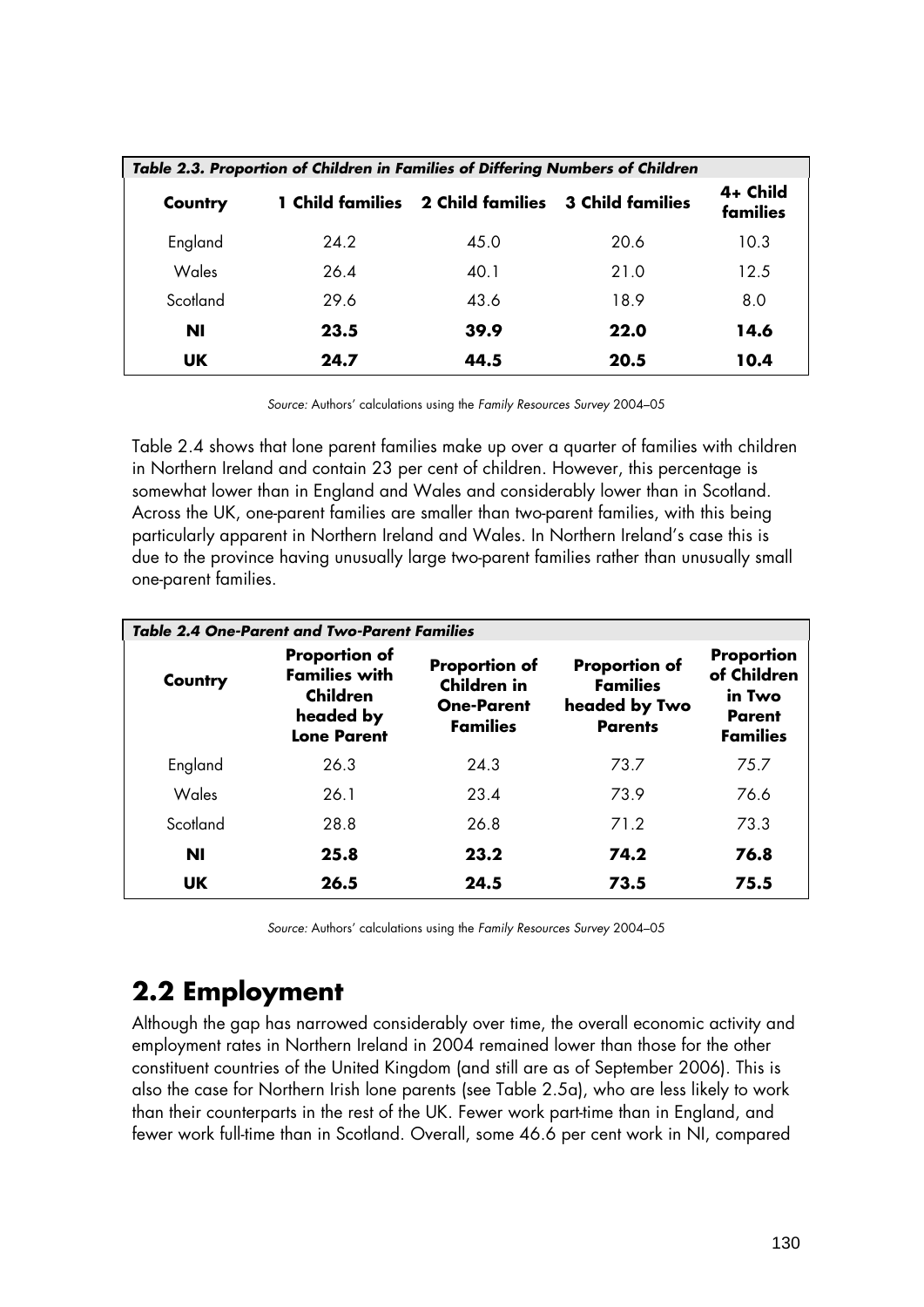with 50.0 per cent in Wales, 53.0 per cent in Scotland and 53.3 per cent in England. However, amongst couples with children, the proportion with no-one in work is only slightly higher than in England and Scotland, and lower than in Wales by a considerable margin. Furthermore, the proportion of families where both partners work full time, at 37.0 per cent in Northern Ireland, is considerably higher than in England and Wales.<sup>[13](#page-25-0)</sup> Table 2.5b details the employment status of two-parent families for the constituent countries of the United Kingdom.

| Table 2.5a Employment Status of One-Parent Families (%) |                    |                          |                              |  |  |  |  |
|---------------------------------------------------------|--------------------|--------------------------|------------------------------|--|--|--|--|
| Country                                                 | <b>Not working</b> | <b>Working part-time</b> | <b>Working full-</b><br>time |  |  |  |  |
| England                                                 | 46.7               | 26.3                     | 27.0                         |  |  |  |  |
| Wales                                                   | 50.0               | 22.1                     | 27.9                         |  |  |  |  |
| Scotland                                                | 47.0               | 20.6                     | 32.4                         |  |  |  |  |
| ΝI                                                      | 53.4               | 20.2                     | 26.5                         |  |  |  |  |
| <b>UK</b>                                               | 47.1               | 25.4                     | 27.6                         |  |  |  |  |

*Source:* Authors' calculations using the *Family Resources Survey* 2004–05

| Table 2.5b Employment Status of Two Parent Families (%) |               |                   |                   |                   |                   |                      |  |  |
|---------------------------------------------------------|---------------|-------------------|-------------------|-------------------|-------------------|----------------------|--|--|
| Country                                                 | No<br>workers | One part-<br>time | One full-<br>time | Two part-<br>time | One FT,<br>one PT | Two<br>full-<br>time |  |  |
| England                                                 | 6.5           | 2.7               | 26.8              | 0.7               | 32.5              | 30.8                 |  |  |
| Wales                                                   | 8.9           | 3.5               | 26.8              | 1.2               | 29.4              | 30.1                 |  |  |
| Scotland                                                | 7.0           | 2.3               | 22.2              | 0.9               | 32.0              | 36.1                 |  |  |
| ΝI                                                      | 7.4           | 3.2               | 25.2              | 0.6               | 26.6              | 37.0                 |  |  |
| <b>UK</b>                                               | 6.7           | 2.7               | 26.4              | 0.7               | 32.1              | 31.4                 |  |  |

*Source:* Authors' calculations using the *Family Resources Survey* 2004–05

#### **2.3 Position in the Income Distribution**

-

On average, children in Northern Ireland live in families that have higher private incomes than those in Wales, but lower incomes than those in England and Scotland. In order to demonstrate and explore this, we order children in the United Kingdom by their family's gross income and then divide them into ten equal-sized groups called decile groups. This is done separately for lone parent and two parent families. By definition, 10 per cent of all children in the UK are in each decile group, but this need not be true for each

<span id="page-25-0"></span> $13$  This report defines work as full-time if hours are at least 30 per week; work of between 0 and 30 hours is part-time.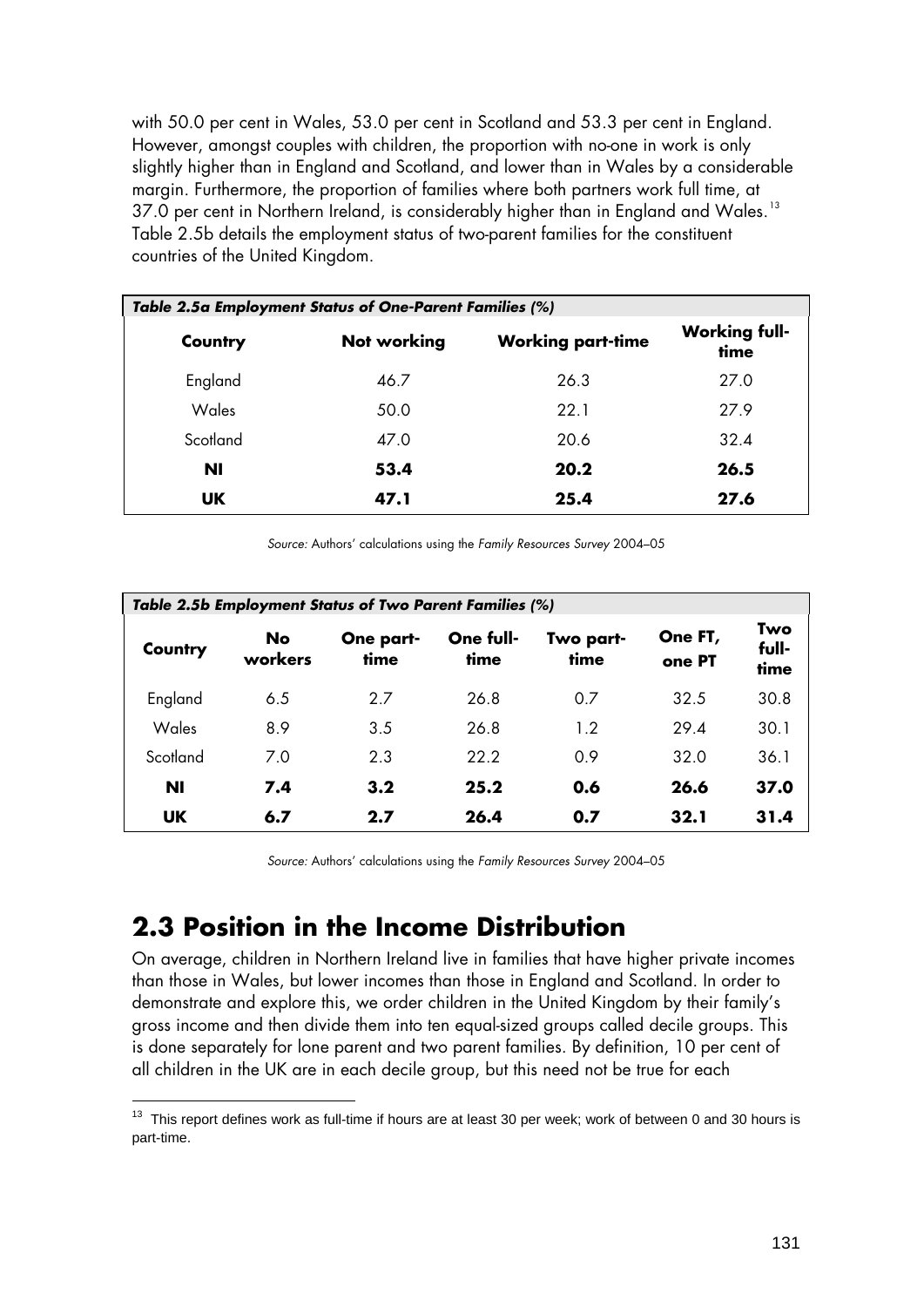constituent country. This allows one to compare the position of children in each of the countries to each other: numbers greater than 10 per cent indicate than children in that country are disproportionately concentrated in that part of the income distribution.

Northern Irish children living in two-parent families are better off than their Welsh counterparts but poorer than those in England and Scotland, the exception being that Northern Irish children are under-represented in the lowest-income decile group. Lone parent families in Northern Ireland appear to be the poorest in the UK, as one might expect given their low employment rate.

|                               | Table 2.6a. Proportion of Children by Gross Income Decile Group (couples) |              |                 |                                   |  |  |  |  |
|-------------------------------|---------------------------------------------------------------------------|--------------|-----------------|-----------------------------------|--|--|--|--|
| <b>Income</b><br>decile group | <b>England</b>                                                            | <b>Wales</b> | <b>Scotland</b> | <b>Northern</b><br><b>Ireland</b> |  |  |  |  |
| <b>Poorest</b>                | 10.0                                                                      | 13.2         | 9.3             | 7.6                               |  |  |  |  |
| $\mathbf 2$                   | 9.7                                                                       | 13.1         | 9.0             | 15.3                              |  |  |  |  |
| 3                             | 9.9                                                                       | 12.3         | 9.7             | 10.5                              |  |  |  |  |
| 4                             | 9.7                                                                       | 14.7         | 9.2             | 12.5                              |  |  |  |  |
| 5                             | 9.7                                                                       | 13.3         | 10.0            | 12.3                              |  |  |  |  |
| 6                             | 9.9                                                                       | 9.2          | 10.9            | 11.2                              |  |  |  |  |
| 7                             | 10.1                                                                      | 8.0          | 10.9            | 7.5                               |  |  |  |  |
| 8                             | 10.1                                                                      | 5.9          | 12.4            | 8.7                               |  |  |  |  |
| 9                             | 10.4                                                                      | 4.6          | 10.7            | 6.9                               |  |  |  |  |
| <b>Richest</b>                | 10.5                                                                      | 5.7          | 7.9             | 7.8                               |  |  |  |  |

*Source:* Authors' calculations using TAXBEN and the *Family Resources Survey* 2004–05

| Table 2.6b. Proportion of Children by Gross Income Decile Group (lone parents) <sup>14</sup> |                |       |                 |                                   |  |  |  |  |
|----------------------------------------------------------------------------------------------|----------------|-------|-----------------|-----------------------------------|--|--|--|--|
| Income<br>decile group                                                                       | <b>England</b> | Wales | <b>Scotland</b> | <b>Northern</b><br><b>Ireland</b> |  |  |  |  |
| <b>Poorest Half</b>                                                                          | 50.2           | 51.1  | 46.3            | 54.1                              |  |  |  |  |
| 6                                                                                            | 10.0           | 8.1   | 8.9             | 13.2                              |  |  |  |  |
| 7                                                                                            | 9.8            | 12.4  | 11.7            | 7.0                               |  |  |  |  |
| 8                                                                                            | 9.9            | 13.6  | 10.2            | 7.8                               |  |  |  |  |
| 9                                                                                            | 9.7            | 8.7   | 13.3            | 9.1                               |  |  |  |  |
| <b>Richest</b>                                                                               | 10.3           | 6.1   | 9.6             | 9.0                               |  |  |  |  |

*Source:* Authors' calculations using TAXBEN and the *Family Resources Survey* 2004–05

-

<span id="page-26-0"></span> $14$  Over 40% of lone parents have no private income, and for this reason, we combine the bottom 5 decile groups, corresponding to lone parents with no or very low private income.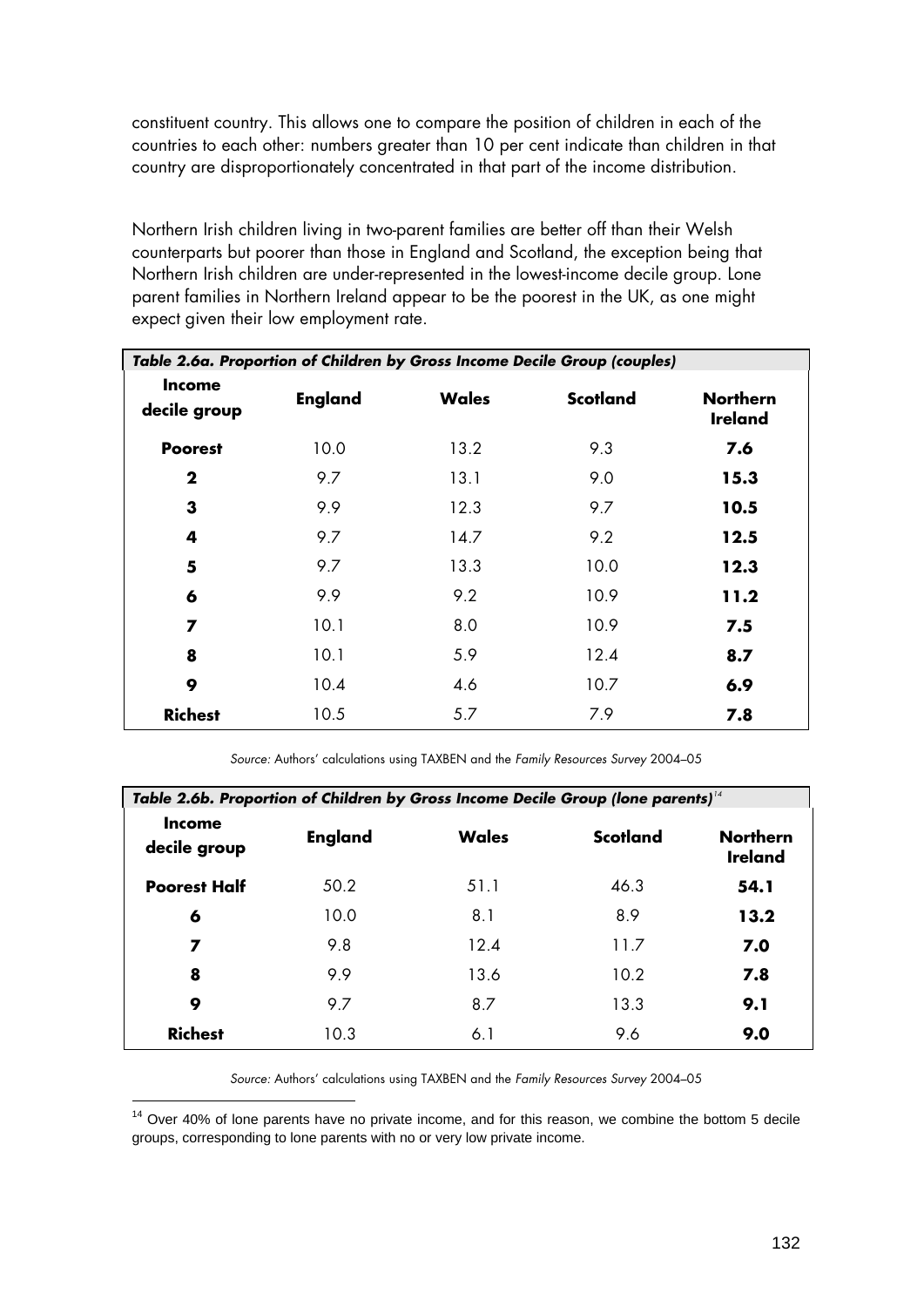#### **2.4 Benefit and Tax Credit Entitlements**

Tables 2.7a and 2.7b, show, respectively, our estimates of the proportion of couples with children and lone parents entitled to various elements of child-contingent support in 2004– 05. Entitlement to benefits and tax credits depends upon family structure, income and the work patterns of the adults in the family, so these tables reflect some of the cross-country differences that we have shown above.

The tables show that a higher proportion of two-parent families in Northern Ireland were entitled to claim income support, working tax credit or the child element of CTC than in the UK as a whole, presumably because those families had more children and somewhat lower levels of private income. A considerably higher proportion of lone parents were entitled to claim income support in Northern Ireland than in the UK as a whole, reflecting the lower employment rate. Also because of this lower employment rate, fewer lone parents were entitled to working tax credit than in Great Britain. In NI, like the rest of the UK, few lone parents did not qualify for at least some child element of child tax credit.

| Table 2.7a Proportion of Two-Parent Families Entitled to Different Benefit and Tax Credit<br><b>Elements, by Country (%)</b> |                   |                 |                |                               |                              |  |  |
|------------------------------------------------------------------------------------------------------------------------------|-------------------|-----------------|----------------|-------------------------------|------------------------------|--|--|
| Country                                                                                                                      | Just<br><b>CB</b> | <b>CB</b><br>FE | CB, FE<br>& CE | CB, FE<br><b>CE &amp; WTC</b> | CB, FE,<br><b>CE</b><br>& IS |  |  |
| England                                                                                                                      | 15.2              | 45.0            | 22.5           | 9.8                           | 7.5                          |  |  |
| Wales                                                                                                                        | 8.1               | 38.8            | 32.9           | 11.0                          | 9.3                          |  |  |
| Scotland                                                                                                                     | 11.6              | 48.9            | 22.5           | 9.8                           | 7.2                          |  |  |
| <b>NI</b>                                                                                                                    | 9.2               | 39.9            | 29.1           | 13.4                          | 8.3                          |  |  |
| <b>UK</b>                                                                                                                    | 14.3              | 44.9            | 23.2           | 10.0                          | 7.6                          |  |  |

*Source:* Authors' calculations using the *Family Resources Survey* 2004–5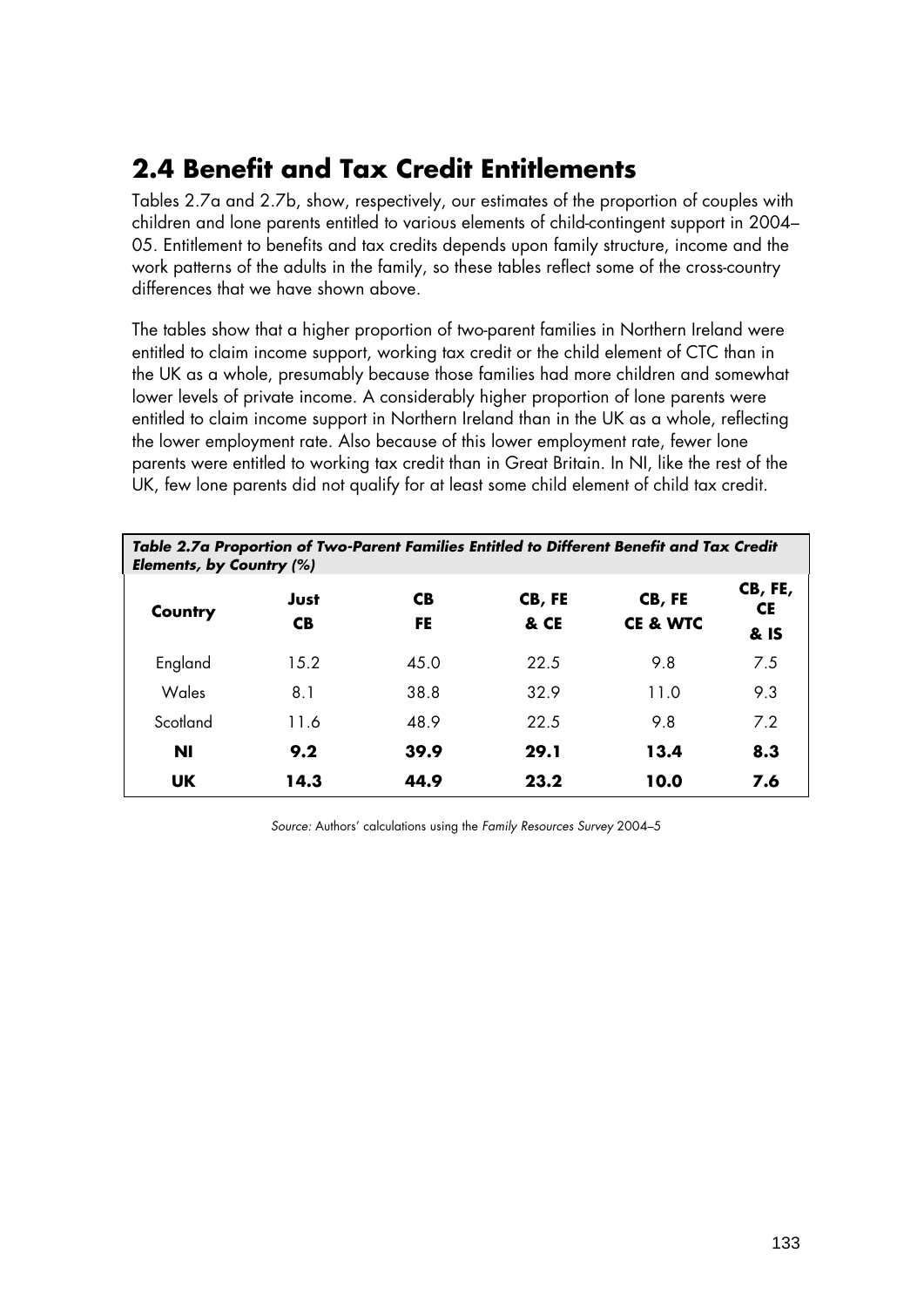| Table 2.7b Proportion of One-Parent Families Entitled to Different Benefit and Tax Credit<br>Elements, by Country (%) |                   |                  |                |                               |                              |  |  |
|-----------------------------------------------------------------------------------------------------------------------|-------------------|------------------|----------------|-------------------------------|------------------------------|--|--|
| Country                                                                                                               | Just<br><b>CB</b> | <b>CB</b><br>FE. | CB, FE<br>& CE | CB, FE<br><b>CE &amp; WTC</b> | CB, FE,<br><b>CE</b><br>& IS |  |  |
| England                                                                                                               | 0.3               | 7.5              | 12.8           | 30.4                          | 49.0                         |  |  |
| Wales                                                                                                                 | 0.0               | 8.2              | 14.2           | 28.0                          | 49.6                         |  |  |
| Scotland                                                                                                              | 0.0               | 7.0              | 13.3           | 32.5                          | 47.1                         |  |  |
| ΝI                                                                                                                    | 0.0               | 5.3              | 13.3           | 24.5                          | 56.9                         |  |  |
| <b>UK</b>                                                                                                             | 0.2               | 7.4              | 12.9           | 30.3                          | 49.1                         |  |  |

Source: Authors' calculations using the *Family Resources Survey* 2004–05

Key: CB = Child Benefit FE = Family Element of Child Tax Credit CE = Child Element of Child Tax Credit WTC = Working Tax Credit IS = Income Support

### **2.5 Summary**

The key demographic and socio-economic characteristics of Northern Irish families are:

- A higher proportion of families have children, and those that do have on average more children than those in Great Britain.
- Lone parent families contain almost one quarter of all children, a somewhat lower proportion than in England and Wales and considerably lower than in Scotland.
- Lone parents are less likely to be working than elsewhere in the UK. Amongst couples with children, there is greater polarisation of work, with a higher fraction of couples workless and a higher fraction having two full-time workers than elsewhere in the UK.
- On average, children live in families with lower private incomes, on average, than Scotland and England, but with higher incomes than those in Wales.
- A higher proportion of two-parent families are entitled to the child element of the child tax credit than in England or Scotland, and working tax credit eligibility is the highest in the UK. Lone parents in Northern Ireland are particularly dependent on income support and unlikely to be entitled to working tax credit.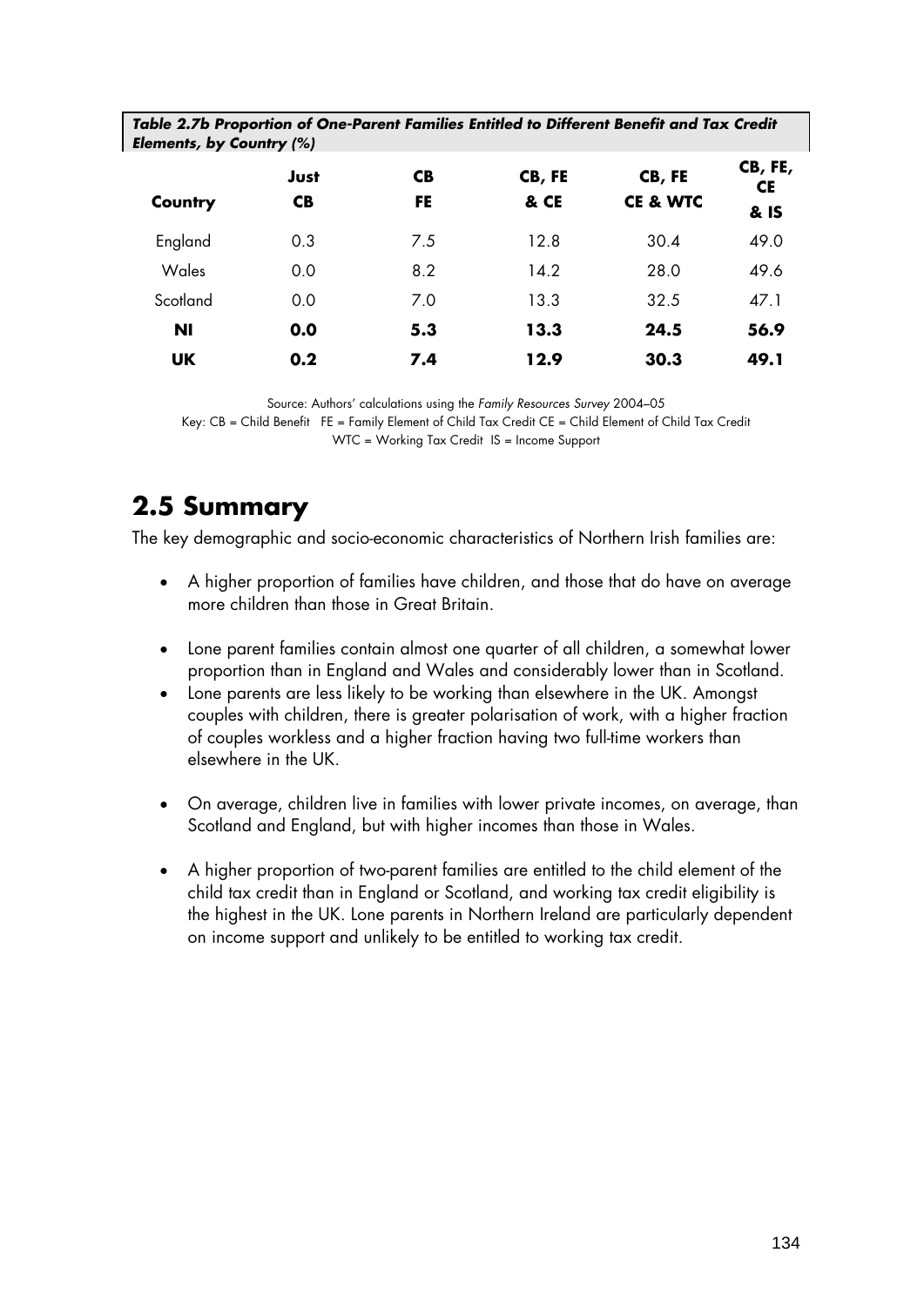# **Section 3.**

# **AN ANALYSIS OF CHILD-CONTINGENT SUPPORT**

Having described the structural changes in support for children in Section 1, and the characteristics of families with children in across the UK in Section 2, in this part we quantify the child-contingent support received by families since 1997 and analyse the main differences between NI and the rest of the UK.

Sub-section 3.1 discusses some of the broad trends since 1997 in spending on childcontingent support. Sub-section 3.2 presents our findings on support per child, broken down to show the key ways in which Northern Ireland differs from the rest of the UK and explains the differences. Sub-section 3.3 shows the proportion of families' total income that comes from child-contingent support, while sub-section 3.4 summarises the findings. All amounts shown in tables and graphs in this chapter are in 2006 prices and years refer to the fiscal year beginning that year (e.g. 1997 refers to 1997–98).

#### **3.1. Trends in child-contingent support by country**

Child-contingent support has grown rapidly since 1997, with most of this increase occurring between 1998/9 and 2003/4. At the UK level this translates into an estimated increase in child-contingent support from £16.3 billion in 1997 to £25.8 billion in 2003 and then £26.3 billion in 2006, a real increase of over 60 per cent overall.

Table 3.1 provides a breakdown of the amounts spent in each part of the UK in 1997 and 2006, the corresponding proportions of the UK total, and the percentage increase for each country over the period. Since 1997, expenditure has grown slightly more quickly in NI, Scotland and Wales than in England.

| Table 3.1 Spending on Child-Contingent Support, by Country |         |       |          |      |           |  |
|------------------------------------------------------------|---------|-------|----------|------|-----------|--|
|                                                            | England | Wales | Scotland | ΝI   | <b>UK</b> |  |
| Spending in 1997 (£m per year)                             | 13,562  | 866   | 1,285    | 539  | 16,252    |  |
| Proportion of 1997 UK spending (%)                         | 83.4    | 5.3   | 7.9      | 3.3  | 100       |  |
| Spending in 2006 (£m per year)                             | 21,845  | 1,411 | 2,117    | 878  | 26,250    |  |
| Proportion of 2006 UK spending (%)                         | 83.2    | 5.4   | 8.1      | 3.4  | 100       |  |
| % increase since 1997                                      | 61.1    | 62.8  | 64.7     | 62.8 | 61.5      |  |
| Proportion of children (%)                                 | 83.9    | 4.9   | 7.9      | 3.3  | 100       |  |

*Note:* Spending expressed in 2006 prices. Rounding means proportions may not sum to 100%. *Source:* Authors' calculations using TAXBEN and the *Family Resources Survey* 2004–05.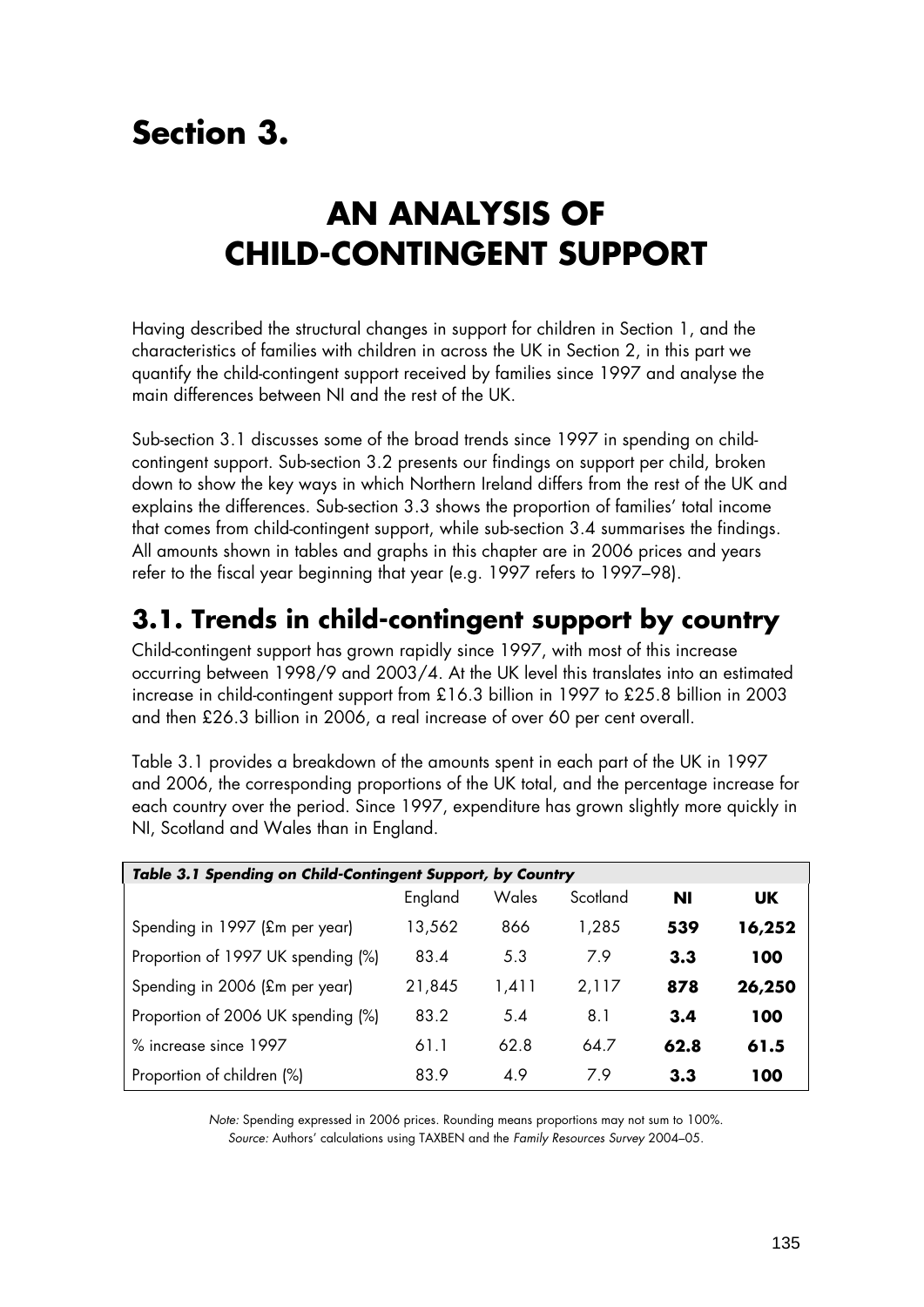The majority of spending growth has taken the form of higher means-tested benefits and tax credits. Across the UK as a whole, spending on these has risen from £6.8 billion to £16.2 billion in this period, or from 41.6 per cent of total child-contingent spending to 61.6 per cent; universal benefits (almost entirely child benefit) have therefore become relatively less important, although these have also increased in real terms (from £9.5 billion to £10.1 billion). Figure 3.1 shows total spending broken down into categories and Figure 3.2 shows the corresponding proportions; the upper three blocks in the graphs are payments that vary by family income. It should be noted again (see sub-section 1.1 and the Appendix) that we ignore transitional arrangements. One implication of this is that we model all parents on income support as receiving their child-contingent support through child tax credit; in practice, some who have been claiming income support with child elements since before April 2004 instead receive the same amount through income support. This is purely a transitional administrative arrangement – the amount received is the same in either case – but it does affect the classification of spending.



*Figure 3.1. Spending on Child-Contingent Support by Type of Programme (£million per year, 2006 prices)* 

*Source:* Authors' calculations using TAXBEN and the *Family Resources Survey* 2004–05.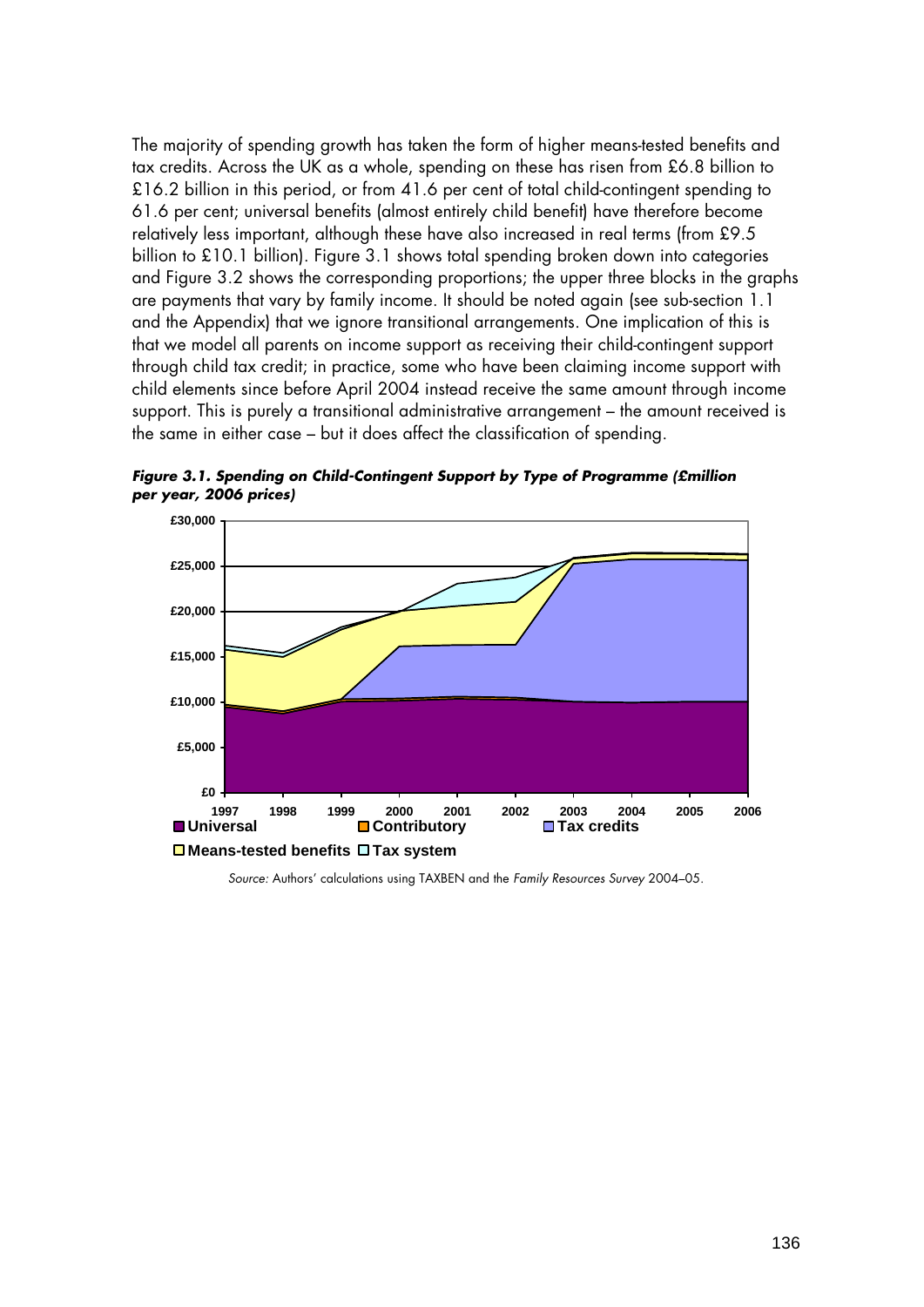

*Figure 3.2. Spending on Child-Contingent Support by Type of Programme (% of total)*

*Sources:* Authors' calculations using TAXBEN and the *Family Resources Survey* 2004–05.

Means-tested benefits and tax credits are relatively less important than in England than in the other three countries of the UK (Table 3.2), as one might expect given its higher average family income.

| Table 3.2. Spending on Child-Contingent Support in 2006 by Type of Programme (% of<br>total) for each Country |         |       |          |      |      |
|---------------------------------------------------------------------------------------------------------------|---------|-------|----------|------|------|
|                                                                                                               | England | Wales | Scotland | NI   | UK.  |
| <b>Means Tested Benefits</b>                                                                                  | 2.2     | 27    | 21       | 2.7  | 2.2  |
| <b>Tax Credits</b>                                                                                            | 59.2    | 62.0  | 60.0     | 59.5 | 59.4 |
| Total Means Tested                                                                                            | 61.4    | 64.7  | 62 1     | 62.2 | 61.6 |
| Universal                                                                                                     | 38.6    | 35.3  | 379      | 37.8 | 38.4 |

*Note:* No child-contingent support is provided through contributory benefits or the tax system in 2006. *Source:* Authors' calculations using TAXBEN and the *Family Resources Survey* 2004–05.

#### **3.2 Trends in child-contingent support for different family types**

Between 1998/9 and 2003/4, support per child increased rapidly across the United Kingdom, but has changed little since 2004. We estimate that average support per child per week in 2006 is £38.92, nearly 61 per cent higher than the 1997 figure of £24.09. As Figure 3.3 and Table 3.3 show, however, support per child varies by country, and this variation has increased over the past 10 years.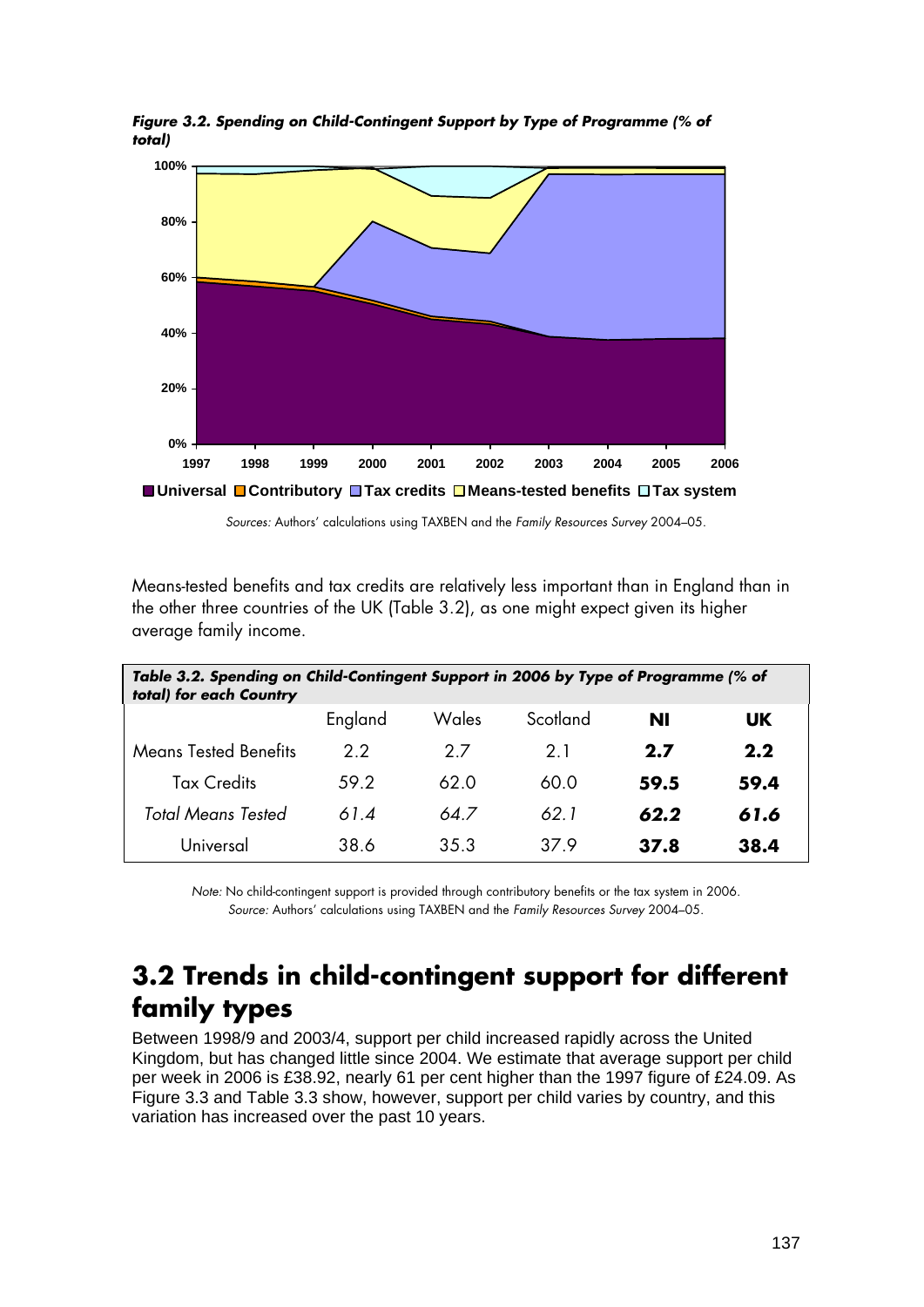

*Figure 3.3 Average Support per Child (£ per week, 2006 prices)* 

|  |  | Source: Authors' calculations using TAXBEN and the Family Resources Survey 2004-05. |  |
|--|--|-------------------------------------------------------------------------------------|--|
|  |  |                                                                                     |  |

| Table 3.3 Average Support per Child (£ per week, 2006 prices) and % Increase since 1997,<br>by Country |                |              |                 |       |       |
|--------------------------------------------------------------------------------------------------------|----------------|--------------|-----------------|-------|-------|
|                                                                                                        | <b>England</b> | <b>Wales</b> | <b>Scotland</b> | ΝI    | UK.   |
| Support per child 1997<br>(E/wk)                                                                       | 23.96          | 25.99        | 24.23           | 24.13 | 24.09 |
| Support per child 2002<br>(E/wk)                                                                       | 35.07          | 37.82        | 36.06           | 36.31 | 35.33 |
| Support per child 2003<br>(E/wk)                                                                       | 37.97          | 41.30        | 39.34           | 38.62 | 38.26 |
| Support per child 2006<br>(E/wk)                                                                       | 38.60          | 42.31        | 39.92           | 39.28 | 38.91 |
| 1997-2006 Increase (%)                                                                                 | 61.1           | 62.8         | 64.7            | 62.8  | 61.5  |

*Source:* Authors' calculations using TAXBEN and the *Family Resources Survey* 2004–05.

Support for children in Northern Ireland has increased more rapidly than in England, at about the same rate as in Wales, and more slowly than in Scotland. If one examines the series for Northern Ireland in detail, it is possible to distinguish two sub-periods:

• between 1997 and 2000, spending per child in NI grew more quickly than in any other part of the United Kingdom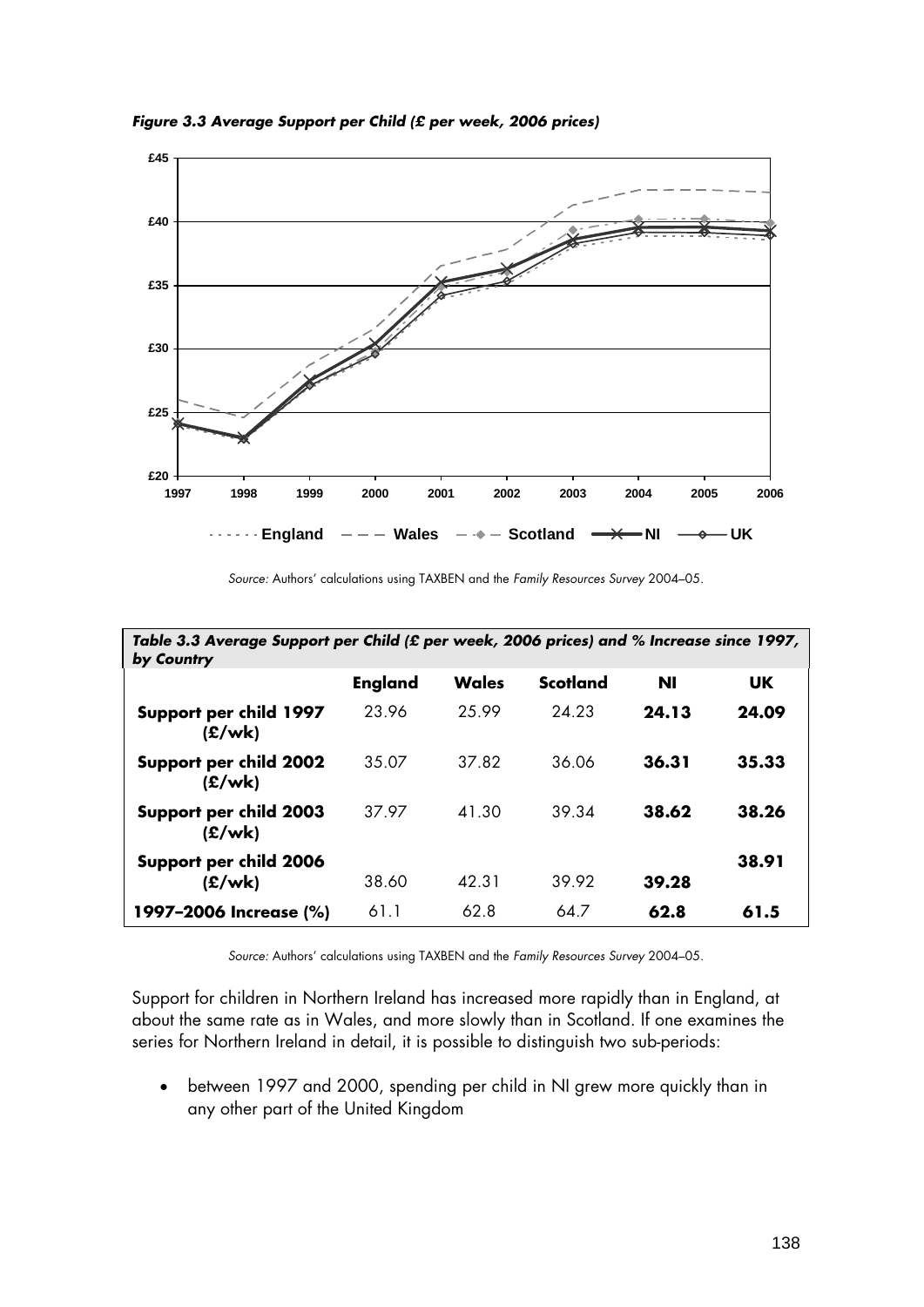• however, NI did not benefit as greatly from the new spending associated with the introduction of the child and working tax credits in 2003: support has risen by only 8.2 per cent in NI since 2002, compared with over 10 per cent in Great Britain.

The following sub-sections aim to explain the different levels of spending per child across the UK and the different evolutions seen since 1997.

#### *Trends by Religious Denomination (Northern Ireland Only)*

The data-set used for our analysis enables child-contingent support to be analysed by religion for families in NI only, and results are shown in Table 3.4. Expenditure on childcontingent support is highest per child for Catholic families, and lowest for those that we define as "Other". Growth in support per child has been slightly quicker for Roman Catholic families than Protestant ones; support for Other families has grown most rapidly from the low base.

Catholic families receive the most support because they have significantly lower gross income than Protestant families (a median of £352 versus £511 in 2004–05, for instance). That Catholic families do not receive even more relative to Protestants is partly due to them containing, on average, more children than Protestant ones (1.97 versus 1.74) and there is a bias in child-contingent support towards the first child. The relatively low level of support for Other families reflects their position in the income distribution; although their median income is lower than that for Protestants, they are less likely to be in the very bottom of the income distribution, where support is particularly concentrated.  $^{\text{15}}$  $^{\text{15}}$  $^{\text{15}}$ 

*Table 3.4 Average Support per Child (£ per week, 2006 prices) and % Increase Since 1997, by Family Religion (NI Only)[16](#page-33-1)*  **Protestant Roman Catholic Other** 

|                                 | <b>Profesigni</b> | KOMIGH CAMONG | vmer  |  |
|---------------------------------|-------------------|---------------|-------|--|
| Support per child 1997 $(E/wk)$ | 23.42             | 25.63         | 21.08 |  |
| Support per child 2006 $(E/wk)$ | 37.80             | 41.58         | 35.83 |  |
| 1997 - 2006 % Change            | 61.4              | 62.2          | 70.0  |  |

*Source:* Authors' calculations using TAXBEN and the *Family Resources Survey* 2004–05.

*Note:* For lone parent families, this is simply the religion of the parent. For two parent families, household religion is designated as Protestant or Catholic if both parents are of the same denomination. Hence the Other category includes mixed Protestant-Catholic families, as well as those where at least one of the parents is not religious, or is of a religion other than Christianity. It also includes those that refuse to answer or for whom a response is not recorded.

1

<span id="page-33-0"></span><sup>&</sup>lt;sup>15</sup> Quoted figures are the authors' calculations using the Family Resources Survey 2004-05.

<span id="page-33-1"></span> $16$  For lone parent families, this is simply the religion of the parent. For two parent families, household religion is designated as Protestant or Catholic if both parents are of the same denomination. Hence the Other category includes mixed Protestant-Catholic families, as well as those where at least one of the parents is not religious, or is of a religion other than Christianity. It also includes those that refuse to answer or for whom a response is simply not recorded.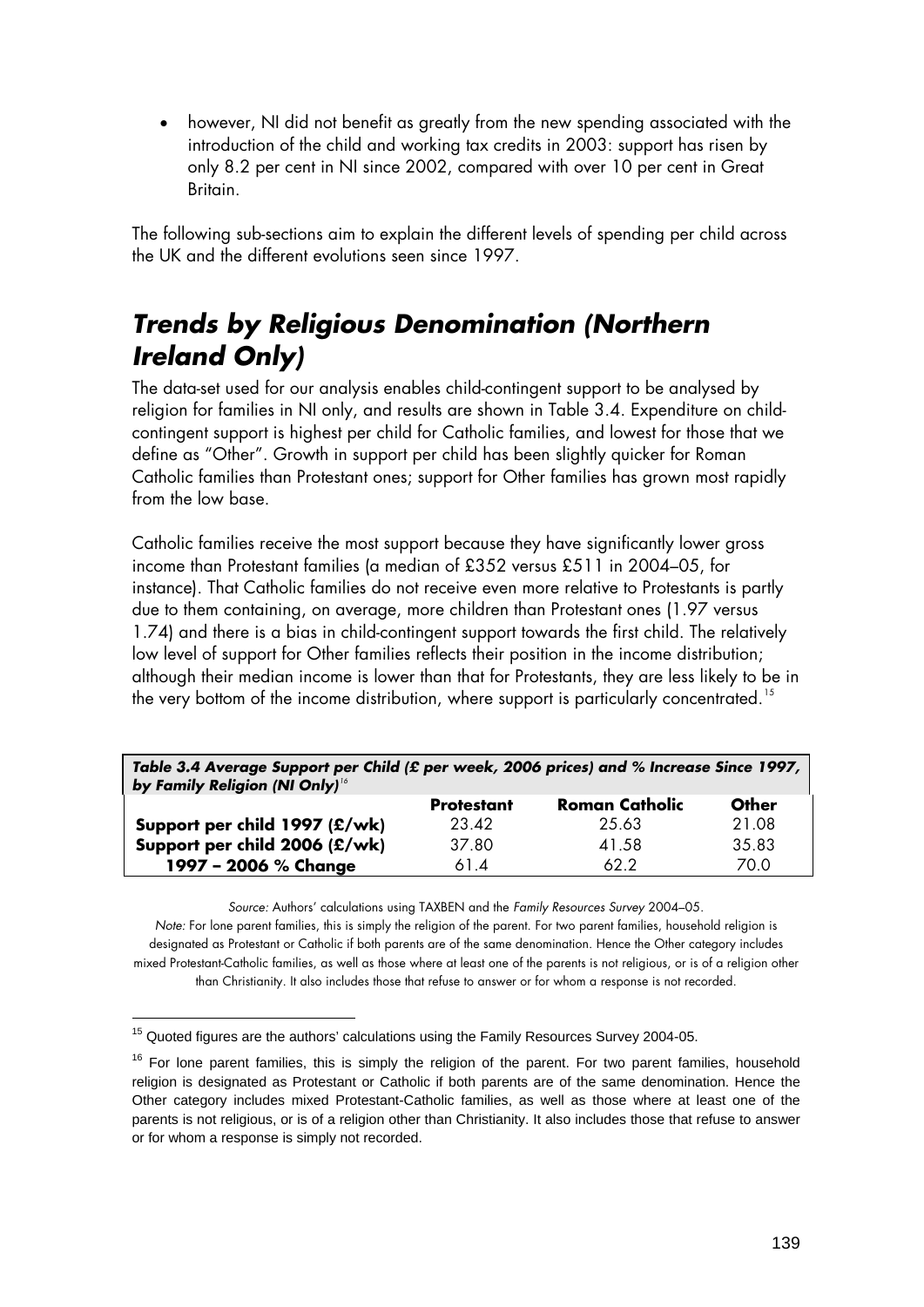

*Figure 3.4 Average Support per Child (£ per week, 2006 prices) by Family Religion (NI only)* 

*Source:* Authors' calculations using TAXBEN and the *Family Resources Survey* 2004–05.

#### *Disaggregating by Region of Northern Ireland*

The Department of Social Development of Northern Ireland (DSDNI) classifies communities in Northern Ireland by both their geographical position in the province (East versus West) and by their size (whether they are urban, rural or part of the Belfast Metropolitan Urban Area – BMUA).<sup>[17](#page-34-0)</sup> Combining these categories we are able to break Northern Ireland into five 'regions'; the BMUA, the Urban East, the Urban West, the Rural East and the Rural West.

Doing this we find that support per child is greatest in the urban areas, particularly the Urban West and BMUA, and that support is low in the Rural areas, especially the Rural East. This is to a great extent explainable by differences in the level of family income (e.g. a median of £391 per week in Belfast and £322 in the Urban West versus £574 in the Rural East) and its distribution: for instance, whilst median income is very similar for the urban and rural East, those in the rural areas are much less likely to have zero or low incomes.

Growth in support per child has been slowest in the BMUA and fastest in the Rural West, where support is now nearly as high as in the urban areas.

-

<span id="page-34-0"></span>See the Urban Rural Northern Ireland Report 2004-05 for further details. Available at http://www.dsdni.gov.uk/u\_r\_report\_0405.doc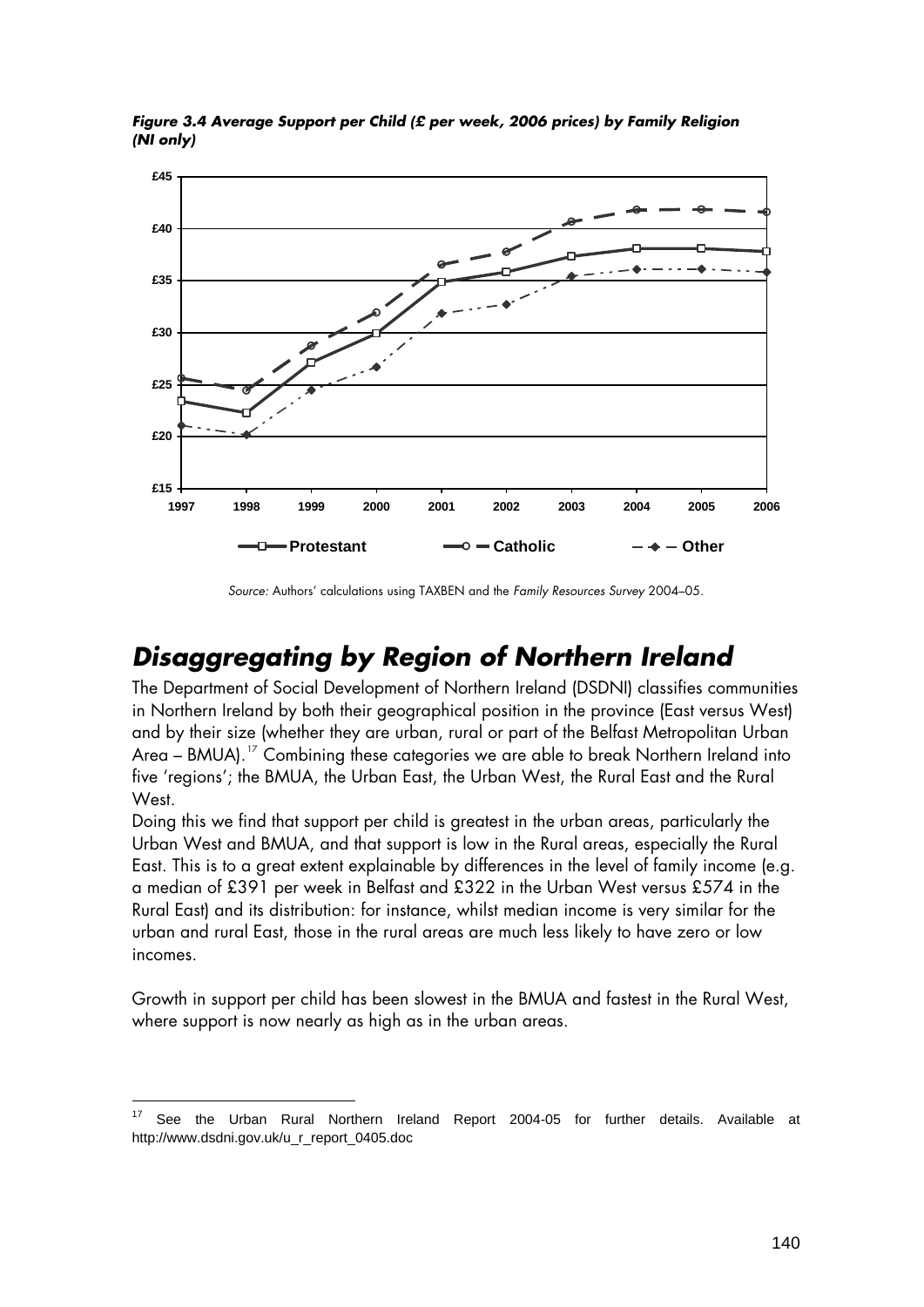| Table 3.5 Average Support per Child (£ per week, 2006 prices) and % Increase Since 1997,<br>by Region of Northern Ireland (NI Only) |             |               |               |                   |               |
|-------------------------------------------------------------------------------------------------------------------------------------|-------------|---------------|---------------|-------------------|---------------|
|                                                                                                                                     | <b>BMUA</b> | Urban<br>East | Urban<br>West | <b>Rural East</b> | Rural<br>West |
| Support per child<br>1997 (£/wk)                                                                                                    | 26.09       | 24.89         | 25.87         | 19.53             | 22.64         |
| Support per child<br>2006 (£/wk)                                                                                                    | 41.17       | 40.46         | 41.66         | 31.48             | 39.38         |
| $1997 - 2006 %$<br>Change                                                                                                           | 57.8        | 62.6          | 61.0          | 61.2              | 73.9          |

*Source:* Authors' calculations using TAXBEN and the *Family Resources Survey* 2004–05.

*Figure 3.5 Average Support per Child (£ per week, 2006 prices) by Region of Northern Ireland* 



*Source:* Authors' calculations using TAXBEN and the *Family Resources Survey* 2004–05.

### *Disaggregating by Number of Children*

Across the UK, one-child families receive more per child than larger families, due primarily to the first child bias in most programmes (discussed in sub-section 2.3). Table 3.5 and Figure 3.5 show that support for one-child families is greatest in NI at £50.11 in 2006, but spending per child for families of four or more children is lowest in NI, at £38.55. Spending per child in two and three-child families is closer to the UK average.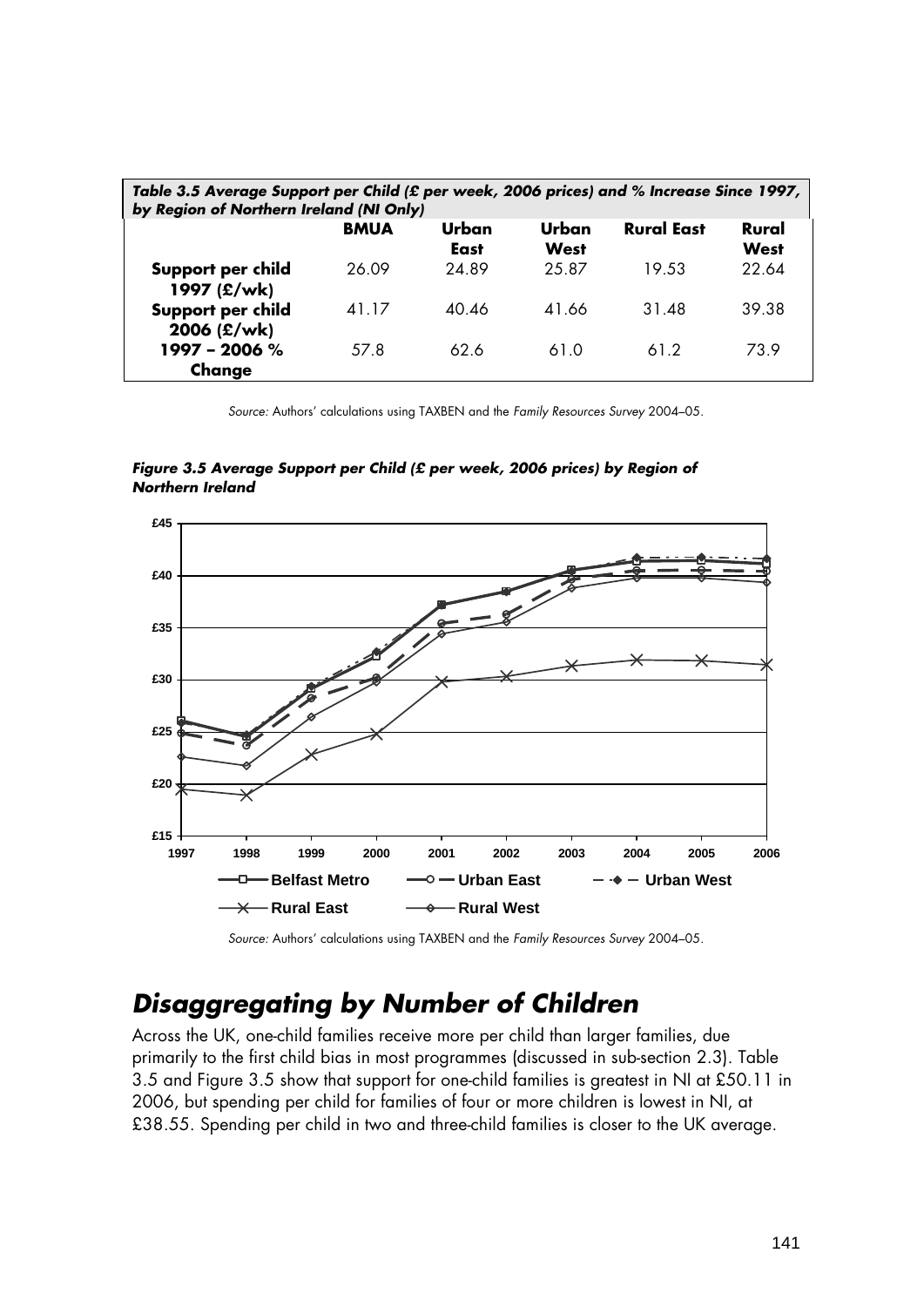One important factor explaining this is that one-child families in Northern Ireland have lower private incomes and are more likely to be headed by a lone parent than in the rest of the UK, while conversely four-child families have higher private incomes and are less likely to be headed by a lone parent than elsewhere in the UK.

The table also shows that in Northern Ireland and Wales, it is children in two and threechild families that have gained most since 1997; in England and Scotland, support per child has risen fastest for those children in three and four+ child families. Child-contingent support has grown least quickly amongst one-child families in all countries (except for four+ child families in Wales), confirming the reduction in first-child bias discussed in subsection 1.3. Indeed, Figure 4.6 also shows that support for one-child families has been falling, on average, since 2004, reflecting the freeze (real-terms cut) in the family element of the child tax credit and fiscal drag, as incomes that rise relative to the income thresholds for means-tests act to reduce entitlements.

| Table 4.6 Average Support per Child (£ per week, 2006) by Country and % Increase Since<br>1997 and 2002 |                |       |                 |       |           |
|---------------------------------------------------------------------------------------------------------|----------------|-------|-----------------|-------|-----------|
| <b>Support Per Child</b><br>2006 (£/wk)                                                                 | <b>England</b> | Wales | <b>Scotland</b> | ΝI    | <b>UK</b> |
| 1 child families                                                                                        | 46.74          | 49.85 | 48.61           | 50.11 | 47.18     |
| 2 child families                                                                                        | 34.82          | 36.23 | 35.14           | 35.26 | 34.92     |
| <b>3 child families</b>                                                                                 | 35.24          | 41.18 | 36.92           | 35.50 | 35.67     |
| 4+ child families                                                                                       | 42.66          | 47.80 | 40.88           | 38.55 | 42.67     |
| % Increase Since<br>1997                                                                                |                |       |                 |       |           |
| 1 child families                                                                                        | 55.9           | 60.3  | 58.6            | 60.7  | 56.5      |
| 2 child families                                                                                        | 61.9           | 68.9  | 68.6            | 63.8  | 62.8      |
| <b>3 child families</b>                                                                                 | 63.4           | 66.3  | 67.5            | 65.8  | 63.9      |
| 4+ child families                                                                                       | 68.3           | 50.2  | 69.1            | 61.0  | 66.7      |
| % Increase Since<br>2002                                                                                |                |       |                 |       |           |
| 1 child families                                                                                        | 8.7            | 11.4  | 8.6             | 6.7   | 8.7       |
| 2 child families                                                                                        | 9.6            | 10.8  | 10.7            | 6.6   | 9.6       |
| 3 child families                                                                                        | 11.1           | 17.6  | 13.1            | 9.7   | 11.6      |
| 4+ child families                                                                                       | 13.7           | 7.6   | 15.0            | 13.4  | 13.3      |

*Source:* Authors' calculations using TAXBEN and the *Family Resources Survey* 2004–05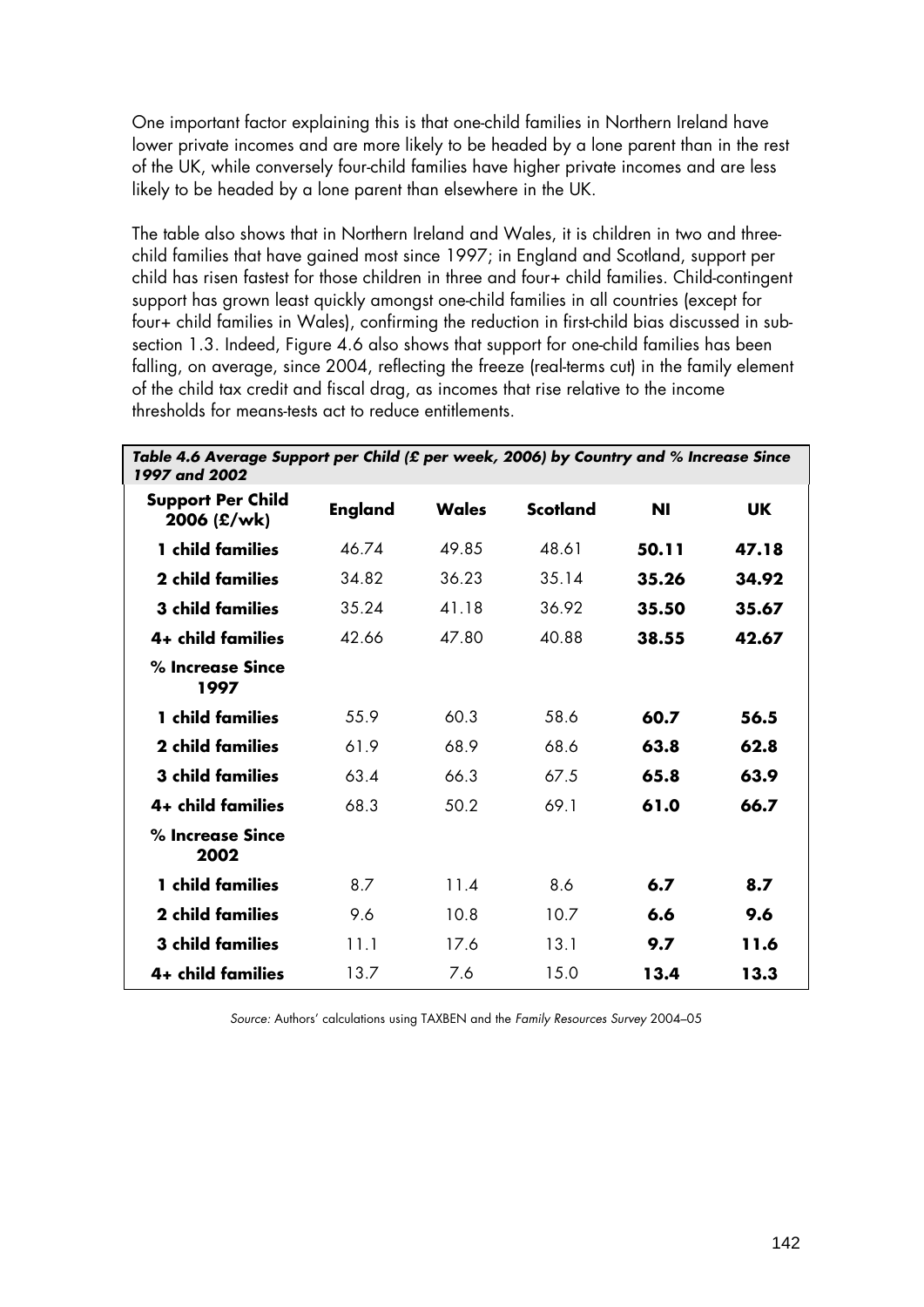

*Figure 4.6 Average Support Per Child (£ per week, 2006 prices) by Number of Children (one and four+ child families only)* 

*Source:* Authors' calculations using TAXBEN and the *Family Resources Survey* 2004–05

#### *Disaggregating by Number of Adults*

Table 3.7 and Figure 3.7 show support per child for one-parent and two-parent families. Unsurprisingly, in every part of the UK lone parents receive considerably more per child than couples. But in 2006, lone parents in NI received, on average, least per child of the four countries, while couples in NI received more per child than in England or Scotland.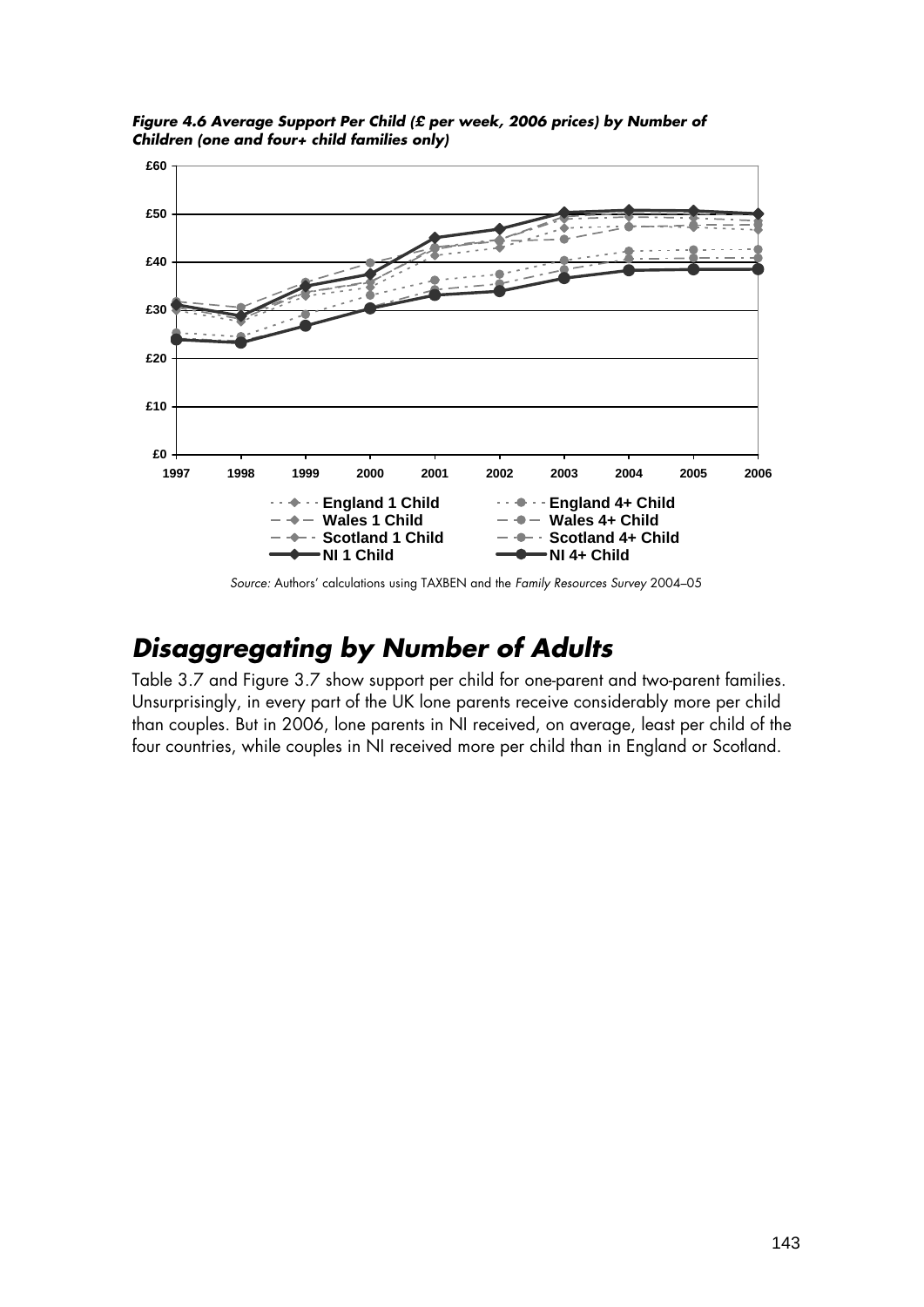| Table 3.7 Average Support Per Child (£ per week, 2006 prices) and Increases Since 1997<br>and 2002, by Number of Adults and Country |         |              |          |           |       |
|-------------------------------------------------------------------------------------------------------------------------------------|---------|--------------|----------|-----------|-------|
|                                                                                                                                     | England | <b>Wales</b> | Scotland | <b>NI</b> | UK.   |
| <b>Support Per Child</b><br>2006                                                                                                    |         |              |          |           |       |
| <b>One Parent</b>                                                                                                                   | 62.98   | 64.00        | 64.14    | 62.38     | 63.11 |
| <b>Two Parent</b>                                                                                                                   | 30.75   | 35.66        | 31.08    | 32.32     | 31.08 |
| % Increase 1997-<br>2006                                                                                                            |         |              |          |           |       |
| <b>One Parent</b>                                                                                                                   | 50.0    | 45.5         | 52.6     | 48.7      | 49.9  |
| <b>Two Parent</b>                                                                                                                   | 69.3    | 74.2         | 75.2     | 72.4      | 70.2  |
| % Increase 2002-<br>2006                                                                                                            |         |              |          |           |       |
| <b>One Parent</b>                                                                                                                   | 15.6    | 16.3         | 16.3     | 13.1      | 15.6  |
| <b>Two Parent</b>                                                                                                                   | 6.7     | 9.5          | 6.8      | 5.5       | 6.8   |

*Source:* Authors' calculations using TAXBEN and the *Family Resources Survey* 2004–05.





*Source:* Authors' calculations using TAXBEN and the *Family Resources Survey* 2004–05.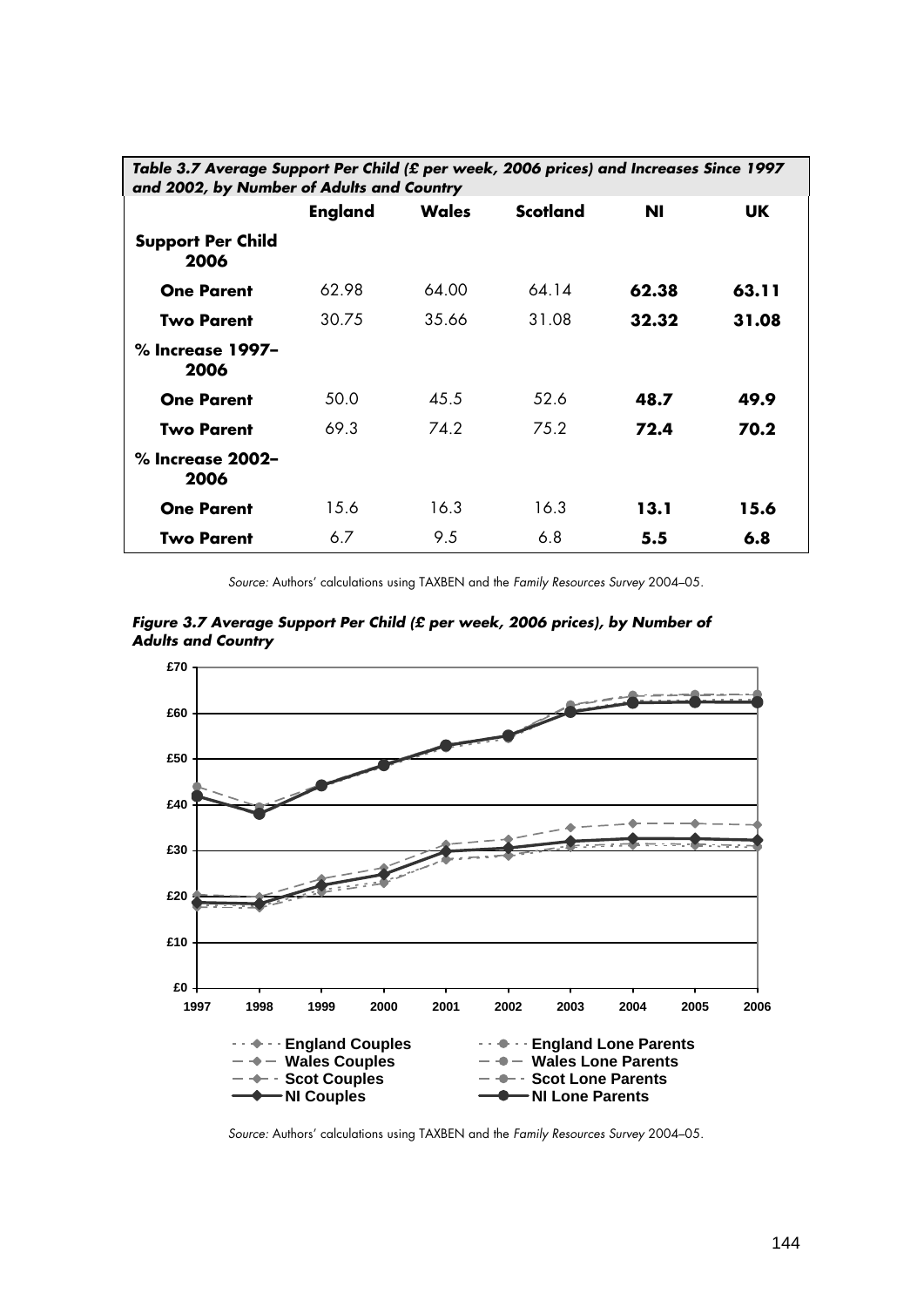Looking at the changes since 1997, lone parents in NI have seen a smaller rise in support per child than lone parents in England or Scotland. Couples with children in NI saw a larger rise in support per child than those in England, on average, but a smaller rise than those in Wales or Scotland.

However, in 2002, lone parents in NI received, on average, more per child than those in England or Wales, and it is from this point on that they fall behind. Since 2002, lone parents in NI have seen an increase in child-contingent support of 13.1 per cent, compared with 15.6 per cent in the UK as a whole, and for couples the increase was only 5.5 per cent compared with nearly 7 per cent. The different characteristics of Northern Irish families must explain the lower rate of growth in the province relative to the rest of the UK since 2002.

The following two sub-sections investigate this.

#### *Explaining Northern Ireland's Slower Growth after 2002: Couples*

Table 3.8 and Figure 3.8 split couples with children into those that are workless (fewer than 10 per cent), those with two workers (around two thirds) and those with one worker. Average support per child is highest for workless families. For each employment status, families in Northern Ireland receive more support per child than the UK average throughout the period. Over the period as a whole, couples with at least one partner working have seen a larger percentage increase in average support than workless couples, although workless couples have seen faster growth since 2002.

For the majority of couples, where both adults work, support per child in NI has grown by around the UK average: slightly more than in England but less than in Wales and Scotland. The relatively slow growth in Northern Irish couples' child-contingent support has been for couples with no-one in work – 10.8 per cent, compared with a UK average of 14.3 per cent – and for couples with one worker – 5.6 per cent, compared with 7.3 per cent for the UK as a whole.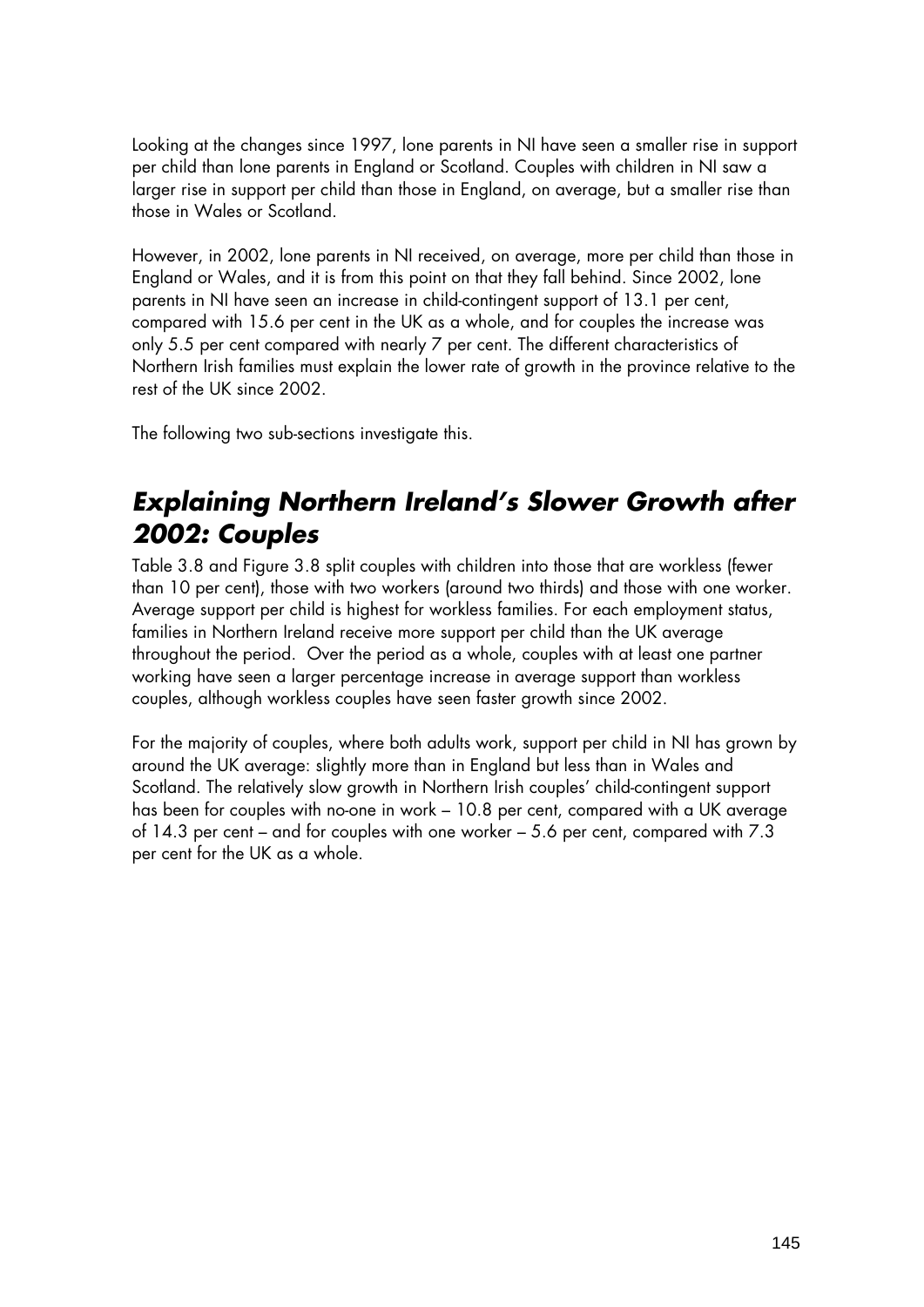| Table 3.8 Increase in Average Child-Contingent Support for Couples, by Employment Status |                |       |                 |           |      |
|------------------------------------------------------------------------------------------|----------------|-------|-----------------|-----------|------|
|                                                                                          | <b>England</b> | Wales | <b>Scotland</b> | <b>NI</b> | UK.  |
| % Increase 1997-<br>2006                                                                 |                |       |                 |           |      |
| <b>Workless</b>                                                                          | 67.4           | 48.6  | 73.2            | 54.5      | 65.9 |
| <b>One Working</b>                                                                       | 73.8           | 75.4  | 74.8            | 74.2      | 74.0 |
| <b>Both Working</b>                                                                      | 66.5           | 85.6  | 76.0            | 75.8      | 68.5 |
| $%$ Increase 2002–<br>2006                                                               |                |       |                 |           |      |
| <b>Workless</b>                                                                          | 14.6           | 9.7   | 17.4            | 10.8      | 14.3 |
| <b>One Working</b>                                                                       | 7.4            | 8.6   | 5.4             | 5.6       | 7.3  |
| <b>Both Working</b>                                                                      | 4.0            | 10.5  | 4.9             | 4.2       | 4.4  |

*Source:* Authors' calculations using TAXBEN and the *Family Resources Survey* 2004–05.

*Figure 3.8 Average Child-Contingent Support per Child for Couples (£ per week, 2006 prices), by Employment Status* 



*Source:* Authors' calculations using TAXBEN and the *Family Resources Survey* 2004–05.

The slow growth in support for workless couples seems to relate to a higher proportion of such couples in NI (together with Wales) being in receipt of carer's allowance (CA, previously called invalid care allowance) prior to the abolition of the child addition to that benefit in 2003: there is no specific replacement for this child addition in the child tax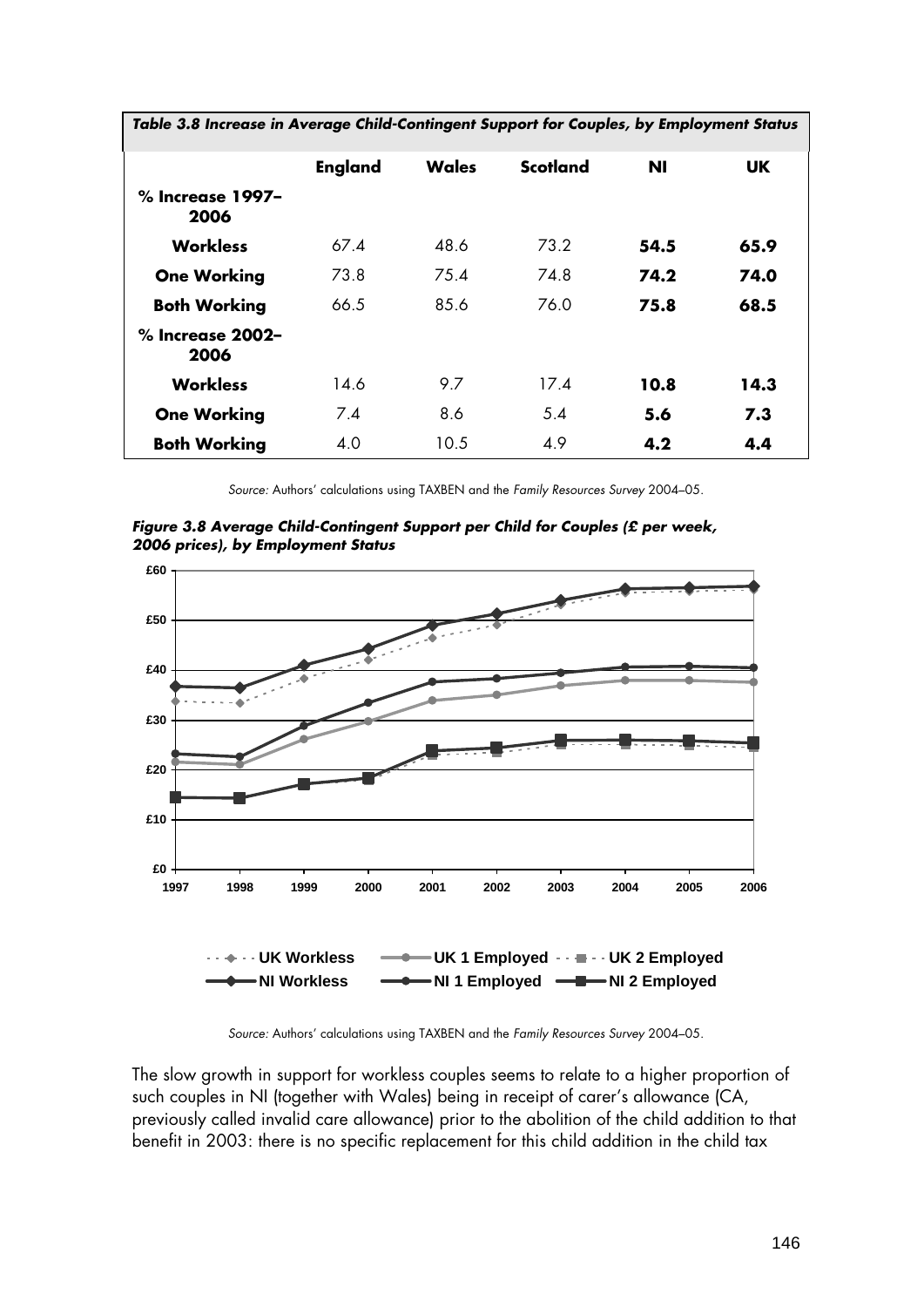credit. Other work has confirmed that Northern Irish families are far more likely to receive disability benefits.<sup>[18](#page-41-0)</sup>

| Table 3.9 Change in Child-Contingent Support per Child for Non-Working Couples provided<br>in Carer's Allowance and Means-Tested Programmes, £/wk |                |        |          |       |
|---------------------------------------------------------------------------------------------------------------------------------------------------|----------------|--------|----------|-------|
|                                                                                                                                                   | <b>England</b> | Wales  | Scotland | NI    |
| <b>Change in Support via</b><br>CA, 2002-03 to 2003-04                                                                                            | -1 94          | $-425$ | $-210$   | -3.37 |
| <b>Change in Means-Tested</b><br>Support, 2002-03 to<br>2003-04                                                                                   | 9.56           | 10.39  | 1190     | 9.71  |

*Source:* Authors' calculations using TAXBEN and the *Family Resources Survey* 2004–05.

The slower rate of growth amongst Northern Ireland's one-worker families is restricted to those where that worker is employed full time. For these families, average support per child in NI fell slightly from £36.65 in 2002–03 to £36.63 in 2003–04, while it rose by £1.66, £0.75 and £0.82 in England, Wales and Scotland respectively (though with England and Scotland still seeing lower levels of spending per child than NI).

This probably arose because a considerably higher proportion of such families in NI would have been eligible for working tax credit even without children. As noted in subsection 1.3, the replacement of working families' tax credit with working (and child) tax credit often led to a fall in child-contingent support for families receiving them, not because of reduced overall entitlement, but because the extension of in-work benefits to those without children made less support child-contingent even though total support was higher. We estimate that in 2003–04 23.1 per cent of one-earner families with children in Northern Ireland were entitled to the non-child-contingent element of working tax credit, compared with 13.5 per cent in England, 18.1 per cent in Wales and 15.2 per cent in Scotland: this probably reflects the lower earnings in Northern Ireland.

Overall, therefore, it appears that NI's relatively slow increase in child-contingent support for couples after 2002 reflects support becoming more generous in the absence of children and a high proportion of families receiving carer's allowance prior to the abolition of child additions.

#### *Explaining Northern Ireland's Slower Growth after 2002: Lone Parents*

The pattern of support by employment status is different for lone parents than for couples with children: it is those working part-time that receive the most support per child. These people are generally eligible for most or all of the child tax credit, and in many cases also

-

<span id="page-41-0"></span> $18$  See, for instance Kenway et al (2006).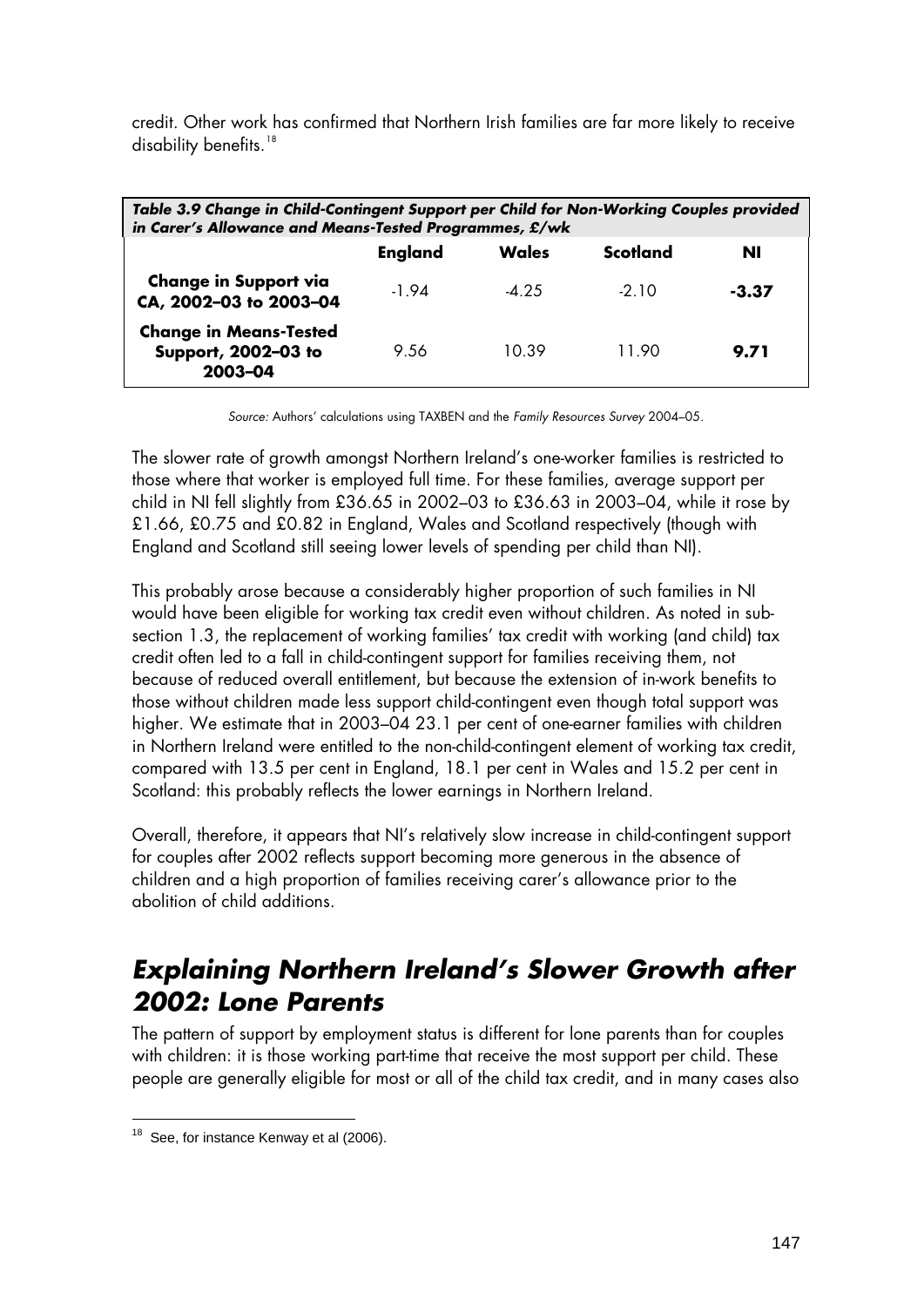receive the extra parts of working tax credit that a single adult gets if they are responsible for children.<sup>[19](#page-42-0)</sup>

Since 1997, average support per child for lone parents in NI has grown more quickly than the UK average for those not working or working part-time, but more slowly for those few working full-time. As with couples, the slow growth in child-contingent support relative to the rest of the UK after 2002 is driven by those working full-time and those not working at all.

| Table 3.10 Increase in Average Child-Contingent Support for Lone Parents, by Employment<br><b>Status</b> |                |       |          |      |      |
|----------------------------------------------------------------------------------------------------------|----------------|-------|----------|------|------|
|                                                                                                          | <b>England</b> | Wales | Scotland | Νl   | UK.  |
| % Increase 1997-<br>2006                                                                                 |                |       |          |      |      |
| <b>Not Working</b>                                                                                       | 52.6           | 54.1  | 53.3     | 53.2 | 52.8 |
| <b>Working Part Time</b>                                                                                 | 47.7           | 49.2  | 52.9     | 52.1 | 48.3 |
| <b>Working Full Time</b>                                                                                 | 47.4           | 24.9  | 51.2     | 33.9 | 46.1 |
| % Increase 2002-<br>2006                                                                                 |                |       |          |      |      |
| <b>Not Working</b>                                                                                       | 16.1           | 23.5  | 17.0     | 13.3 | 16.4 |
| <b>Working Part Time</b>                                                                                 | 16.9           | 15.1  | 16.3     | 19.4 | 16.8 |
| <b>Working Full Time</b>                                                                                 | 12.7           | 3.9   | 15.1     | 5.7  | 12.3 |

*Source:* Authors' calculations using TAXBEN and the *Family Resources Survey* 2004–05

-

<span id="page-42-0"></span> $19$  In particular, there is still no in-work support available to single adults working part-time if they do not have children.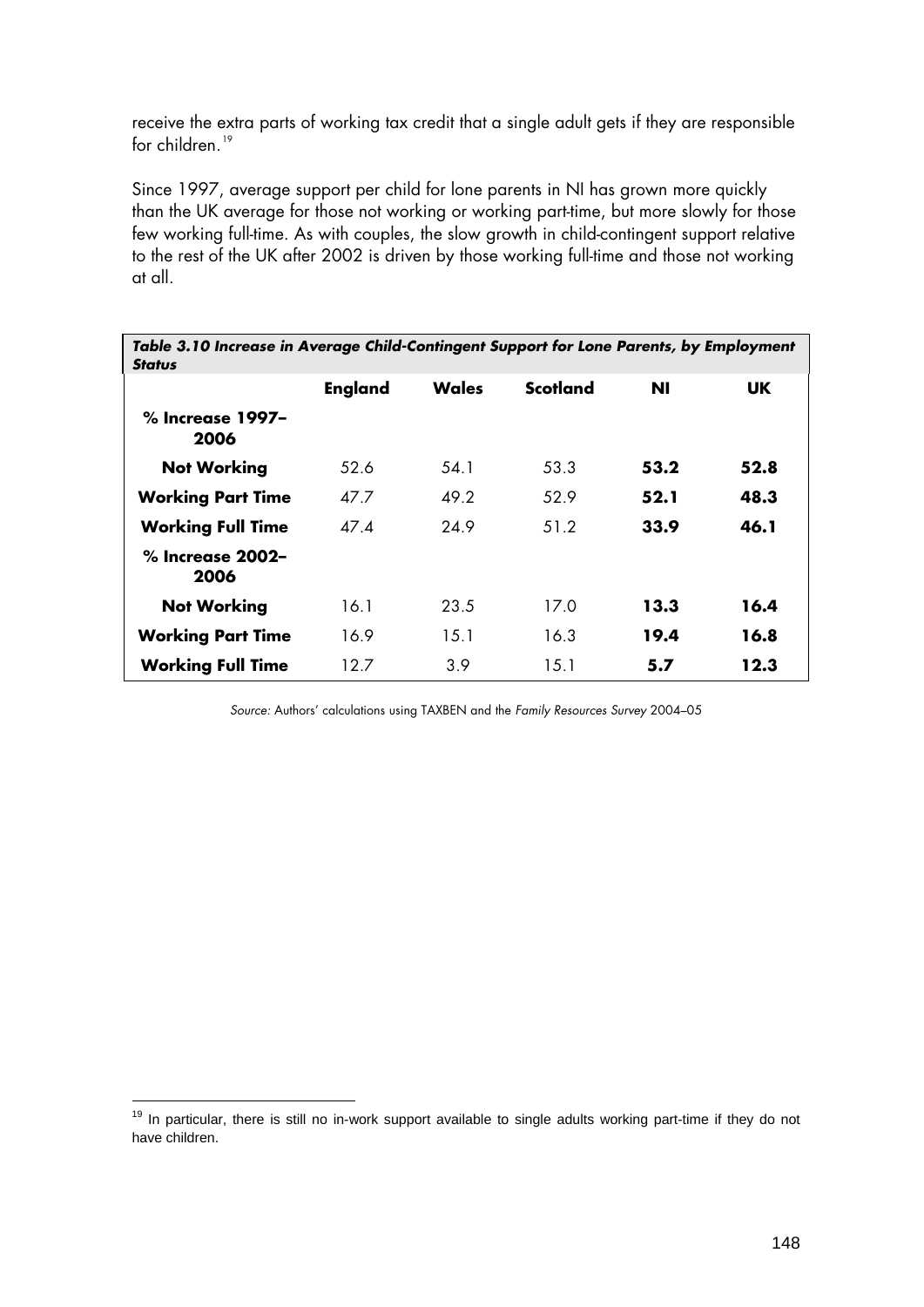

*Figure 3.10 Average Child-Contingent Support per Child for Lone Parents (£ per week, 2006 prices), by Employment Status* 

*Source:* Authors' calculations using TAXBEN and the *Family Resources Survey* 2004–05

For non-working lone parents, carer's allowance (and, to a lesser extent, severe disablement allowance) again seems to play a role: the Northern Irish received, on average, approximately £1.20 per child though this benefit, considerably more than in the rest of the UK. However, for lone parents this difference is not enough to explain the gap in overall growth of support.

For lone parents working full-time the discrepancy between Northern Ireland (together with Wales) and England and Scotland in growth of child-contingent support after 2002 is more dramatic. However, it is difficult to pin down a reason for this. Unlike for couples, the extension of in-work support to those without children does not provide an explanation: the proportion of such families in receipt of the non-child-contingent element of working tax credit was no higher in NI than in the rest of the UK.

#### **3.3. The Proportion of Income Provided by Child-Contingent Support**

The proportion of a family's disposable income that is made up of child-contingent support is a useful indicator of how reliant different types of family are on such support. Differences in this proportion, of course, reflect both differences in entitlements and differences in private incomes.

Figures 3.11 to 3.13 show that, across the UK, child-contingent support makes up a larger proportion of net income for lone parent families (Figure 3.11), and larger families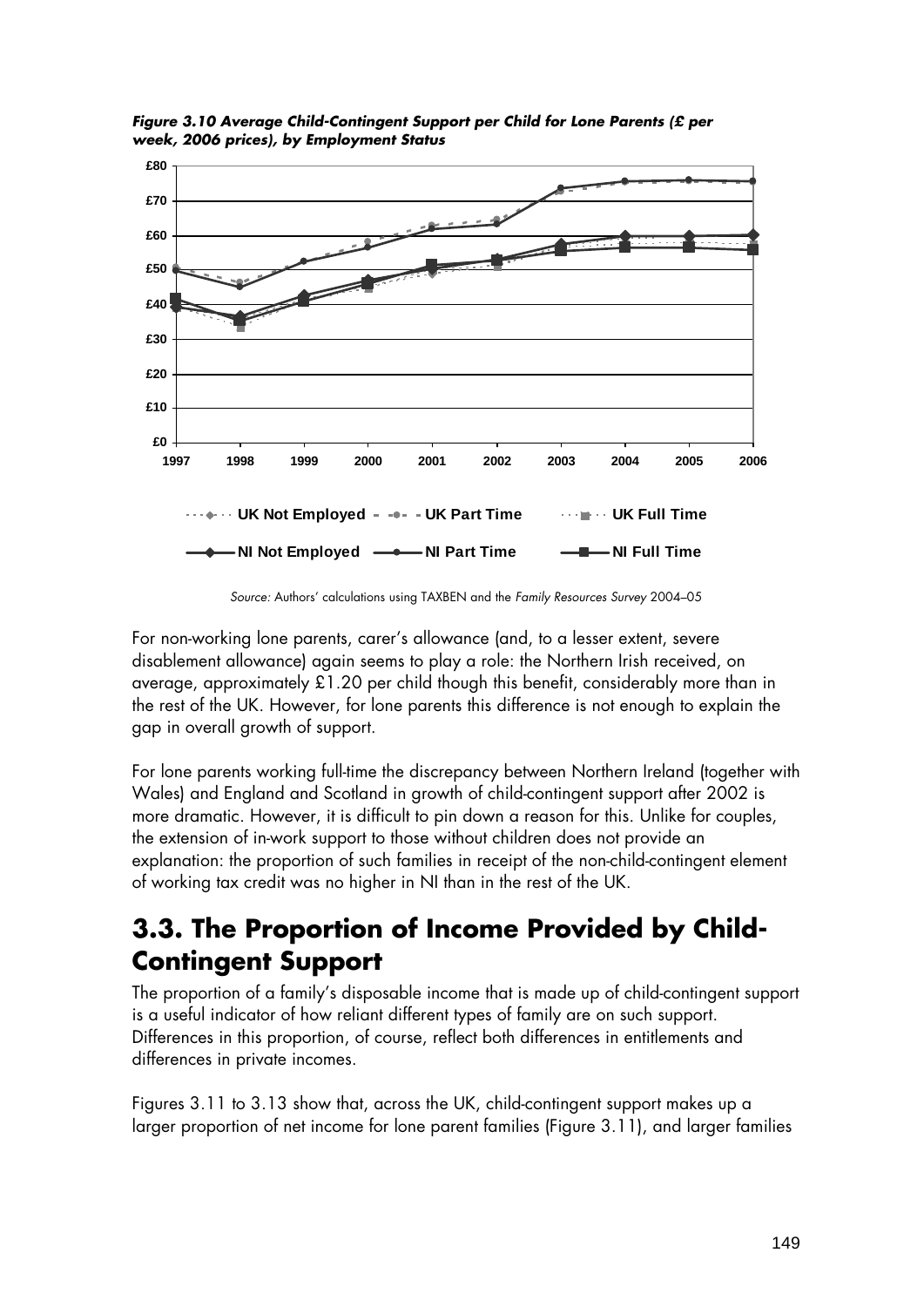(Figures 3.12 and 3.13). These qualitative conclusions are perhaps unsurprising, but the scale of the differences is large: in 2006 child-contingent support makes up less than 10 per cent of income for couples with one child, but around 60 per cent for lone parents with four or more children.

Comparing countries, Northern Irish lone parents receive a smaller proportion of their income from child-contingent support than those elsewhere in the UK, on average, but two-parent families in NI receive a higher proportion of their income from child-contingent support than their counterparts across the Irish Sea. However, neither of these features persists when we condition on having one or four+ children. Most striking is that couples with four or more children in Northern Ireland have a significantly smaller proportion of income as child-contingent support than similar families in the rest of the UK. This is because, although Northern Irish families are typically poorer than those in England and Scotland, this is not the case amongst large two parent families: it seems that having a large family (in this case, four or more children) is a stronger marker of disadvantage outside Northern Ireland than it is within Northern Ireland.



*Figure 3.11 Child-Contingent Support as Proportion of Net Income* 

*Source:* Authors' calculations using TAXBEN and the *Family Resources Survey* 2004–05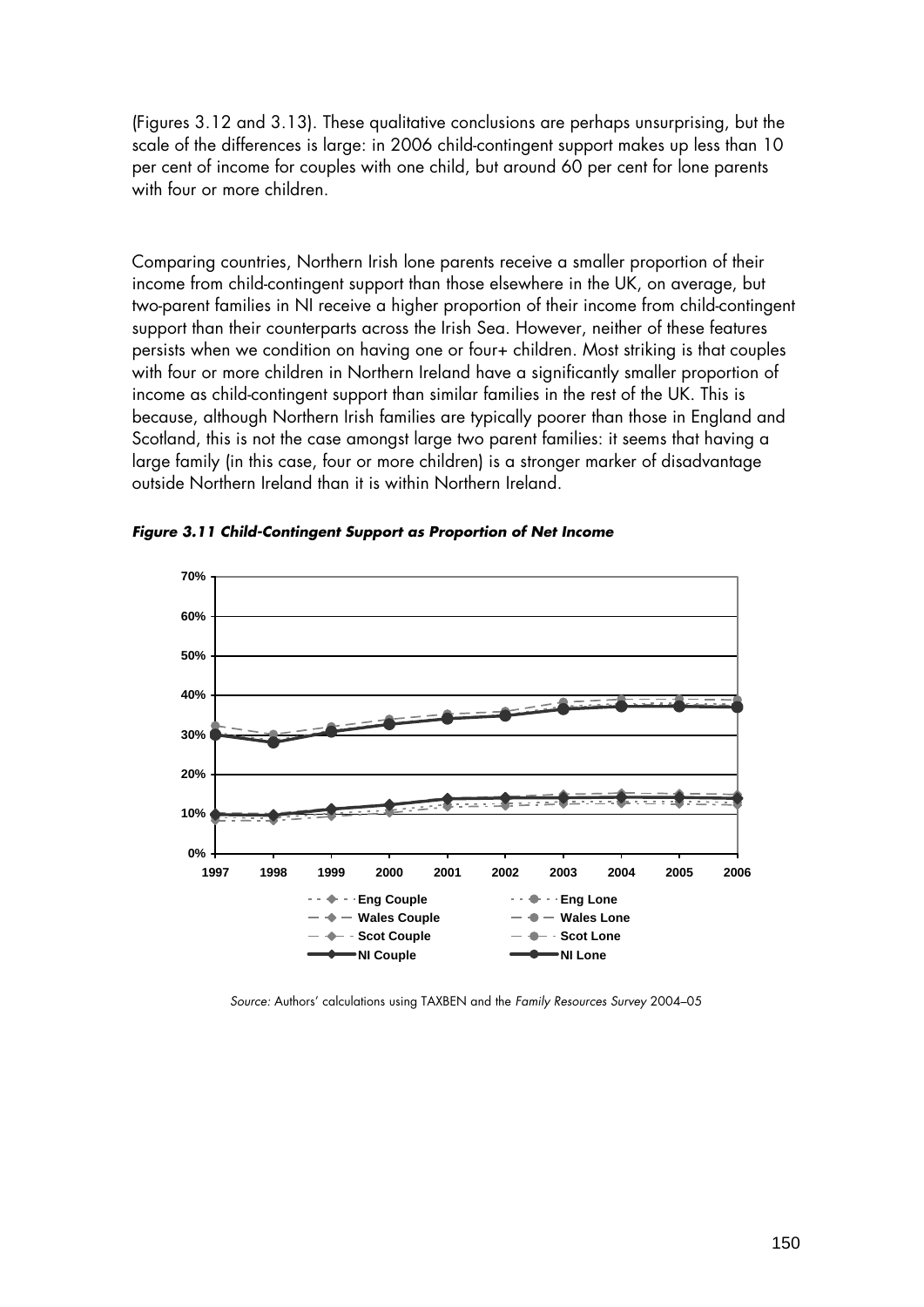

*Figure 3.12 Child-Contingent Support as Proportion of Net Income for Lone Parents, by Number of Children* 

*Source:* Authors' calculations using TAXBEN and the *Family Resources Survey* 2004–05

*Figure 3.13 Child-Contingent Support as Proportion of Net Income for Couples, by Number of Children* 



*Source:* Authors' calculations using TAXBEN and the *Family Resources Survey* 2004–05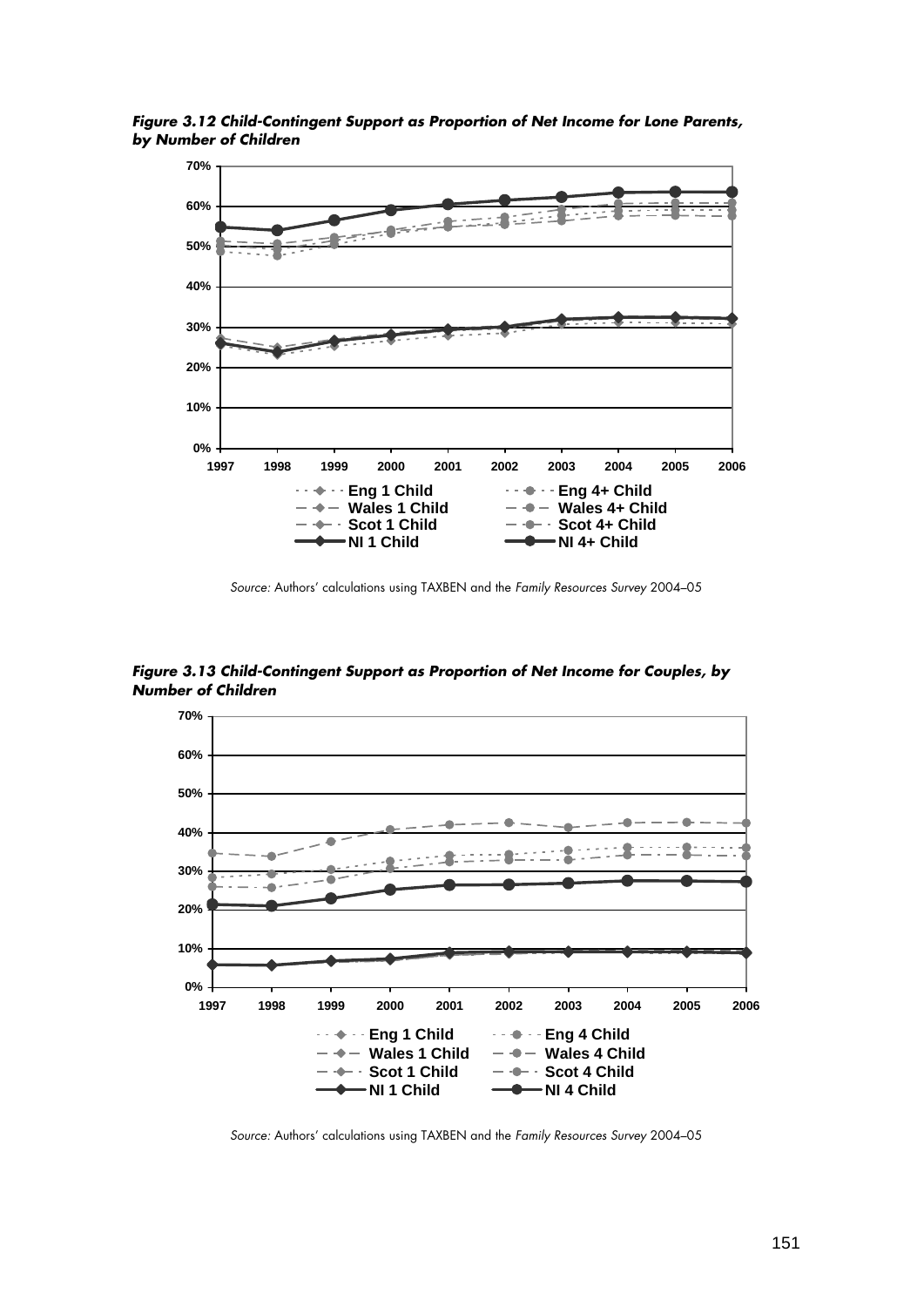#### **3.4. Summary**

- In 2006–07, average child-contingent support per child is £39.28 in Northern Ireland, compared with a UK average of £38.92. In 1997 expenditure was £24.13 for both, indicating more rapid growth in Northern Ireland.
- Since 1997, spending on child-contingent support has grown most quickly in Scotland, at about the same rate in Wales and Northern Ireland, and most slowly in England. Across the UK as a whole, it is 61 per cent higher in 2006 than it was in 1997. Means-tested benefits and tax credits now make up the majority of expenditure: over 60 per cent in 2006 compared with around 40 per cent in 1997.
- Across the UK, support per child is highest for one and four+ child families, and lowest for two and three-child families. Northern Ireland has the highest expenditure per child for one-child families (£50.11) and the least for four+-child families (£38.55) in 2006–07, primarily reflecting different working patterns from the rest of the UK.
- Northern Irish lone parents receive less per child than lone parents in the UK as a whole. This is because their low employment rate means they are less likely to benefit from the in-work support that is a very important component of childcontingent support for lone parents.
- Northern Irish couples with children on the other hand receive more per child than both England and Scotland, but less than Wales.
- Since 2002–03, growth in spending on child-contingent support has been lower in Northern Ireland than elsewhere in the United Kingdom. Amongst couples, this is primarily related to the high numbers eligible for the working tax credit in the province. Amongst both couples and lone parents, the abolition of child additions to non-means-tested benefits in April 2003 (for new claimants) will have a greater impact in Northern Ireland than the rest of the UK.
- Our measure of child-contingent support does not capture all financial support for families with children; these families also receive support that is non childcontingent (i.e. that they would still have got if they did not have children), such as the working tax credit. Indeed, families in Northern Ireland with and without children benefit more than other countries from the working tax credit – which now provides support to working families conditional on having a low income, rather than conditional on having children – primarily due to the lower levels of earnings in Northern Ireland.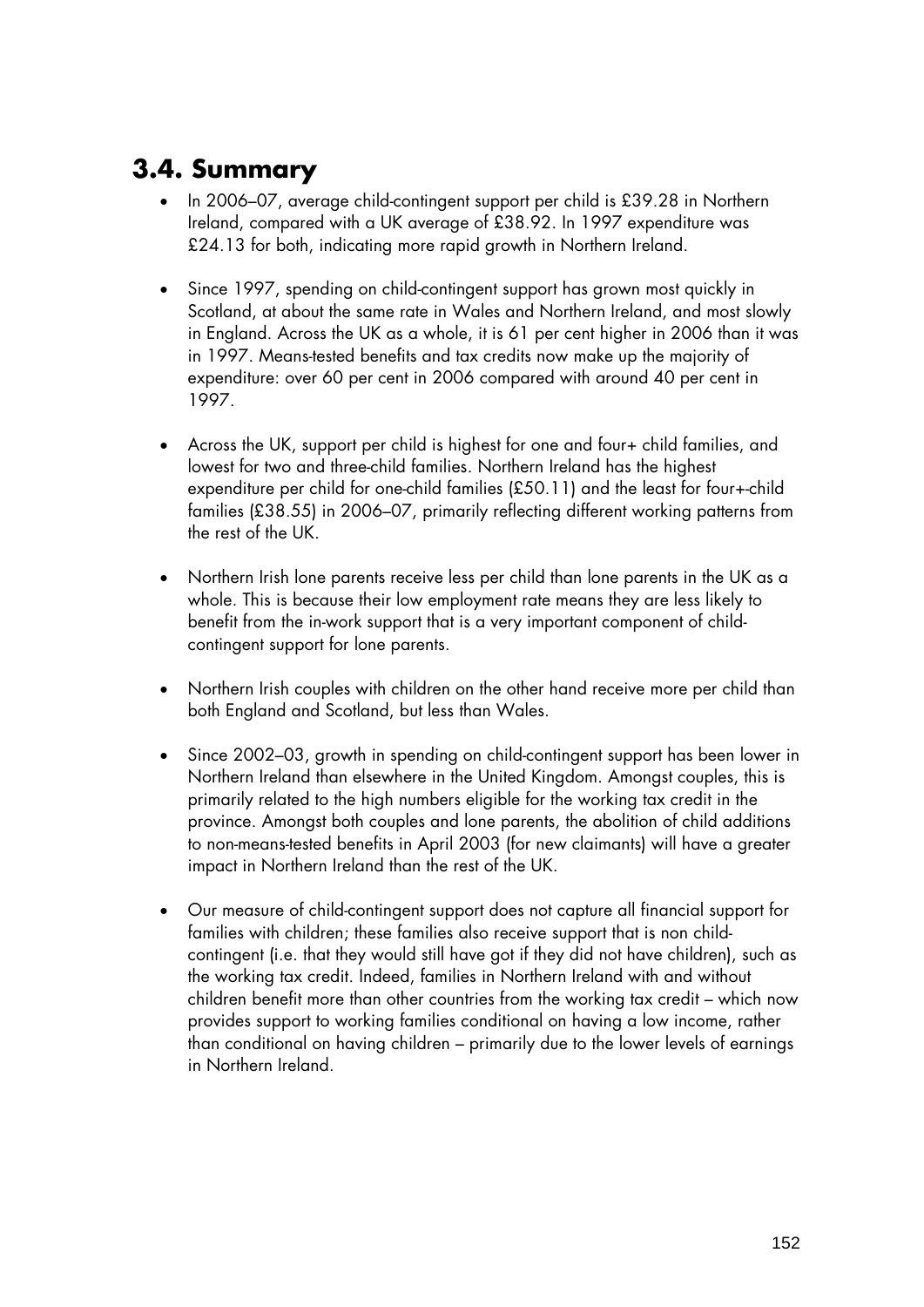# **CONCLUSIONS**

So what has happened to child-contingent support since 1997, and how does Northern Ireland compare to the rest of the United Kingdom?

Our estimates are that child-contingent support per child has increased rapidly across the United Kingdom (UK) since 1997–98 from an average of £24.13 to £38.92 by 2006– 07 (an increase of 61 per cent). Northern Ireland (NI) has seen a rate of growth somewhat greater than England, the same as Wales and somewhat less than Scotland, with expenditure increasing from £24.13 in 1997–98 to £39.28. The three smaller countries have all gained somewhat more than England because of their lower incomes; they have therefore benefited most from the expansion and increased generosity of means-tested benefits and tax credits. Such means-testing of benefits and tax credits means that child-contingent support was and remains concentrated upon workless families, poor working families, and particularly lone parents.

However, it is useful to split the data into two sub-periods; 1997–98 to 2002–03, which saw family credit replaced with the working families' tax credit and a substantial increase in the generosity of child-contingent support, and 2003–04 onwards, which encompasses the introduction of the child and working tax credits. In the earlier period, Northern Ireland saw a growth in expenditure that was the greatest in the UK; in the later period expenditure grew at a slower rate than the rest of the UK. This seems to occur amongst both lone parents and parent couples. Policy interacting with demographic differences between the home nations can explain this:

- The working families tax credit (WFTC) saw increased generosity for poor working families, particularly those with several children; Northern Ireland has proportionally more such families and therefore its average figures increased relatively rapidly up until 2002.
- The introduction of the working tax credit in April 2003, replacing WFTC, saw a system of in-work support for childless couples and singles that had previously not existed. Whilst this change did not reduce support for those with children – it actually increased it – but it did reduce the amount that was contingent upon having children. Northern Ireland has a lot of these families, particularly amongst two-parent families with one full time worker. It is important to note that any fall in child-contingent support is (more than) balanced by an increase in non childcontingent support, so that families affected in this way were not worse off following the April 2003 reforms.
- The introduction of the child tax credit in April 2003 heralded a phasing out of child-additions in most other benefits; we apply these changes immediately in 2003–04 to accentuate policy changes and in order to make modelling tractable. Although existing claimants were not affected, new claimants of non-means-tested benefits (carer's allowance and incapacity benefit) will no longer receive child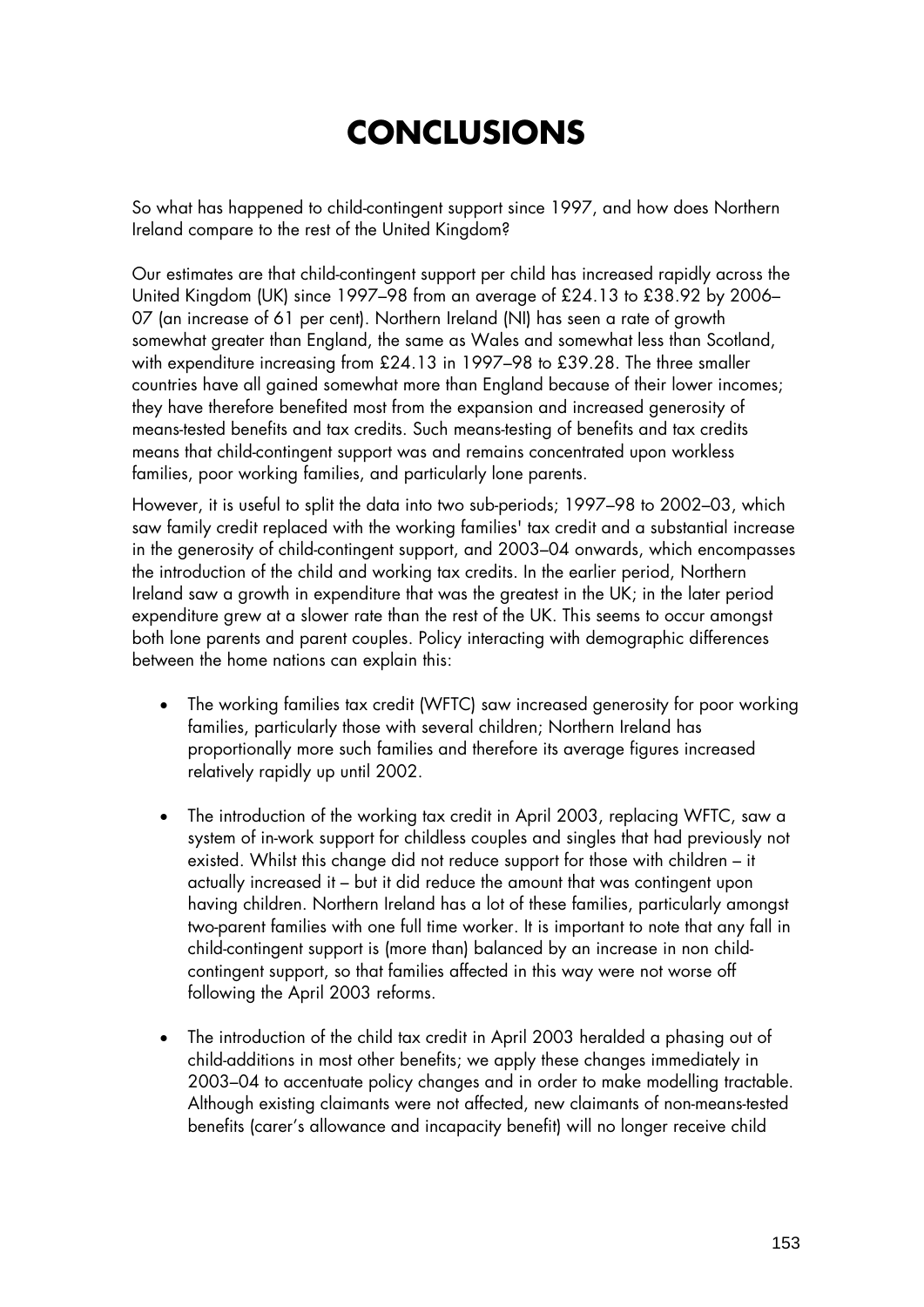additions, a change which will have a larger impact in Northern Ireland than elsewhere in the UK because it has relatively more families receiving such benefits.

Our report has not considered the 'costs' of children to their families, although this would likely be lower in the poorer regions of the UK if wages are lower (leading to lower opportunity costs) or the price goods is lower (leading to lower direct costs). Neither does it account for all child-contingent financial support (e.g. DLA), nor does it capture all expenditure on the new tax credits, even after accounting for 'overpayments'. This means we likely somewhat under-estimate support in later years, particularly for poorer families and poorer regions of the country. Furthermore, support for children in Northern Ireland is likely to be somewhat underestimated relative to the rest of the UK due to our inability to model support related to a child's disability status; a higher proportion of Northern Irish families are in receipt of such support.

Overall, it seems, that child-contingent support has risen across the UK at a very similar rate in each of the countries; children in Wales are, on average, the poorest and receive the most in child-contingent support; Scotland and Northern Ireland are in the middle, with children in Scotland receiving high amounts because families in Scotland tend to be relatively small, and relatively more likely to be lone parent families, and children in Northern Irish families receiving high amounts because families in Northern Ireland tend to have relatively low earnings; England remains the country receiving the least per child.

It is very hard to argue that Northern Ireland has done poorly from the changes to childcontingent support of the last decade: across the entire period considered, it has seen a faster growth than the UK average, and much of the divergence since 2003–04 is the result of a larger proportion of support directed at NI families being re-classified as non child-contingent following the introduction of the working tax credit, rather than a genuine cut in support for low-income families with children. The most striking finding of this report is the large and sustained increase in child-contingent support, across family types and far up the income scale; and this occurs across the UK.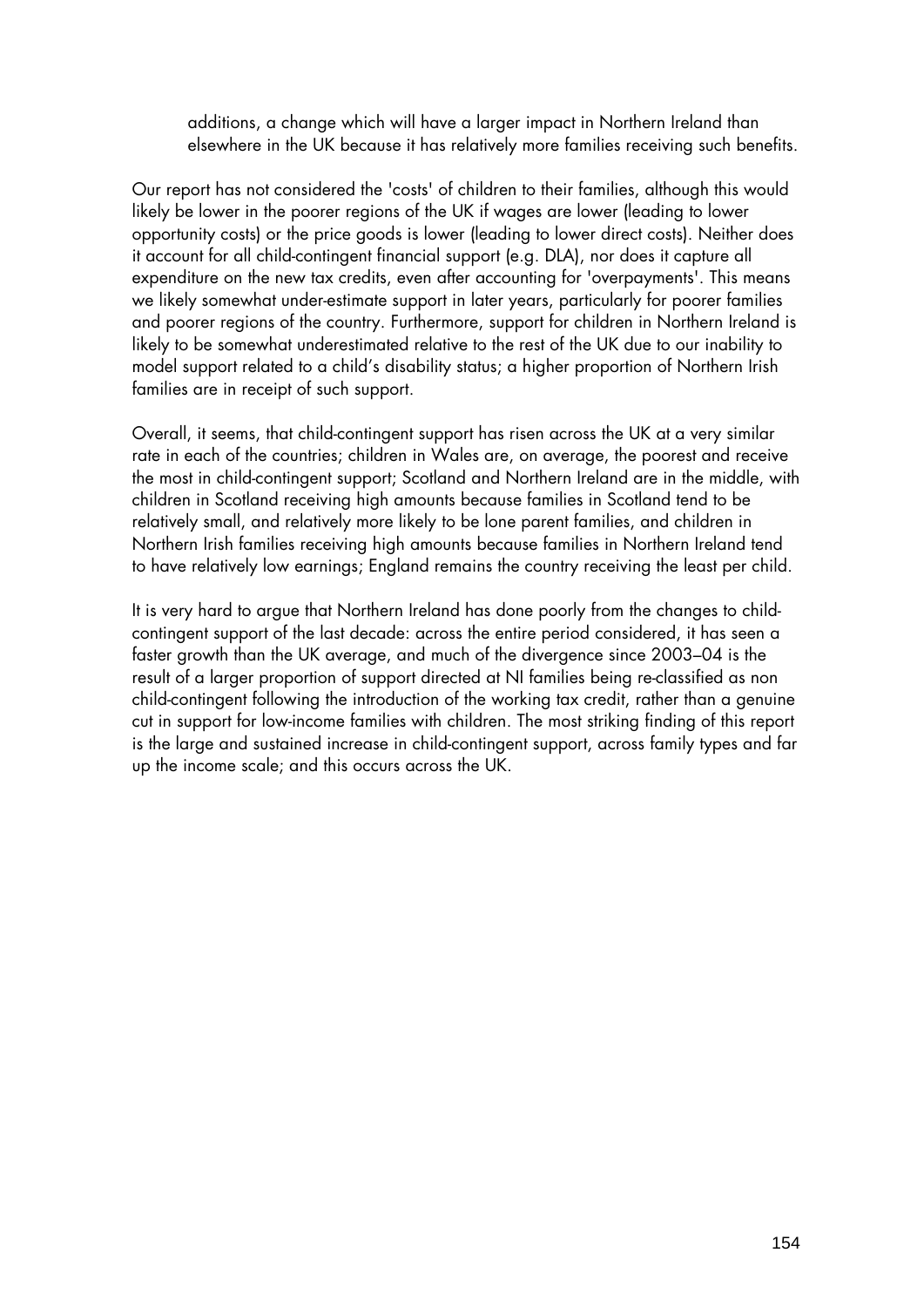### **REFERENCES**

Adam, S. and Brewer, M. (2004), *Supporting Families: The financial costs and benefits of children since 1975*, Bristol: The Policy Press

Adam, S., Brewer, M. and Reed, H. (2002), *The Benefits of Parenting: Government financial support for families with children since 1975*, Commentary no. 91, London: Institute for Fiscal Studies.

Besley, T. and Coate, S. (1992), 'Workfare vs welfare: incentive arguments for work requirements in poverty-alleviation programs', *American Economic Review*, vol. 82, pp. 249–61.

Child Poverty Action Group (2006), *Welfare benefits and tax credits handbook 2006/2007*, London: CPAG.

Clark, T. and McCrae, J. (2001), *Issues arising in tax and benefit modelling: the case of family credit*, Working Paper No. WP01/17, London: Institute for Fiscal Studies

Department for Work and Pensions (2006), 'Medium Term Benefit Expenditure Tables', [http://www.dwp.gov.uk/asd/asd4/medium\\_term.asp.](http://www.dwp.gov.uk/asd/asd4/medium_term.asp)

Dickens, R. and Ellwood, D. (2001), *Whither poverty in Great Britain and the United States? The determinants of changing poverty and whether work will work*, National Bureau of Economic Research Working Paper No. 8253. [ERINI report]

Giles, C. and McCrae, J. (1995), *TAXBEN: the IFS microsimulation tax and benefit model*, Working Paper No. WP95/19, London: Institute for Fiscal Studies

HM Revenue and Customs (2006a), *Child Benefit Quarterly Statistics, August 2006*, [http://www.hmrc.gov.uk/stats/child\\_benefit/aug-06.pdf](http://www.hmrc.gov.uk/stats/child_benefit/aug-06.pdf)

HM Revenue and Customs (2006b), *Child tax credit and working tax credit take-up rates 2003–04*, [http://www.hmrc.gov.uk/stats/personal-tax-credits/takeup\\_rates\\_2003-](http://www.hmrc.gov.uk/stats/personal-tax-credits/takeup_rates_2003-04_mar06.pdf) 04 mar06.pdf

Kenway, P., MacInnes, T., Kelly, A., and Palmer, G. (2006), *Monitoring poverty and social exclusion in Northern Ireland*, London: Joseph Rowntree Trust, <http://www.jrf.org.uk/bookshop/eBooks/1814-poverty-Northern-Ireland.pdf>

McDermott, A. and Reilly, A. (2006), *Family Resources Survey Urban-Rural Report 2004- 05,* Belfast: Department for Social Development (Northern Ireland) [http://www.dsdni.gov.uk/u\\_r\\_report\\_0405.doc](http://www.dsdni.gov.uk/u_r_report_0405.doc)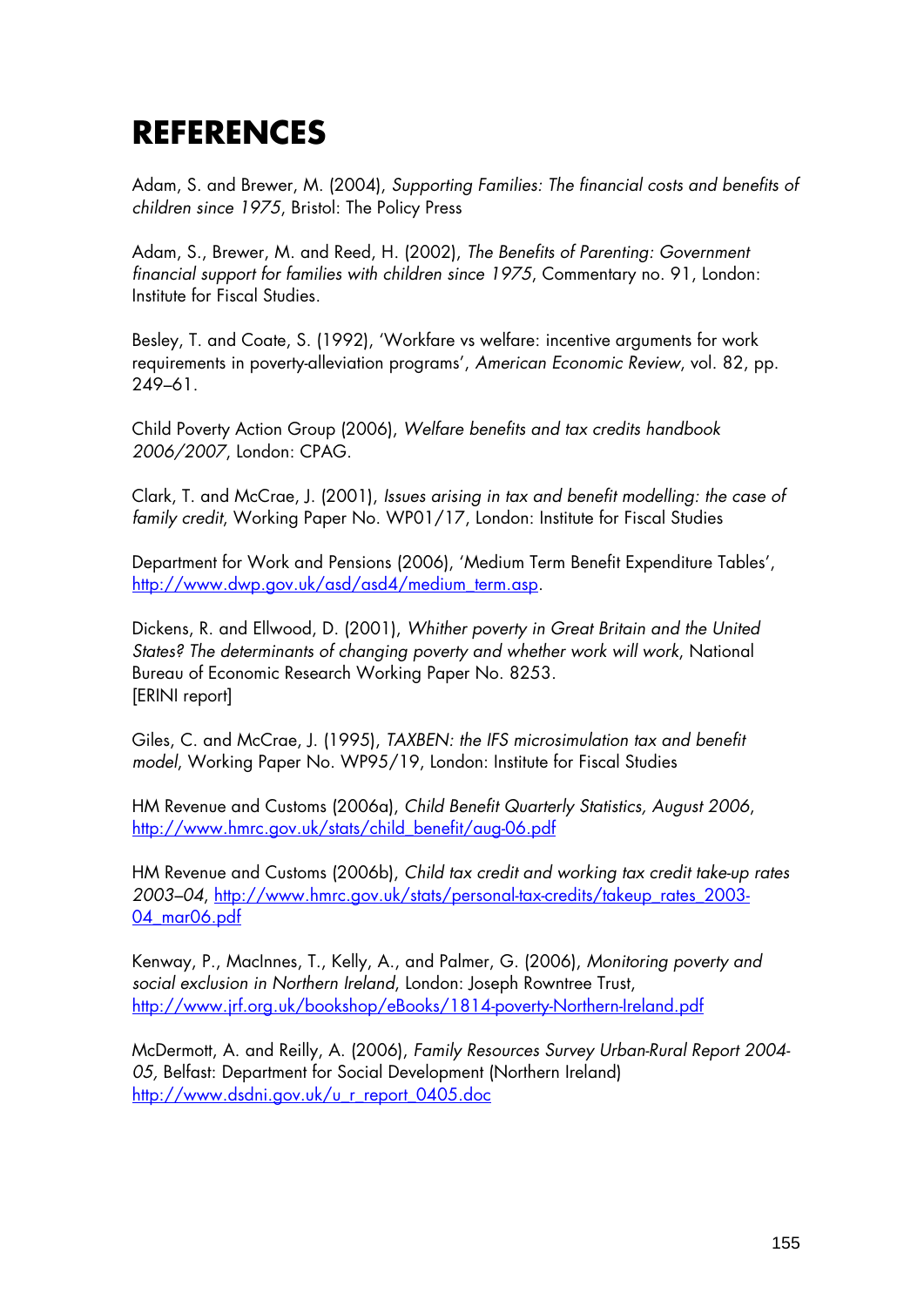Phillips, D. and Sibieta, L. (2006), 'A survey of the UK benefit system', Briefing Note no. 13, Institute for Fiscal Studies,<http://www.ifs.org.uk/bns/bn13.pdf>.

Yaniv, G. (1997), 'Welfare fraud and welfare stigma', *Journal of Economic Psychology*, vol. 18, pp. 435–51.

Department for Social Development (2006), "Income Related Benefits: Estimates of TakeUp in 2003/2005 Northern Ireland", [http://www.dsdni.gov.uk/take\\_up\\_2003\\_2005.pdf](http://www.dsdni.gov.uk/take_up_2003_2005.pdf)

Department for Work and Pensions (2006), "Income Related Benefits Estimates of Take-Up in 2004/2005", [http://www.dwp.gov.uk/asd/income\\_analysis/final0405.pdf](http://www.dwp.gov.uk/asd/income_analysis/final0405.pdf)

HMRC (2006), "Child Tax Credit and Working Tax Credit Take-up rates 2003–04", [http://www.hmrc.gov.uk/stats/personal-tax-credits/takeup\\_rates\\_2003-04\\_mar06.pdf](http://www.hmrc.gov.uk/stats/personal-tax-credits/takeup_rates_2003-04_mar06.pdf)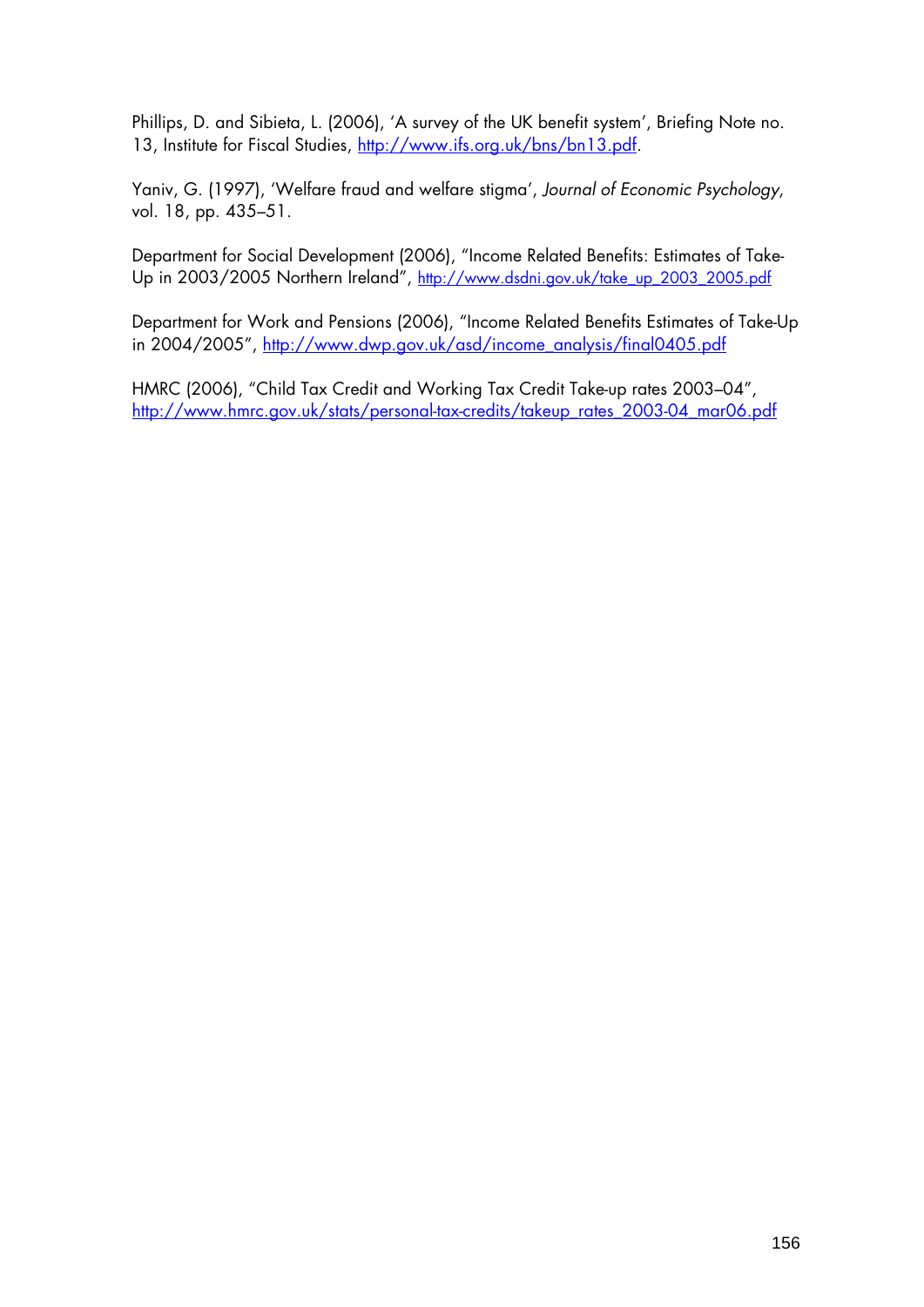# **Appendix: Methodology and Modelling Strategy**

#### **Using a tax and benefit model to calculate entitlements**

As sub-section 2.1 explained, our definition of child-contingent support is not limited to those parts of the system that are explicitly labelled as being child-related; instead, we include any transfer that an otherwise-equivalent family without children would not receive. We would also like to model child-contingent support across the whole distribution of families with children. This is more sophisticated and paints a more accurate picture than looking at the rates of or spending on particular programmes that support children, because the relative importance of different programmes changes over time and the majority of families receive help from more than one programme. Indeed, child-contingent support in practice can depend upon factors such as the age of children and adults, the distribution of earnings within a family, childcare costs, housing tenure and costs, and disability. Only a complex tax and benefit simulation model will capture all these special cases and their interactions.

A tax and benefit model typically tells us about entitlement to transfers rather than their receipt. Modelled entitlements differ from receipts for several reasons: errors in the recorded data if survey respondents confuse the names of benefits or give imprecise estimates of their income; differences in the time period (for example, surveys typically collect data on weekly income, and income tax requires incomes over a fiscal year); nontake-up; imperfect administrative mechanisms for delivering entitlements to claimants; and errors in the tax and benefit simulation process.

These concerns might lead us to prefer to use data on receipts<sup>[20](#page-51-0)</sup> For example, it might be misleading to describe a particular tax and benefit system as very generous if it were based upon entitlement to a benefit that had very low take-up, and so was not at all generous in reality. On the other hand, studying entitlements can be defended as a better representation of government intentions than the actual receipts of programmes<sup>[21](#page-51-1)</sup>. Another good reason for preferring entitlements in this project is that it would prove very difficult to calculate total child-contingent support from receipts data, because it is very difficult to establish accurately in a survey where a family is receiving a something like APA or CTC through PAYE. It would also be almost impossible to separate out the proportion of a

 $\overline{a}$ 

<span id="page-51-0"></span> $20$  Dickens and Ellwood (2001) have examined trends in benefit receipt by families with children in the Family Expenditure Survey and how it relates to earned income, but they are not able to distinguish childrelated benefits from adult-related benefits.

<span id="page-51-1"></span> $21$  It is plausible, however, that governments deliberately build in non-take-up when designing programmes (for an economic justification of this, see Besley and Coate (1992) and Yaniv (1997)). In that case, receipts would be a better indication of a government's intentions.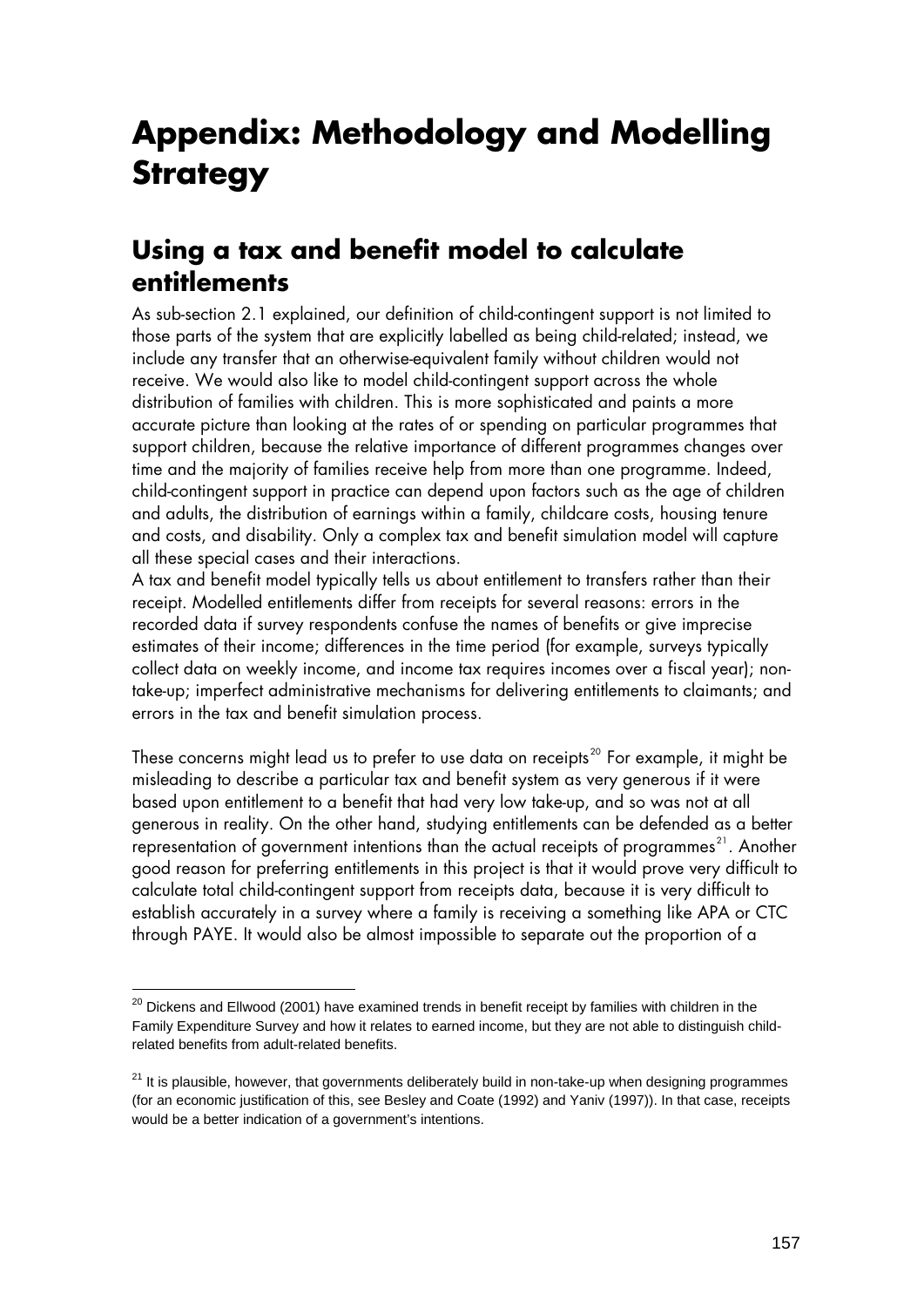given benefit that was child-contingent from the proportion that was not without computing entitlements at some point.

Having preferred entitlements for this reason, it would theoretically be possible to superimpose a take-up function onto all child-contingent transfers. Take-up of child benefit is virtually universal. Take-up of income support and housing benefit among non-working families is very high. Take-up of in-work support, though, is relatively low, and seems to have been lower under WFTC than under FC, particularly for couples, at least until 2002. Recently published figures (HMRC, 2006b) reveal that in 2003–04 79 per cent of eligible families took up their child tax credit entitlement, with the corresponding figure for working tax credit 56 per cent. Modelling non-take-up of all the programmes that support children would be rather complicated in practice; but the main reason we do not do it is that, for the programmes for which we have take-up estimates, our tax and benefit simulation model does not significantly over-predict expenditure.<sup>[22](#page-52-0)</sup> All our analysis looks at the financial position of families: we do not attempt to model any shifts in support between different members of the same family.

#### **Calculating entitlements on a representative sample of families**

To calculate how much child-contingent support changes family income after taxes and benefits, we use the IFS tax and benefit micro-simulation model, TAXBEN,<sup>[23](#page-52-1)</sup> to create a counterfactual series of tax and benefit systems from 1997 to 2006 that do not recognise children in the tax and benefit system (in other words, a regime in which all childcontingent support is abolished). Table A.1 details how we simulate this for each benefit.<sup>[24](#page-52-2)</sup> We ignore the various phase-outs and transitional protections that are often introduced when benefits are made less generous (for example, in the 1998 when the Child Benefit (Lone Parent) rate and the higher lone-parent premiums in means tested benefits were abolished). Again, this is mostly due to the limitations of the data, but it does usefully accentuate the policy changes.

In this work, we have used a constant sample of families from 2004–05. This is done by applying both the actual and counterfactual tax and benefit systems to families in the Family Resource Survey (FRS), which tells us how much was received by each family in the

-

<span id="page-52-0"></span> $^{22}$  For example, Clark and McCrae (2001) look in detail at FC and find that tax and benefit models have lower estimates of expenditure than actual spending before non-take-up is built in.

<span id="page-52-1"></span><sup>&</sup>lt;sup>23</sup> TAXBEN is described in Giles and McCrae (1995)

<span id="page-52-2"></span> $^{24}$  Inevitably, the simulation process is constrained by the limitations of the data, which can vary over time. Throughout the period, limitations in the data and/or our model mean that we cannot identify families receiving, or do not model entitlement to, the following: guardian's allowance, war widow's pension, war pension unemployability supplement, child maintenance bonus, the discretionary Social Fund, or disability living allowance received in respect of children, and various disabled child premiums in various meanstested benefits. We also (more seriously) do not model rent restrictions in housing benefit (rent restrictions can vary by the number, age and gender mix of children). This means that none of these benefits (or components of benefits) is counted in our quantification of total child-contingent support.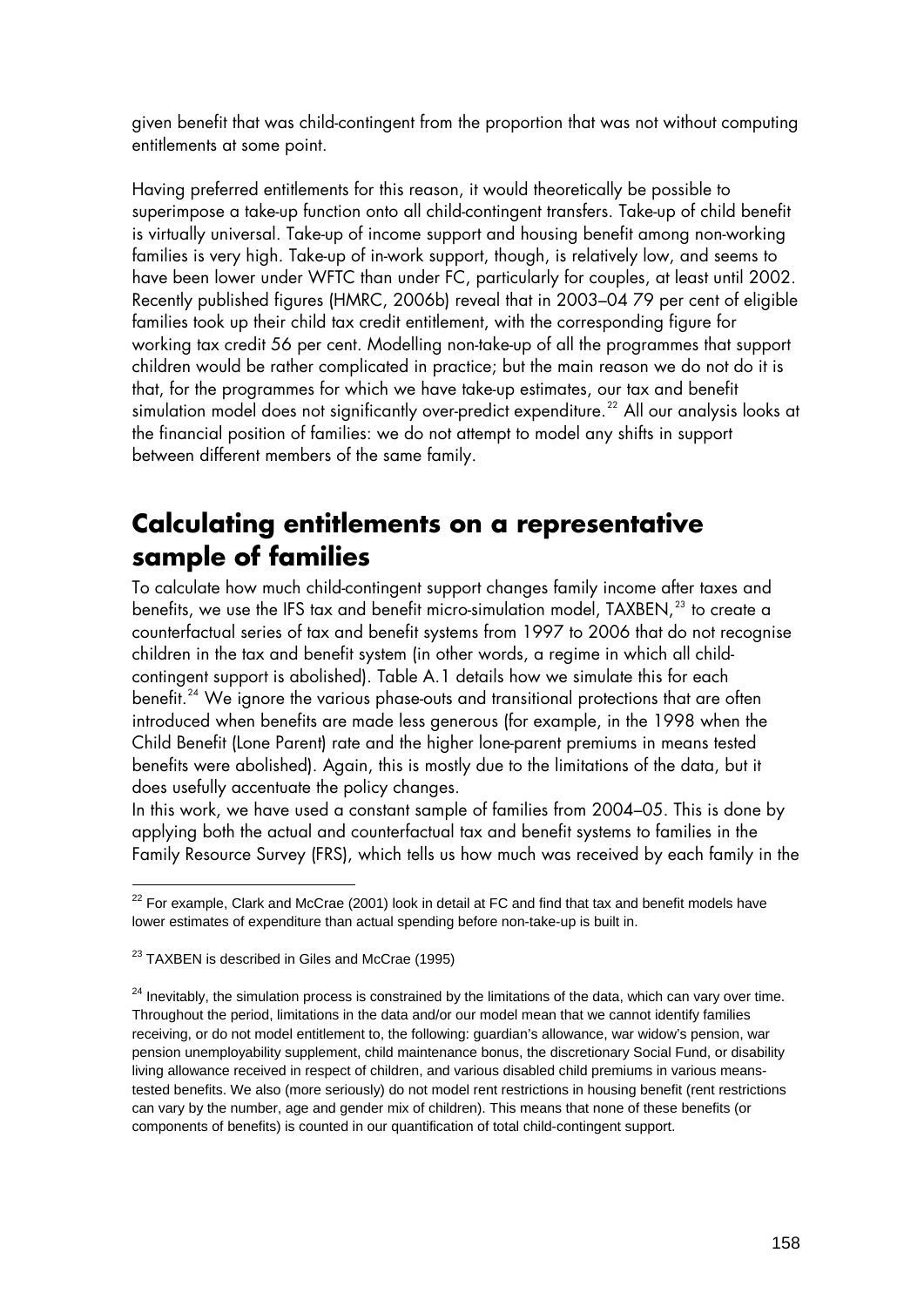2004–05 FRS for their children in each year since 1997. All of our results are grossed up to the appropriate population totals $^{25}$  $^{25}$  $^{25}$ .

Our figures therefore show the amount spent on child-contingent support as government policy change over time, holding the population characteristics fixed in 2004–05. This has been done so that we can isolate the effects of policy changes on child-contingent support whilst abstracting from potentially different demographic trends across countries, although of course demographic differences in 2004–05 can be an important explanatory factor in the results. In order to do this sensibly, we have to adjust the financial characteristics (incomes, rent levels etc) of families with children in our data-set so that they are appropriate to the other years. We do this by adjusting parents' earnings in line with average earnings growth over the relevant period, with similar adjustments for other financial characteristics.

Of course, families with children will alter their behaviour in response to policy changes, and governments have made policy changes in the light of changes in the characteristics of families with children. We do not model any behavioural response (such as changes in labour supply, family size, housing tenure or savings) when simulating the abolition of child-contingent support. This is clearly unrealistic, but the alternative, to allow all of these to vary simultaneously as the level of child-contingent support changes, would be prohibitively complex.

-

<span id="page-53-0"></span><sup>&</sup>lt;sup>25</sup> Grossing factors are used partly to correct for sampling errors and non-response and partly so that the estimated number of people in the data-set reflects the true population size